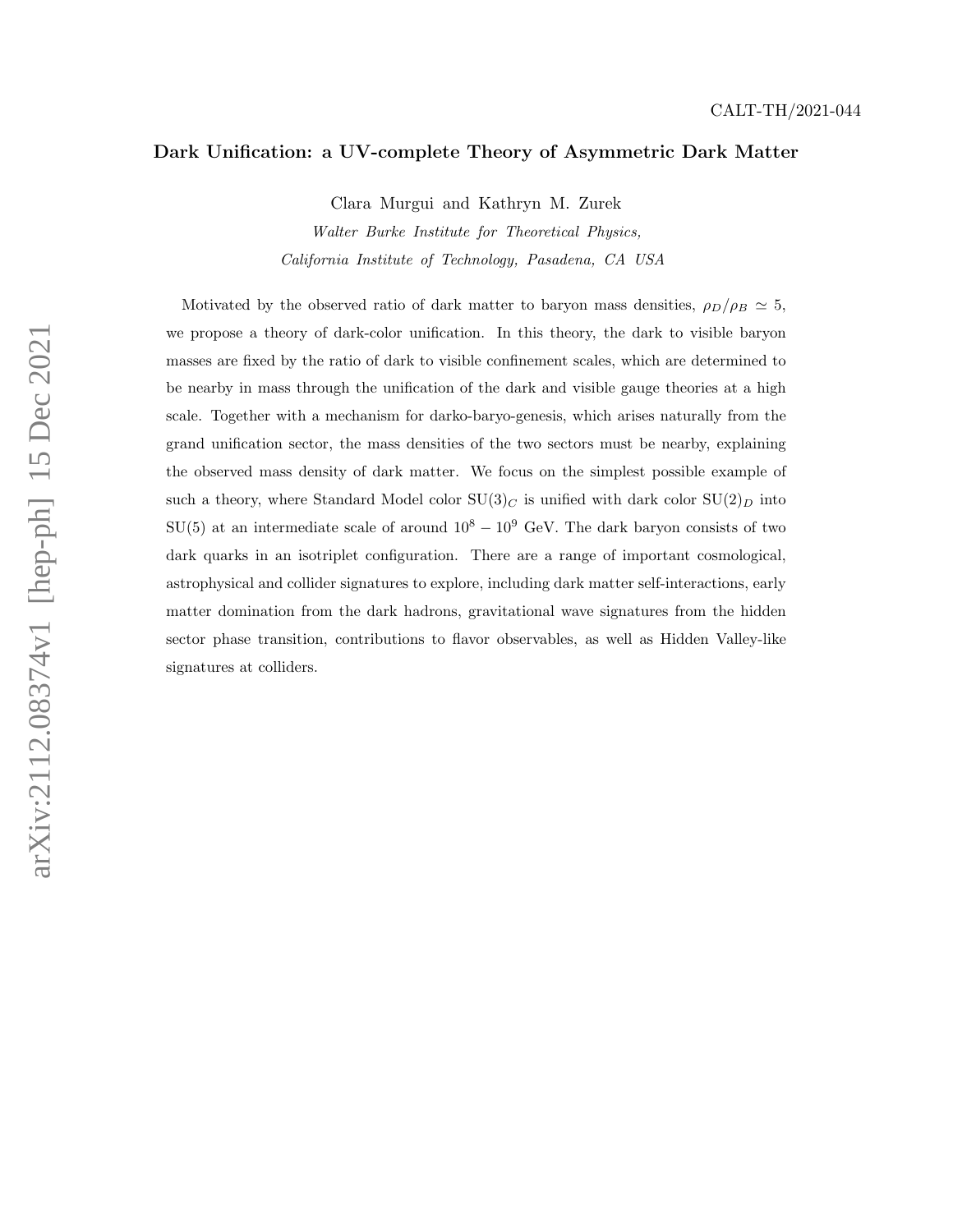# **CONTENTS**

| I. Introduction                                                | $\sqrt{2}$       |
|----------------------------------------------------------------|------------------|
| II. Cast of Characters                                         | $\bf 5$          |
| III. The Theory                                                | 7                |
| A. Dark Unification                                            | $\overline{7}$   |
| B. Minimal Matter Sector                                       | $8\,$            |
| C. Dark Sector                                                 | $\boldsymbol{9}$ |
| D. Accidental symmetries                                       | $10\,$           |
| IV. Dark Confinement                                           | $12\,$           |
| A. Scale                                                       | $12\,$           |
| <b>B.</b> Low Energy Spectrum                                  | 14               |
| V. Cosmology                                                   | 16               |
| A. Darko-baryo-genesis                                         | 16               |
| B. Annihilation of the symmetric abundances in the dark sector | $20\,$           |
| C. Charged relics                                              | $22\,$           |
| VI. Signatures                                                 | 23               |
| A. Phenomenological                                            | 24               |
| B. Astrophysical                                               | 27               |
| VII. Potential embedding in $SU(7)$                            | ${\bf 28}$       |
| VIII. Conclusions                                              | $30\,$           |
| References                                                     | 30               |

# <span id="page-1-0"></span>I. INTRODUCTION

In theories where the dark matter (DM) density is related to the baryon asymmetry, the relic abundance of dark matter is fixed by its particle-anti-particle asymmetry, similar to the baryon asymmetry. The chemical potential of the dark matter and baryons is related, such that the number densities are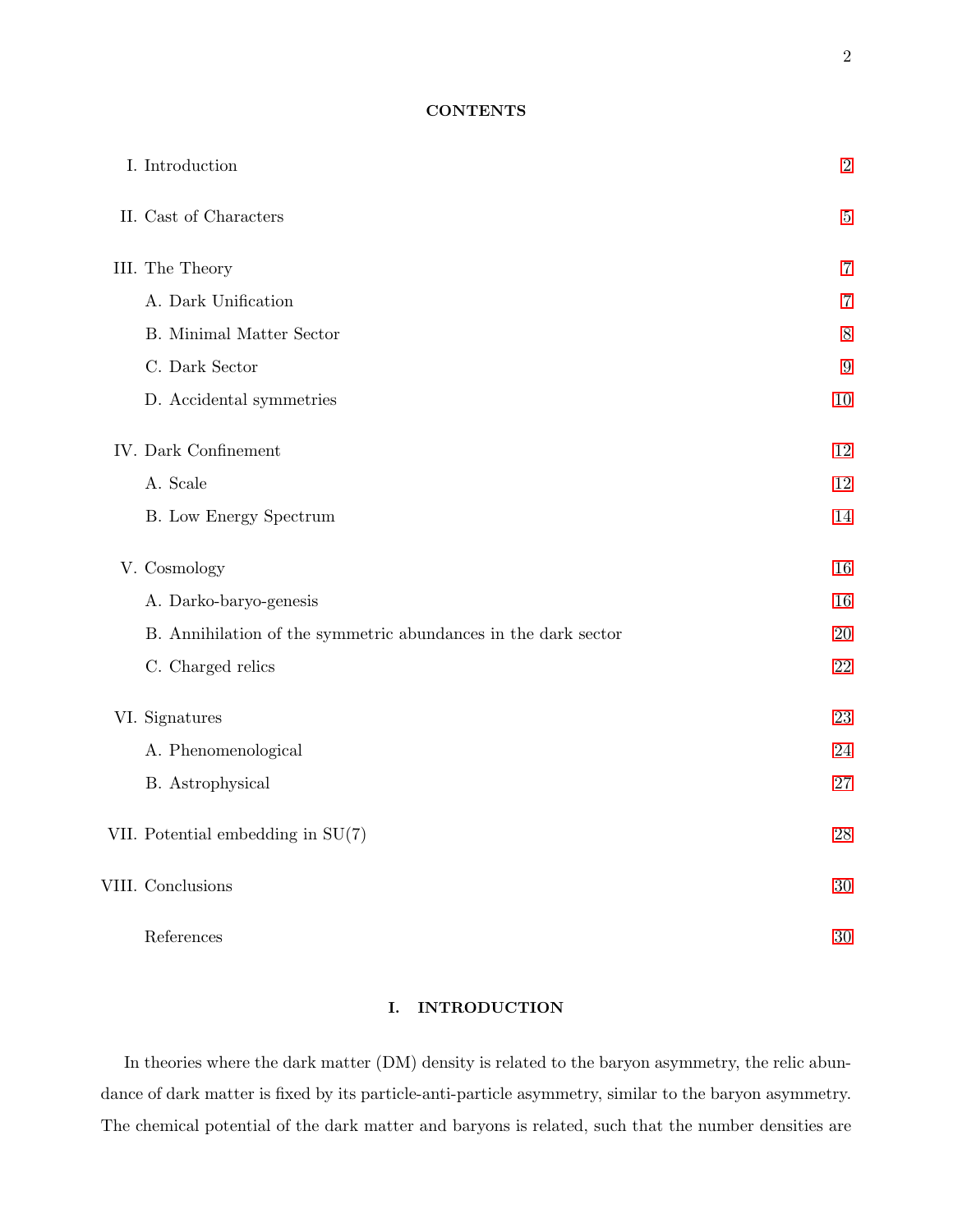related by an  $\mathcal{O}(1)$  number, c:

$$
n_B = c n_D,\tag{1}
$$

thus predicting a mass ratio

<span id="page-2-0"></span>
$$
\frac{m_{\text{DM}}}{m_p} = c \frac{\rho_D}{\rho_B} \approx 5 c. \tag{2}
$$

This sets the natural mass for the dark matter, dependent on c.

Most theories with a DM asymmetry do not purport to explain why the dark sector mass gap is close to that of Standard Model (SM) QCD. The first efforts to relate the DM density to the baryon density mostly relied on physics at the electroweak scale [\[1–](#page-29-2)[5\]](#page-30-0), with a Boltzmann suppression factor to generate the needed hierarchy of about two orders of magnitude between the electroweak and the QCD scale. Attempts to justify the similar scale for QCD and the dark matter mass have considered a mirror QCD, which is entwined with the SM QCD by an exact [\[6,](#page-30-1) [7\]](#page-30-2) or spontaneously broken [\[8–](#page-30-3)[10\]](#page-30-4)  $\mathcal{Z}_2$  mirror symmetry. The reliance on the Standard Model and related dynamics for the physics of the DM generically places strong constraints.

Within the context of UV complete theories such as string theory and Grand Unification, however, the dark matter sector is generically not parasitic on the Standard Model dynamics. The hidden sector may contain matter content that is strongly or weakly coupled, or both. Its complexity and mass gaps can be independent of the Standard Model, or coupled to it through messenger states that mediate dark sector - Standard Model interactions. The dark sector mass gap can be quite low while still retaining complexity in its dynamics, and couplings to the SM through higher dimension operators. This idea was at the heart of Hidden Valley models [\[11\]](#page-30-5), and in the proposal of Asymmetric Dark Matter (ADM) [\[12\]](#page-30-6) as the low energy incarnation of a high scale messenger sector that shares dark and visible baryon number but decouples to separately freeze-in the asymmetries.

These hidden sector theories, by virtue of the fact that the dynamics of the two sectors are not parasitic, leaves the mass scale of the dark matter, and hence the energy density ratio Eq. [\(2\)](#page-2-0), unexplained. In weakly coupled hidden sector theories, one can set the ADM mass scale by a loop factor below the weak scale [\[13\]](#page-30-7), leaving the coincidence as to why the QCD scale is a loop factor below the weak scale.

In this paper, we propose a mechanism where the dark matter to baryon mass ratio is determined through Dark Unification of the QCD sector with a dark sector. Both the proton and dark baryon masses are set by confinement in the respective sector, which, because the two sectors are unified at a high scale, occurs at a nearby mass scale in both sectors. Thus the dark and visible baryon masses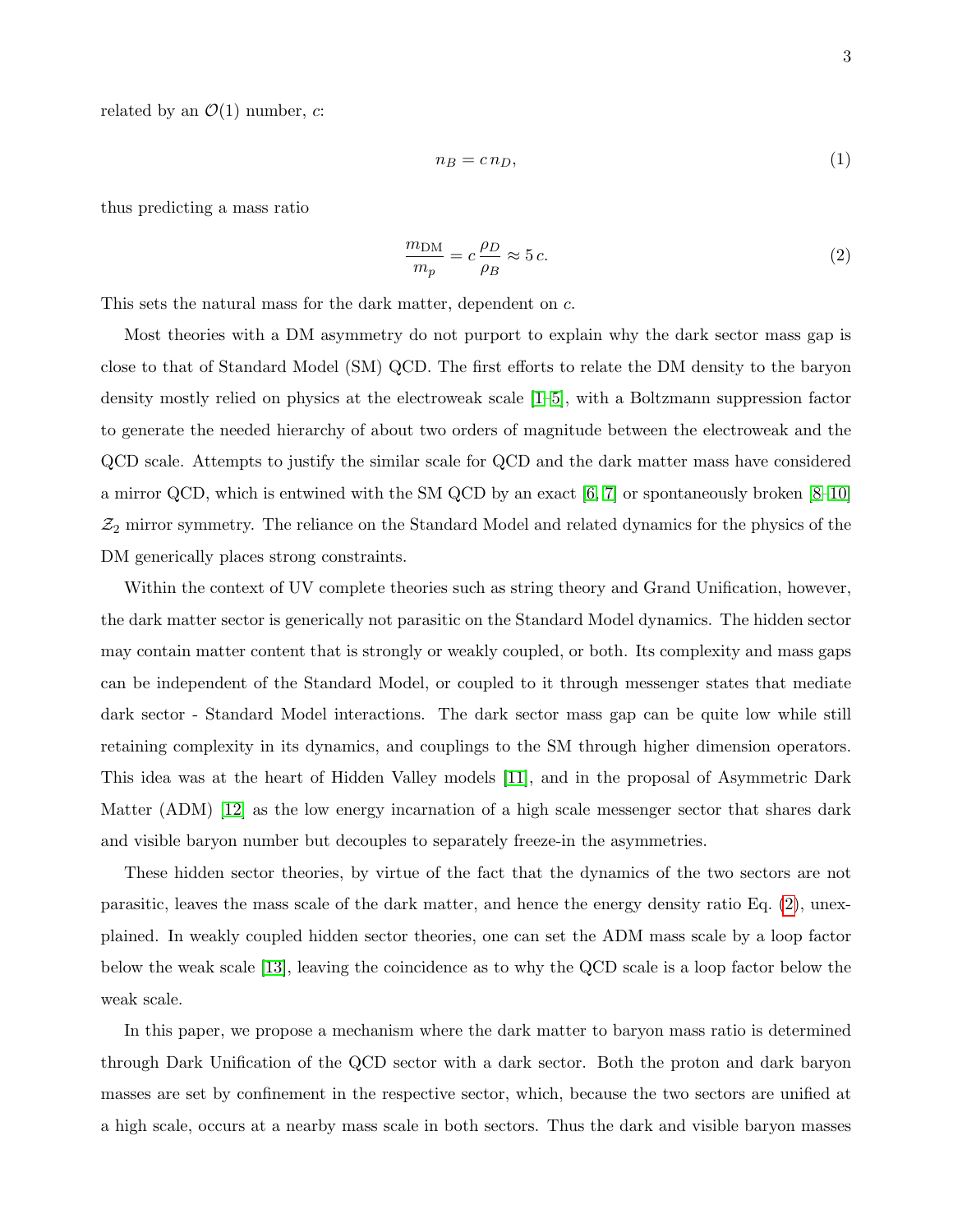

<span id="page-3-0"></span>FIG. 1. A schematic diagram of Dark Unification, where a dark  $SU(2)_D$  is unified with Standard Model  $SU(3)_C$ into SU(5) at a scale of  $\sim 10^8-10^9$  GeV. The dark matter in this theory is a dark baryon,  $\rho$ , part of an isotriplet which is a bound state of two dark quarks (the dark isosinglet is the  $\eta$ ). The states M,  $\Delta_0$ , the diquark  $S_1$  and the sterile neutrinos N appearing from the UV-complete theory play important roles in connecting the dark and visible sectors, mediating dark hadron decays as well as darko-baryo-genesis.

are nearby in mass, explaining why the baryon to dark matter mass density (as opposed to just the number density) is the same.

We find that the simplest model to realize a Dark-Color Unification Sector (DarCUS) is SU(5), as shown in Fig. [1.](#page-3-0) In this theory,  $SU(3)_C \otimes SU(2)_D$  (plus an additional  $U(1)$ ) unifies to  $SU(5)$ . The minimal matter content of the theory is composed of the SM fields, where the quarks live in the fundamental of the extended color group, and a dark sector having a single generation of a vectorlike 5 and 10. While we do not address in detail the further unification of the DarCUS with the Electroweak Theory, we envision that  $SU(5) \otimes SU(2)_L$  together with the generalized hypercharge could be unified into  $SU(7)$  at a higher scale. We sketch how the main features of the mechanism, as well as the additional matter content required by the generation of the asymmetries, belong to the basic ingredients for the Grand Unified framework near the end of this work.

The unification of the color group with a dark group has been already explored in the literature as a scenario to embed a heavy axion (non-abelian dark group) [\[14–](#page-30-8)[16\]](#page-30-9), or to embed baryon number (abelian dark group) [\[17,](#page-30-10) [18\]](#page-30-11), while Grand Unified Theories have been generically used to embed dark matter, since the enlarged matter content allows cogeneration of the dark and visible matter asymmetries via global symmetries shared between the sectors [\[19\]](#page-30-12). However, as far as we are aware, this is the first attempt to connect the proton and dark matter masses directly through the unification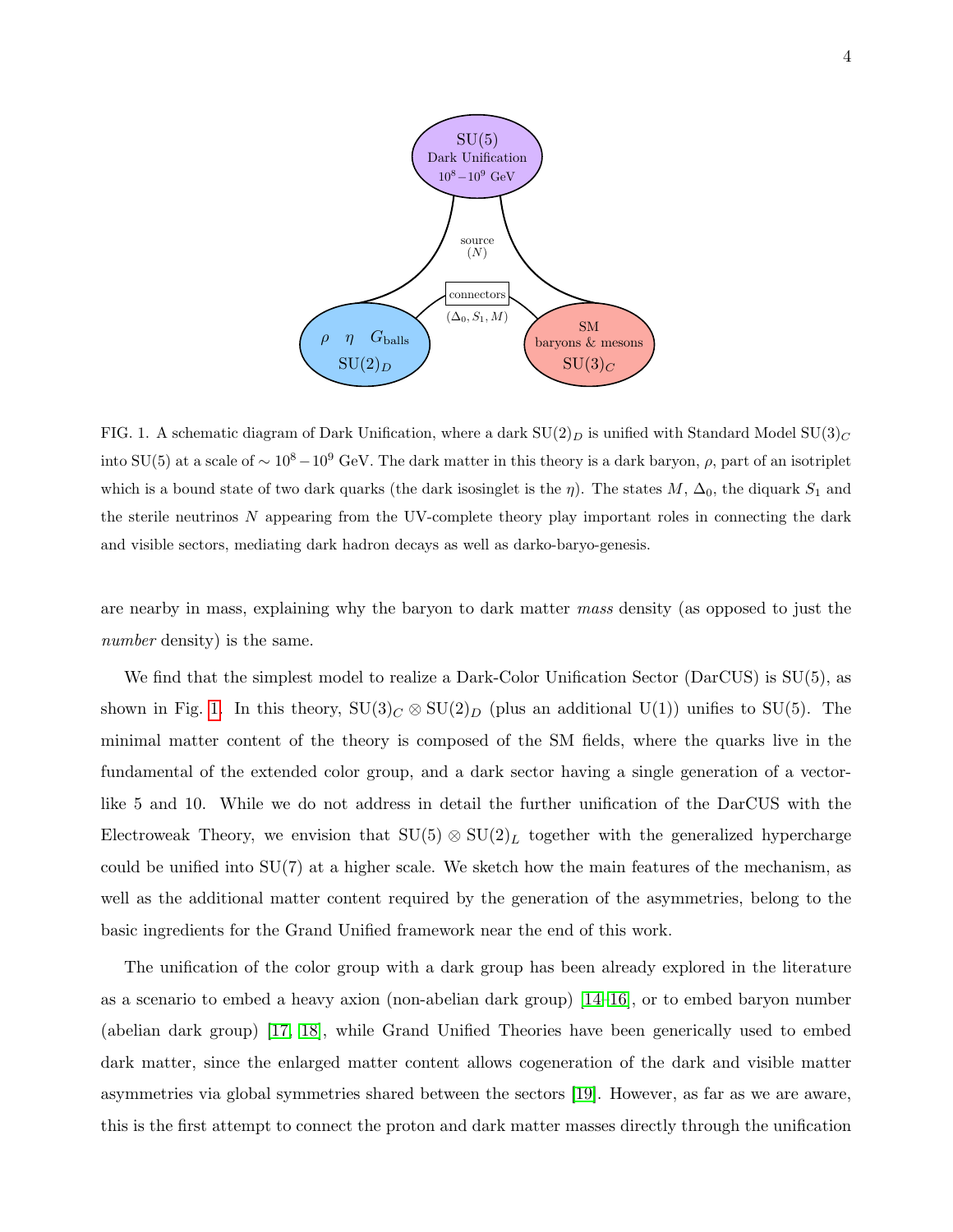of the QCD and a dark confining sector.

The simple structure of the SU(5) DarCUS allows for simultaneous generation of the dark matter and baryon asymmetry–darko-baryo-genesis–through the late decay of a Majorana neutrino to both visible and dark states, analogously to the usual leptogenesis [\[20\]](#page-30-13). Although dark baryon number is violated in this process, the decay of the dark matter is suppressed by dimension twelve operators, and therefore consistent with indirect detection constraints. Cosmology predicts a period of Early Matter Domination triggered by the lightest state in the dark spectrum, with reheat temperature between the MeV and GeV scale, and requires that fields carrying color (a colored fermion, a color-adjoint scalar and a scalar diquark) lie near the electroweak scale.

The outline of this paper is as follows. In the next Section, we outline the cast of characters; as in any Grand Unified Theory (GUT), there is a broad range of fields, so we aim to highlight the cast and the roles they play. Then, in Sec. [III,](#page-6-0) we describe in detail the matter content of the theory and its symmetries. In Sec. [IV,](#page-11-0) we discuss the resulting low energy spectrum. Next, we follow the dynamics and cosmological history of the model in Sec. [V,](#page-15-0) focusing on the generation of the dark matter and baryon asymmetries, as well as all relics. In Sec. [VI,](#page-22-0) we outline the main observational signatures. Finally, in Sec. [VII](#page-27-0) we discuss how the features of darko-baryo-genesis arise when embedding the DarCUS and  $SU(2)_L$  fields in  $SU(7)$ .

#### <span id="page-4-0"></span>II. CAST OF CHARACTERS

As in any Unified theory, even with few multiplets, there are many fields. In terms of the relevant dynamics of the theory, however, only a few of the fields are drivers. Accordingly, our theory features Main Characters, who will be the central focus of our discussion in subsequent sections, as well as Supporting Characters and the Chorus, whose presence is predicted by the minimal SU(5) theory but are not drivers of the dynamics we study. In Sec. [VII](#page-27-0) we show how the Main Characters appear automatically when unifying  $SU(5)$  and  $SU(2)_D$  in GUT  $SU(7)$  as the minimal content in the  $\overline{7}$  and 21 representations needed to embed the SM fields, while most of the Chorus is not present.

- 1. Main characters. These fields are so named because they play the dominant roles in the dynamics of the theory.
	- The DM candidate  $(\chi)$ : the SM singlet fermion in the fundamental of the dark group that is bound into a dark baryon  $\rho$  comprising the dark matter. Its mass will be set by the dark confinement scale.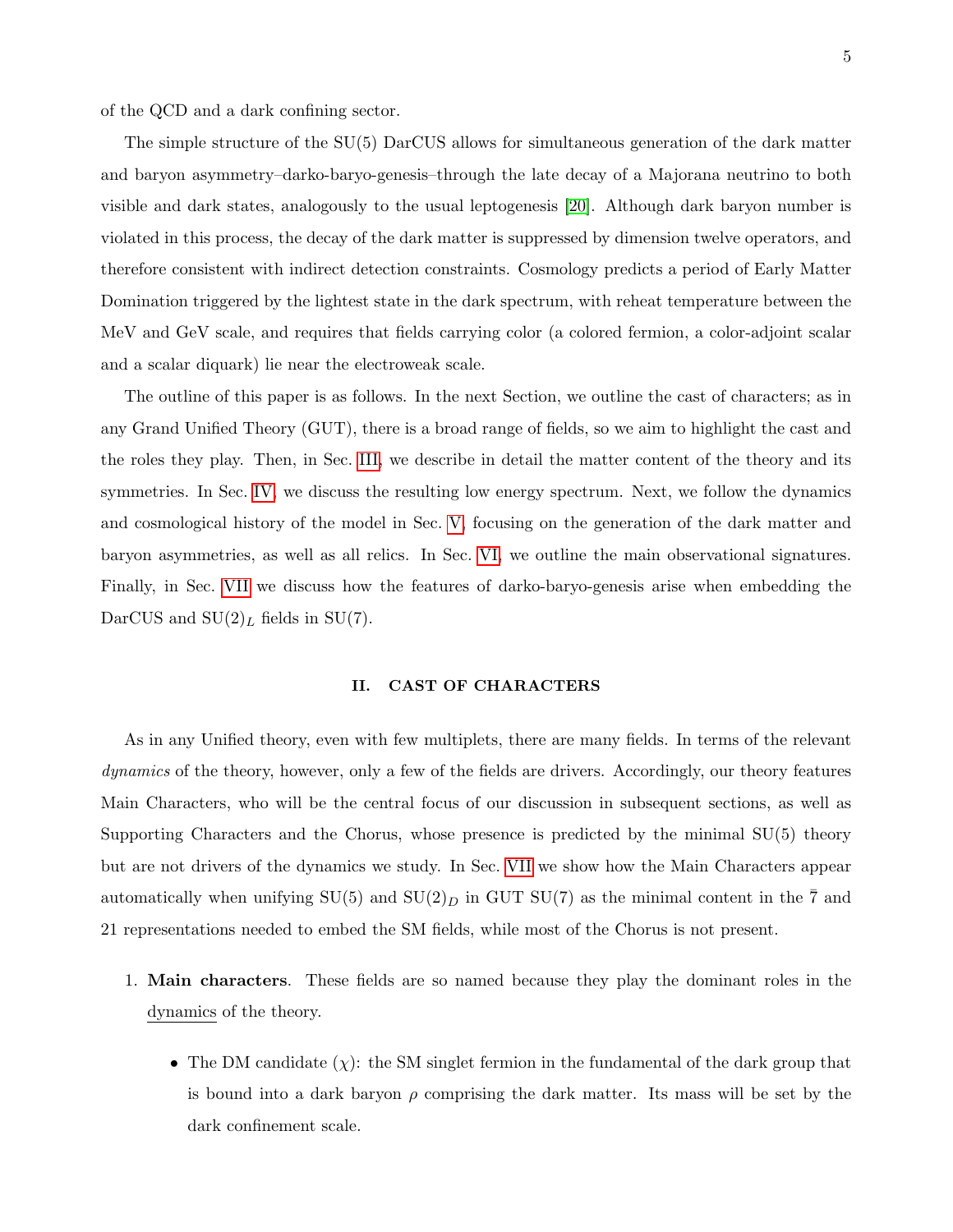- The connectors  $(\Delta_0, S_1, M)$ : These fields connect the dark and visible baryon sectors and are needed to mediate darko-baryo-genesis. The  $\Delta_0$  (scalar) and the visible and dark colored field  $M$  (fermion) carry non-zero baryon and dark-baryon number, while  $S_1$  is a scalar diquark.
- The source field  $(N)$ : The field whose late decay generates a baryon and dark baryon asymmetries. A sterile neutrino will play this role analogously to usual leptogenesis.
- 2. Supporting characters. These fields mostly appear in the Higgs sectors of the theory and are responsible for the breaking pattern of  $SU(5)$  to  $SU(3)_C \otimes SU(2)_D$ . They will be responsible for the mass spectrum of the theory.
	- $\rho_0$ : A singlet scalar in the  $24_H$  breaking  $\mathrm{SU}(5) \to \mathrm{SU}(3)_C \otimes \mathrm{SU}(2)_D \otimes \mathrm{U}(1)_5$ .
	- $\delta_0$ : A singlet scalar in the  $10_H$  breaking  $U(1)_X \otimes U(1)_5 \to U(1)_Y$ . It is responsible for the splitting between the SM quarks and its partners carrying dark charge, as well as the dark matter and its color partner.
	- $\rho_8$ : A TeV scale color-adjoint, singlet under the dark group, in the  $24_H$ . It plays an important role in the running of the strong couplings that will determine the ratio between the proton and dark matter masses.
- 3. Chorus. These fields are important for the mass spectrum of the theory, though generally do not play a role in the breaking pattern or in the dynamics.
	- New quarks  $Q_N$ : while technically residing in the dark sector, these color-carrying quarks split the masses between the dark matter  $\chi$  and its colored partner  $(q_N)$  via the vacuum expectation value (vev) of  $\delta_0$ .
	- DarCUS scale fields: In this group we have the broken generators (vector darko-quarks  $V_{\text{DQ}}$  and the abelian vector Z'), the dark triplet  $\rho_3$  living in the 24<sub>H</sub>, and the partners of the SM quarks, which we refer to as quirks.
	- $\xi$ ,  $q_N$ ,  $\Omega$ ,  $R_D$ : these fields, together with  $Q_N$ , the quirks, and the vector darko-quarks  $V_{\text{DQ}}$ , are members of a  $\mathcal{Z}_2$  dark group and carry fractional charges. They can be as heavy as the DarCUS scale. Their abundance will be diluted either by inflation or the annihilation and decay to the SM through their dark hadronization. Note that these fields are absent when embedding  $SU(5)$  and  $SU(2)<sub>L</sub>$  in  $SU(7)$ .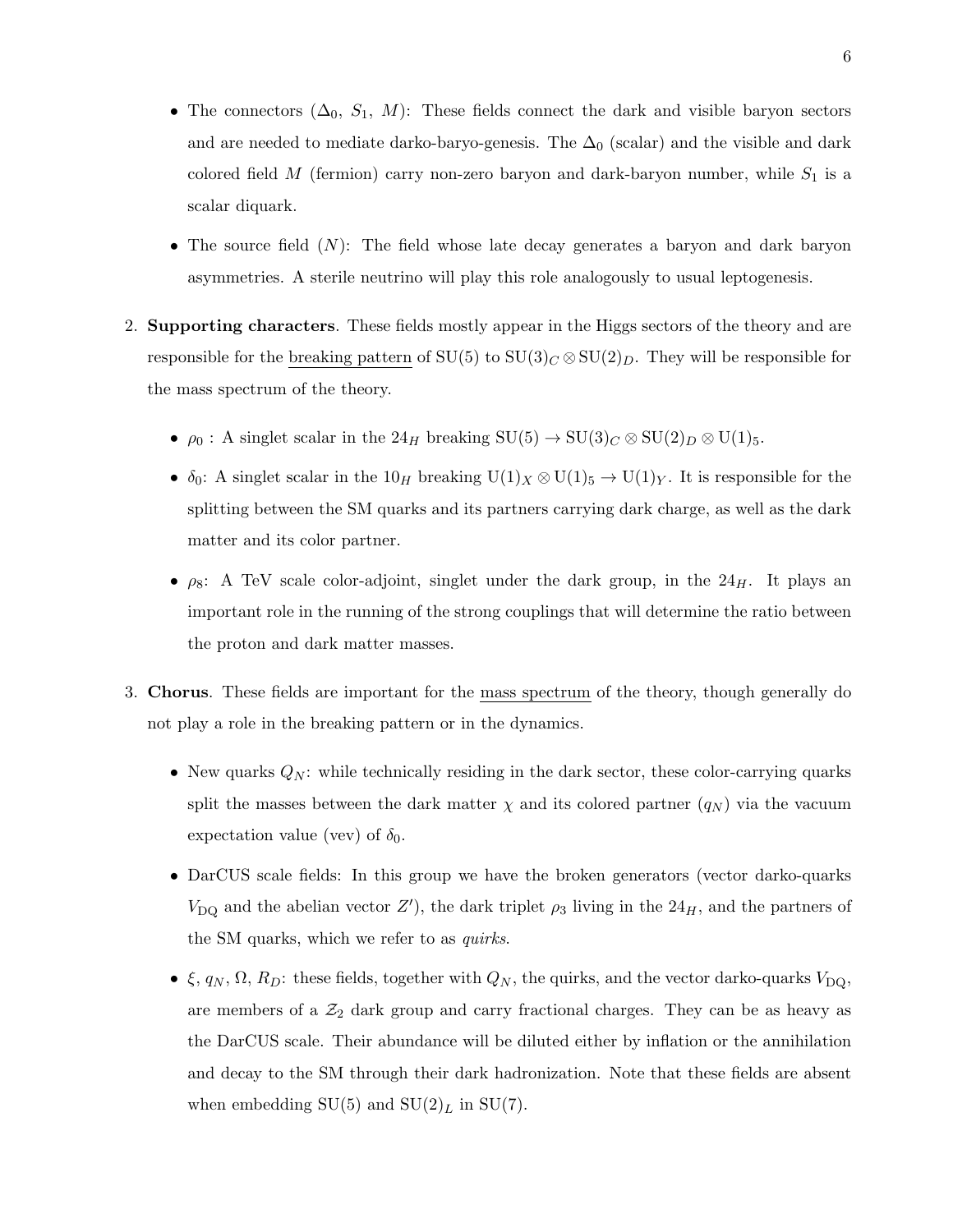

<span id="page-6-2"></span>FIG. 2. Hierarchies among the field content composing the theory.

#### <span id="page-6-0"></span>III. THE THEORY

We will now work through the details of the theory stepping from the high scale of Dark Unification and its breaking, to the matter sector containing the SM, and finally the dark matter sector. We summarize the breaking pattern and mass scales of the theory in Fig. [2.](#page-6-2) We emphasize again that once the multiplets are broken, there are many fields, though the drivers of the dynamics we discuss below will be few; accordingly we emphasize the broad structure of the theory so as not to lose track of the roles the fields play.

## <span id="page-6-1"></span>A. Dark Unification

Our starting point is a minimal extension of the SM that contains a non-Abelian dark group:

<span id="page-6-4"></span>
$$
\mathcal{G}_5 = \mathrm{SU}(5) \otimes \mathrm{SU}(2)_L \otimes \mathrm{U}(1)_X. \tag{3}
$$

The breaking pattern of the DarCUS follows<sup>[1](#page-6-3)</sup>

$$
\mathcal{G}_5 \stackrel{\langle 24_H \rangle}{\rightarrow} \text{SU}(3)_C \otimes \text{SU}(2)_L \otimes \text{U}(1)_5 \otimes \text{U}(1)_X \otimes \text{SU}(2)_D \stackrel{\langle 10_H \rangle}{\rightarrow} \mathcal{G}_{\text{SM}} \otimes \text{SU}(2)_D, \tag{4}
$$

<span id="page-6-3"></span><sup>&</sup>lt;sup>1</sup> Such breaking will produce monopoles with mass  $\sim \Lambda_{\text{DarCUS}}/\alpha_{\text{DarCUS}}$ . Kibble's limit [\[21\]](#page-30-14) estimates a lower bound on the monopole number density per entropy density today  $\gtrsim (\Lambda_{\text{DarCUS}}/M_{\text{Pl}})^3$ . For  $\Lambda_{\text{DarCUS}} \sim 10^9$  GeV, it is consistent with astrophysical [\[22\]](#page-30-15) and direct detection constraints [\[23\]](#page-30-16). These monopoles will not survive if inflation occurs at a scale lower than  $\Lambda_{\text{DarCUS}}$ .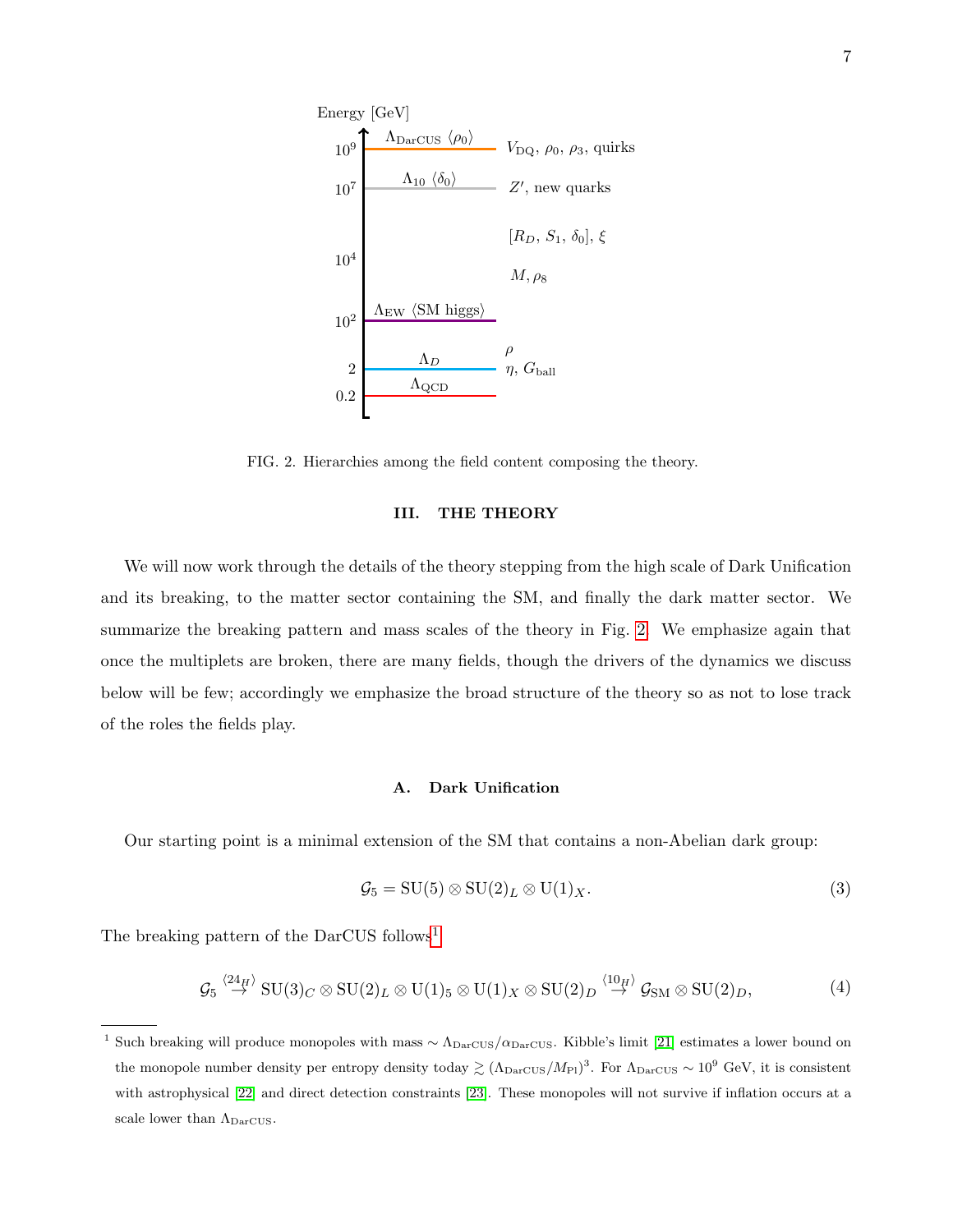where  $\mathcal{G}_{\text{SM}}$  encodes the SM gauge group.<sup>[2](#page-7-1)</sup> The Higgs sector  $24_H$  breaks SU(5) via the vev of  $\rho_0$ 

<span id="page-7-2"></span>
$$
24_H \sim (24, 1, 0)g_5 = (8, 1, 0, 1) \oplus (1, 1, 0, 3) \oplus (3, 1, 1/6, 2) \oplus (\overline{3}, 1, -1/6, 2) \oplus (1, 1, 0, 1),
$$
  

$$
\rho_3 \qquad \rho_3 \qquad \rho_4
$$

while the vev of the hyperchargeless component of  $10<sub>H</sub>$ , *i.e.*  $\delta_0$ ,

$$
10_H \sim (10, 1, 1/5)g_5 = \underbrace{(3, 1, 1/3, 1)}_{S_1} \oplus \underbrace{(3, 1, 1/6, 2)}_{R_D} \oplus \underbrace{(1, 1, 0, 1)}_{\delta_0},\tag{6}
$$

breaks  $U(1)$ <sub>5</sub>  $\otimes$   $U(1)_X \rightarrow U(1)_Y$ . The above breaking pattern defines the hypercharge operator as a function of the U(1)<sub>X</sub> charge, X, and the non-singular diagonal generator of SU(5),  $T_{24}$ , as follows:

$$
Y = X + \frac{1}{\sqrt{15}} T_{24}, \quad \text{where} \quad T_{24} = \frac{1}{2\sqrt{15}} \operatorname{diag}(2, 2, 2, -3, -3). \tag{7}
$$

Besides being responsible for breaking  $G_5$  down to the SM, we will see that these scalars mainly play a supporting role in the theory: the scalar  $S_1$  assists darko-baryo-genesis, while the vev of  $\delta_0$  splits the masses of the SM quarks and their dark partners that would otherwise be ruled out by direct detection constraints.

The gauge sector of SU(5), with analogous quantum numbers under  $\mathcal{G}_{SM} \otimes SU(2)_D$  as the fields in Eq. [\(5\)](#page-7-2), is composed of the eight gluons, three dark gluons and the broken generators  $V_{\text{DQ}} \sim$  $(3, 1, 1/6, 2)$ , which we call vector *darko-quarks*. Their mass defines the DarCUS scale.

## <span id="page-7-0"></span>B. Minimal Matter Sector

The minimal matter content of the gauge group  $\mathcal{G}_5$  that embeds the SM matter content is

$$
5_q \sim (5, 2, 1/10)g_5 = \underbrace{(3, 2, 1/6, 1)}_{q} + \underbrace{(1, 2, 0, 2)}_{q},\tag{8}
$$

$$
\bar{5}_u \sim (\bar{5}, 1, -3/5)g_5 = \underbrace{(\bar{3}, 1, -2/3, 1)}_{u^c} + \underbrace{(\bar{1}, 1, -1/2, 2)}_{\eta_u},\tag{9}
$$

$$
\bar{5}_d \sim (\bar{5}, 1, 2/5)_{\mathcal{G}_5} = \underbrace{(\bar{3}, 1, 1/3, 1)}_{d^c} + \underbrace{(1, 1, 1/2, 2)}_{\eta_d}.
$$
\n(10)

We call  $\Psi$ ,  $\eta_u$ , and  $\eta_d$  quirks, due to their resemblance to the fermion content in Ref. [\[24\]](#page-30-17). We also have the SM Higgs,  $H \sim (1, 2, 1/2)g_5$  to break the electroweak symmetry and give mass to the SM fermions through the vev of its neutral component  $(v_{EW})$ , and the SM leptons, which are singlets under the DarCUS symmetry:  $\ell \sim (1, 2, -1/2)_{\mathcal{G}_5}$  and  $e^c \sim (1, 1, 1)_{\mathcal{G}_5}$ . In the lepton sector we will also

<span id="page-7-1"></span><sup>&</sup>lt;sup>2</sup> Below we label the quantum numbers of the fields as  $(SU(3)_C, SU(2)_L, U(1)_Y, SU(2)_D)$  at the level of  $\mathcal{G}_{SM} \otimes SU(2)_D$ , while those labelled under the subscript  $\mathcal{G}_5$ , refer to the gauge group in Eq. [\(3\)](#page-6-4).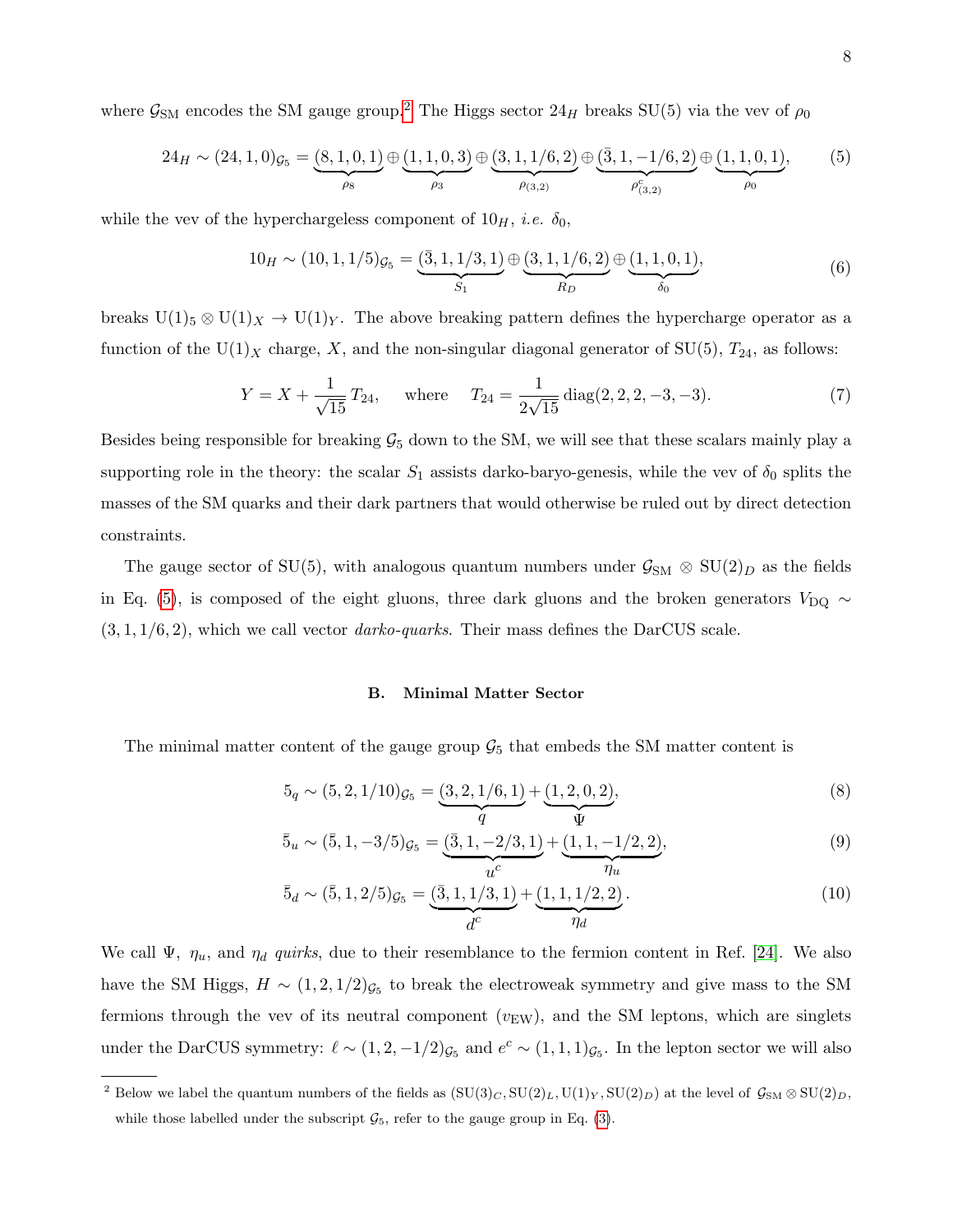consider at least two sterile neutrinos,  $N \sim (1, 1, 0)$ <sub> $\mathcal{G}_5$ </sub>, to generate neutrino masses consistently with experiment. Below we find that these matter fields appear naturally when the DarCUS matter fields are unified with the electroweak fermions into SU(7).

The minimal matter Lagrangian, consistent with all the symmetries, is

$$
-\mathcal{L}_{MM} = Y_u 5_q H \bar{5}_u + Y_d 5_q H^{\dagger} \bar{5}_d + Y_e \ell H^{\dagger} e^c + Y_\eta 5_u \bar{5}_d 10_H + Y_\Psi 5_q 5_q 10_H^* + Y_\nu \ell H N + M_N N N + \text{h.c. (11)}
$$

The vev  $v_{10} = \langle \delta_0 \rangle \subset 10_H$  generates mass terms for the combinations  $\eta_u \eta_d$  and  $\Psi_u \Psi_d$  (which are the SU(2)<sub>L</sub> components of  $\Psi = (\Psi_u, \Psi_d)^T$  and breaks the accidental U(1)<sub>Q</sub> (see Sec. [III D](#page-9-0) for more details) down to a  $\mathcal{Z}_2$ . Their mass matrix in the flavor basis reads

$$
-\mathcal{L}_{MM} \supset \left(\Psi_u \eta_d\right) \begin{pmatrix} Y_{\Psi} \, v_{10} & Y_u \, v_{\text{EW}} \\ Y_d^T \, v_{\text{EW}} & Y_\eta^T \, v_{10} \end{pmatrix} \begin{pmatrix} \Psi_d \\ \eta_u \end{pmatrix} + \text{h.c.} \tag{12}
$$

A rotation parametrized by  $\theta_Q \sim v_{EW}/v_{10} \ll 1$  brings the fields to the physical basis, with masses  $\sim v_{10}$  for order one Yukawa couplings. After the SU(2)<sub>D</sub> confinement, quirks will form bound states analogous to heavy quarkonia in QCD.

# <span id="page-8-0"></span>C. Dark Sector

The theory admits a fermionic Dirac dark matter (DM) candidate, singlet under the SM gauge group, in the fundamental of  $SU(2)_D$ . Under the  $\mathcal{G}_5$  gauge group, it will enter as the fundamental of  $SU(5)$  and will come together with a new quark  $q_N$ ,

$$
5_{\chi} \sim (5, 1, 1/10)g_5 = \underbrace{(3, 1, 1/6, 1)}_{q_N} \oplus \underbrace{(1, 1, 0, 2)}_{\chi},\tag{13}
$$

<span id="page-8-2"></span>and its vector-like partner  $\bar{5}_\chi \sim (\bar{5}, 1, -1/10)_{\mathcal{G}_5}$ . The DM candidate  $\chi + \chi^c$  will create stable baryons if there is a residual global symmetry protecting their stability. Since they share the same representation, the fields  $q_N$  and  $\chi$  are mass degenerate,<sup>[3](#page-8-1)</sup> but this can be broken with a single copy of

<span id="page-8-3"></span>
$$
10 \sim (10, 1, -3/10)g_5 = \underbrace{(3, 1, -1/6, 1)}_{Q_N^c} \oplus \underbrace{(3, 1, -1/3, 2)}_{M} \oplus \underbrace{(1, 1, -1/2, 1)}_{\xi},
$$
\n(14)

and its vector-like partner  $10 \sim (10, 1, 3/10)_{\mathcal{G}_5}$ .

The symmetries allow for interactions involving the matter fields in Eqs. [\(13\)](#page-8-2) and [\(14\)](#page-8-3) to be

$$
-\mathcal{L}_{DS} = M_5 \bar{5}_\chi 5_\chi + Y_5 \bar{5}_\chi 24_H 5_\chi + M_{10} \bar{10} 10 + Y_{10} \bar{10} 24_H 10 + Y_q 5_\chi 10 10_H \epsilon_5 + Y_{\bar{q}} \bar{5}_\chi \bar{10} 10_H^* \epsilon_5 + \text{h.c.} (15)
$$

<span id="page-8-1"></span> $3$  Strictly speaking, the coupling of the vector-like fermions with the adjoint  $24<sub>H</sub>$  breaks this degeneracy but the size of the mass splitting is proportional to the amount of fine-tuning in the parameters, similarly to the doublet-triplet splitting problem in Georgi-Glashow SU(5) [\[25\]](#page-30-18).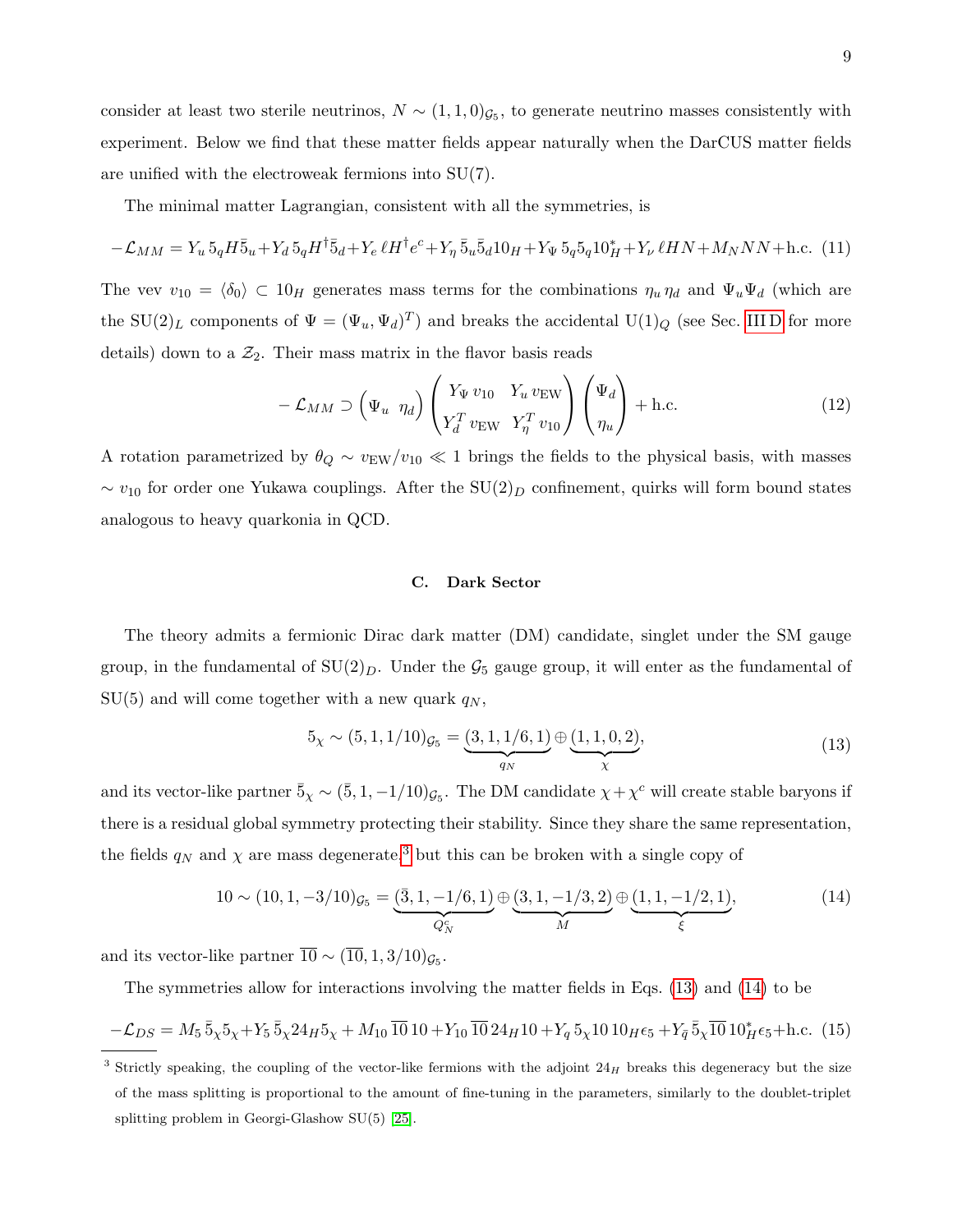In the broken phase the mass matrix for the new quarks reads

$$
\mathcal{L}_{DS} \supset \left(Q_N^c \ q_N^c\right) \left(\begin{array}{cc} M_{10} + Y_{10} v_{24} / \sqrt{15} & Y_q v_{10} \\ Y_{\bar{q}} v_{10} & M_5 + Y_5 v_{24} / \sqrt{15} \end{array}\right) \left(\begin{array}{c} Q_N \\ q_N \end{array}\right) + \text{h.c.}
$$
 (16)

whereas the dark matter mass is given by  $m_{\chi} = M_5 - 3Y_5 v_{24}/(2\sqrt{15})$ . We will refer to the mass eigenstates of the above equation as new quarks. When  $Y_q v_{10}$ ,  $Y_{\bar{q}} v_{10} \gg \Lambda_D \gtrsim m_\chi$ , with  $\Lambda_D$  the dark color confinement scale, the new quarks can be heavy (at most having a mass on the order of  $v_{10}$ ) consistent with experiment, while the dark matter will be much lighter, having a mass determined by the scale of confinement. From now on we will work in this limit.

#### <span id="page-9-0"></span>D. Accidental symmetries

The gauge symmetries  $\mathcal{G}_5$ , together with Lorentz invariance and the matter content, predict three accidental global symmetries, two of which survive when the extended color group spontaneously breaks down to the SM whereas one of them is broken in one unit by the vev of  $\delta_0$ . The three symmetries can be identified as:

- Baryon number  $U(1)_B$ : The B charges are assigned such that the SM quarks carry  $1/3$  of baryon charge.
- Dark baryon number  $U(1)_D$ : The D charges are assigned such that the dark matter  $\chi$ carries 1/2 of dark baryon charge.
- Quirk number  $U(1)<sub>Q</sub>$ : The Q charges are assigned such that a quirk carries  $1/2$  of quirk number. This symmetry is broken in one unit by the vev of  $\delta_0$ , becoming an accidental  $\mathcal{Z}_2$  that acts on the fields that carried  $U(1)_Q$  charge (except  $\delta_0$ ).

The field interactions dictated by the Lagrangian of the theory fix the baryon, dark baryon and quirk charges of the matter content, which are listed in Tab. [I.](#page-10-0) To be more explicit, we expand the interactions coming from the Yukawa couplings  $Y_q$ ,  $Y_{\bar{q}}$ ,  $Y_{\eta}$  and  $Y_{\Psi}$ ,

<span id="page-9-1"></span>
$$
-\mathcal{L} \supset Y_{\Psi} (\Psi \Psi \delta_{0}^{*} + Q Q S_{1}^{*} + \psi Q R_{D}^{*}) + Y_{\eta} (\eta_{u} \eta_{d} \delta_{0} + u^{c} d^{c} S_{1} + \eta_{u} d^{c} R_{D} + \eta_{d} u^{c} R_{D})
$$
  
+  $Y_{q} (q_{N} Q_{N}^{c} \delta_{0} + q_{N} M R_{D} + q_{N} \xi S_{1} + \chi Q_{N}^{c} R_{D} + \chi M S_{1})$   
+  $Y_{\bar{q}} (q_{N}^{c} Q_{N} \delta_{0}^{*} + q_{N}^{c} M^{c} R_{D}^{*} + q_{N}^{c} \xi^{c} S_{1}^{*} + \chi^{c} Q_{N} R_{D}^{*} + \chi^{c} M^{c} S_{1}^{*}) + \text{h.c.}$  (17)

To generate an asymmetry in the color and dark sectors, however, an interaction that breaks the baryon and dark-baryon symmetries is required. We will introduce a scalar in the fundamental of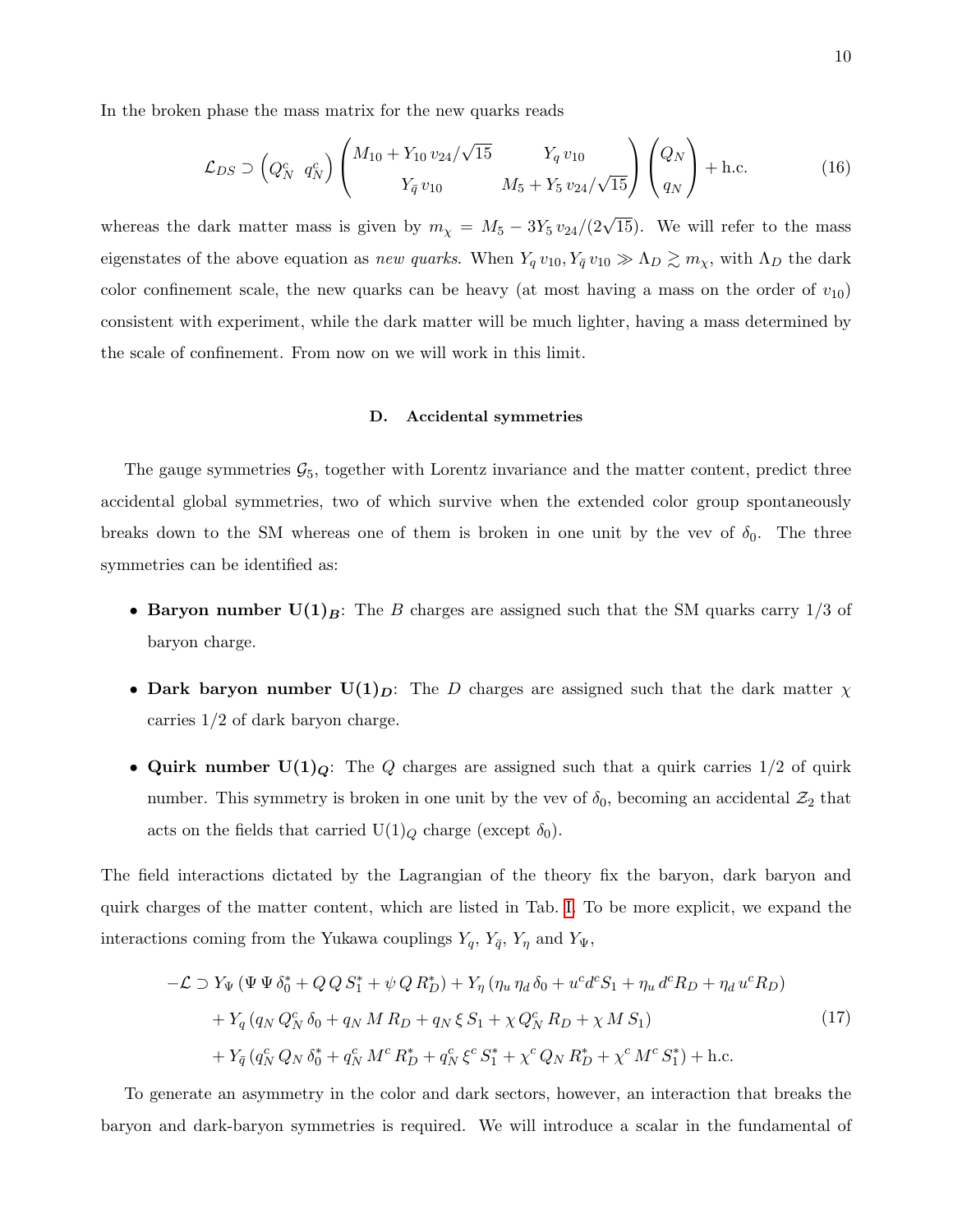|          | $\mathfrak{d}_a$         |                          | $5_d$<br>$5_u$<br>$\mathfrak{d}_{\mathcal{V}}$ |                          |                          | 10                       |                          |        | 10 <sub>H</sub> |                          |        | $24^{\mu}$               |                          |                          |                       |
|----------|--------------------------|--------------------------|------------------------------------------------|--------------------------|--------------------------|--------------------------|--------------------------|--------|-----------------|--------------------------|--------|--------------------------|--------------------------|--------------------------|-----------------------|
| Sym      | Ψ                        | $\mathfrak{a}$           | $u^c$                                          | $\eta_u$                 | $d^c$                    | $\eta_d$                 | $\chi$                   | $q_N$  | $Q_N^c$         | М                        |        | $S_1$                    | $R_D$                    | $\delta_0$               | $V_{\text{DQ}}^{\mu}$ |
| $U(1)_B$ | -                        | 1/3                      | $-1/3$                                         | $\overline{\phantom{a}}$ | /3<br>$-1$ ,             | $\overline{\phantom{0}}$ | $\overline{\phantom{a}}$ | 1/3    | $-1/3$          | $-2/3$                   | $-1$   | 2/3                      | 1/3                      | $\overline{\phantom{a}}$ | 1/3                   |
| $U(1)_D$ | $\overline{\phantom{0}}$ | -                        | $\overline{\phantom{0}}$                       | $\overline{\phantom{0}}$ | $\overline{\phantom{0}}$ | $\overline{\phantom{0}}$ | $\sqrt{2}$               | 1/2    | $-1/2$          | $-1/2$                   | $-1/2$ | $\overline{\phantom{a}}$ | $\overline{\phantom{0}}$ | $\overline{\phantom{0}}$ |                       |
| $U(1)_Q$ | 1/2                      | $\overline{\phantom{0}}$ | $\overline{\phantom{a}}$                       | $-1/2$                   | $\overline{\phantom{a}}$ | $-1/2$                   | $\overline{\phantom{a}}$ | $-1/2$ | $-1/2$          | $\overline{\phantom{0}}$ | 1/2    | $\overline{\phantom{a}}$ | 1/2                      |                          | /2<br>$-1$            |

<span id="page-10-0"></span>TABLE I. Accidental symmetries of the theory,  $U(1)_B$ ,  $U(1)_D$  and  $U(1)_Q$ . Once  $\delta_0$  gets a vev, the  $U(1)_Q$  is broken to a  $\mathcal{Z}_2$  symmetry acting on the rest of the fields that were charged under  $U(1)_Q$ .

 $SU(5)$ ,

$$
5_H \sim (5, 1, 1/10)g_5 = (1, 1, 0, 2) \oplus (3, 1, 1/6, 1),
$$
  

$$
\Delta_0 \qquad \qquad \Omega
$$
 (18)

to connect the DM and the SM quarks with the sterile neutrinos, whose late decay will source the baryon and dark-baryon asymmetries, as we discuss in detail in the next section. We note that only the field  $\Delta_0$  will play a role in darko-baryo-genesis, and that its presence is predicted in SU(7) since it shares the multiplet with the SM Higgs boson. Similarly, the relevant interactions for darko-baryogenesis amongst the ones we show below arise from the Yukawa interaction between the minimal representations needed to embed the SM in  $SU(7)$ , see Sec. [VII](#page-27-0) for more details.

The above representation allows for the following interactions:

$$
- \mathcal{L} \supset Y_{\Delta_0} \bar{5}_d 10 5_H^* + Y_{\bar{\chi}} \bar{5}_\chi 5_H N + Y_\chi 5_\chi 5_H^* N + \text{h.c.}, \tag{19}
$$

<span id="page-10-1"></span>which in terms of the  $\mathcal{G}_{\text{SM}} \otimes \text{SU}(2)_D$  fields read

$$
-\mathcal{L} \supset Y_{\Delta_0} (d^c Q_N^c \Omega^* + \eta_d M \Omega^* + d^c M \Delta_0^* + \eta_d \xi \Delta_0^*)
$$
  
+ 
$$
Y_{\chi} (\chi \Delta_0^* + q_N \Omega^*) N + Y_{\bar{\chi}} (q_N^c \Omega + \chi^c \Delta_0) N + \text{h.c.}
$$
 (20)

The interactions weighted by  $Y_{\Delta_0}$  define the visible and dark baryon charges of the scalars from the  $5_H$ ,

$$
Q_B(\Delta_0) = -1
$$
,  $Q_D(\Delta_0) = -1/2$ ,  $Q_B(\Omega) = -2/3$ , and  $Q_D(\Omega) = -1/2$ , (21)

and from Eq. [\(20\)](#page-10-1) one can explicitly see how the interactions with the sterile neutrinos (proportional to  $Y_\chi$  and  $Y_{\bar{\chi}}$  break U(1)<sub>B</sub> and U(1)<sub>D</sub> to the diagonal U(1)<sub>B−D</sub>. The latter is a quasi-conserved symmetry, up to the coupling  $\lambda$  from the following quartic interaction

$$
V \supset \lambda 10_H^* 5_H 24_H 5_H + \text{h.c.},\tag{22}
$$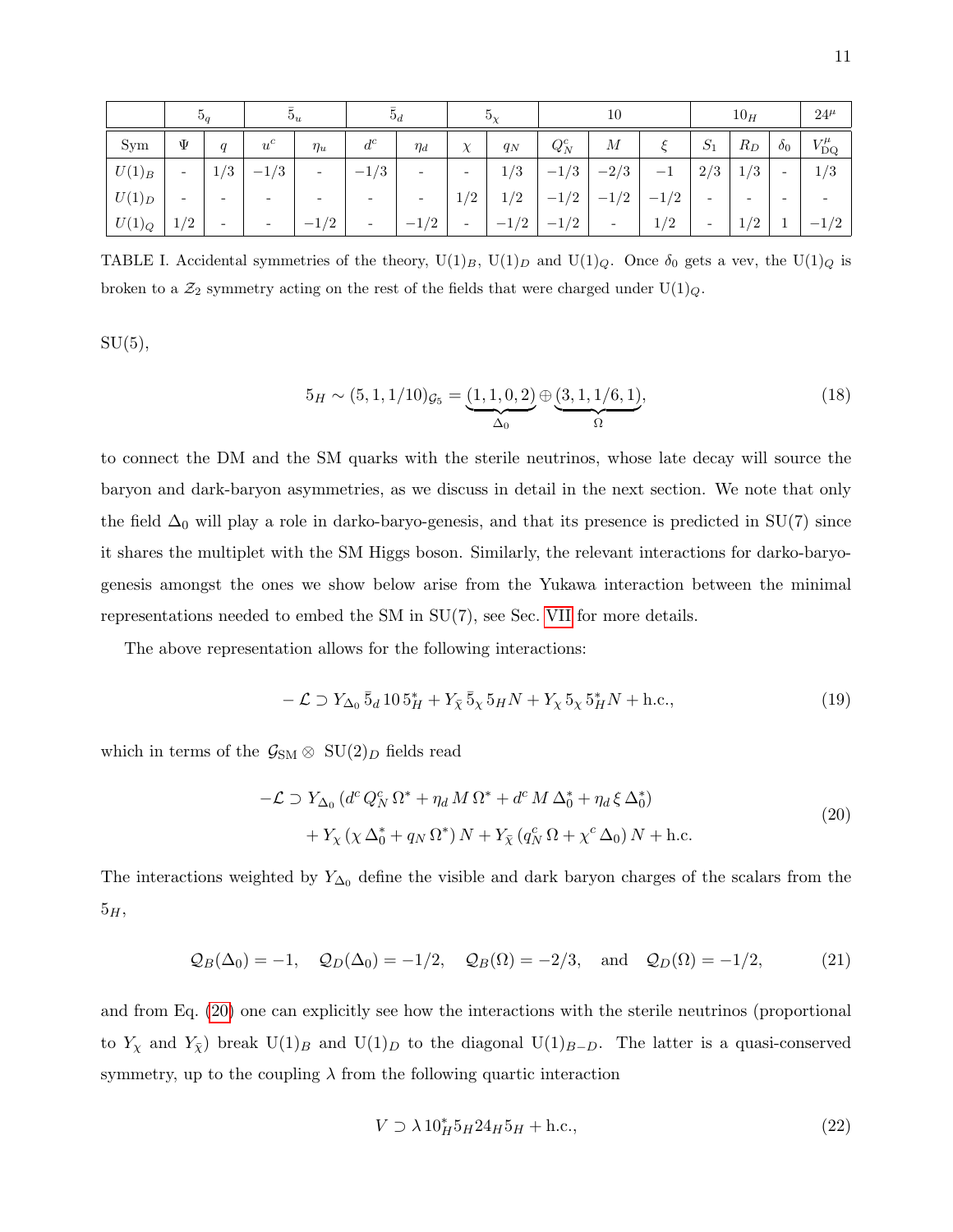which explicitly breaks  $U(1)_{B-D}$ . However, the level of breaking can be controlled by the magnitude of the dimensionless parameter  $\lambda$ , which we will assume to be small,  $\lambda \to 0$ , for simplicity.<sup>[4](#page-11-2)</sup> In the following we discuss the repercussion of breaking  $U(1)_B$  and  $U(1)_D$  on the stability of the lightest baryon and dark baryon. The simultaneous presence of the interaction weighted by  $Y_{\Delta_0}$  and  $Y_{\chi}$  (or  $Y_{\bar{X}}$ ) leads to  $\Delta B = 1$  and  $\Delta D = 1$ , while U(1)<sub>B−D</sub> is conserved. Therefore, the lowest dimensional operator for  $\rho$  dark matter to decay into a baryon, which must be proportional to both  $Y_{\Delta_0}$  and  $Y_{\chi}$ (or  $Y_{\bar{X}}$ ), is

$$
\chi \chi Q Q Q N, \tag{23}
$$

where  $Q$  represents any of the SM quarks. N was added, aside from Lorentz invariance, because the operator must include the interactions weighted by  $Y_\chi$  (or  $Y_{\bar{\chi}}$ ) for visible and dark baryon number violation. Because  $M_N \gg m_\rho$ , N must decay off-shell,  $N \to H_0 \nu \to \bar f f \nu$ , so that the leading operator is dimension twelve. In Sec. [V](#page-15-0) we will show that it does not threaten the viability of our dark matter candidate.

The accidental  $\mathcal{Z}_2$ , remnant from the U(1)<sub>Q</sub>, stabilizes the lightest element of the group composed of  $V_{\text{DQ}}$ ,  $R_D$ ,  $\xi$ ,  $\Omega$ , the quirks and the new quarks, which carry fractional charges and part of them visible and/or dark color. Also in Sec. [V](#page-15-0) we discuss why these remnants need not be cosmologically problematic.

# <span id="page-11-0"></span>IV. DARK CONFINEMENT

The matter fields introduced in the previous section, along with the unification structure, fix the unification scale by the ratio of the dark matter to baryon masses. In this section we fix the DarCUS scale via the observed dark matter to baryon energy density ratio.

# <span id="page-11-1"></span>A. Scale

The running of the QCD and  $SU(2)_D$  couplings (with the label S referring to *strong*) at the 1-loop level is given by

$$
\alpha_{\rm S}^{-1}(\mu) = \alpha_{\rm S}^{-1}(\Lambda_{\rm S}) - \frac{1}{2\pi} \left( \sum_{i,m_i < \Lambda_S} b_i \ln\left(\frac{\mu}{\Lambda_S}\right) + \sum_{i,m_i > \Lambda_S} b_i \ln\left(\frac{\mu}{M_i}\right) \right),\tag{24}
$$

<span id="page-11-2"></span><sup>&</sup>lt;sup>4</sup> We have checked that even if  $\lambda \sim \mathcal{O}(1)$ , dark and visible baryon number violation constraints are still satisfied due to the highly suppressed operators contributing to the dark and visible baryon decay.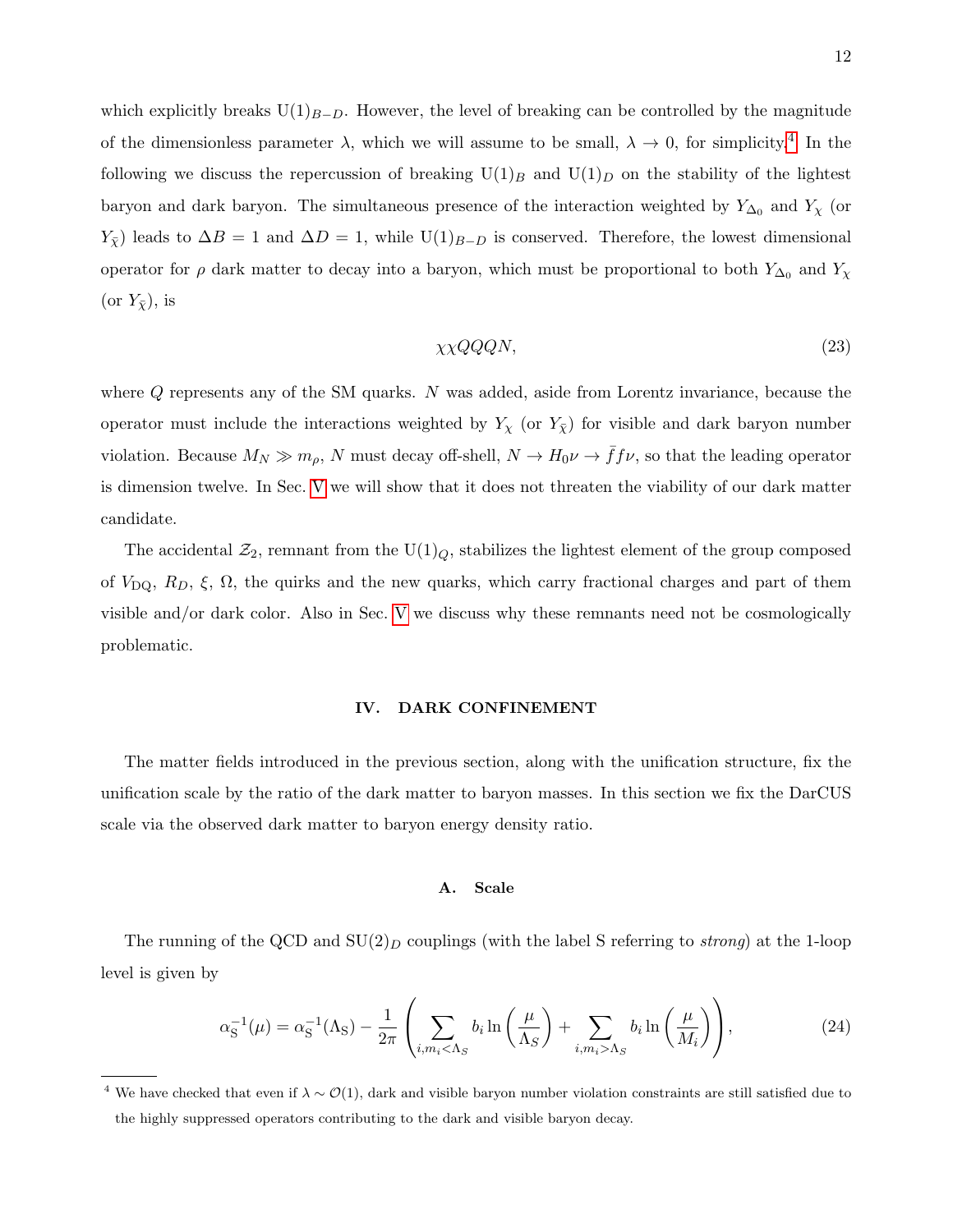with

$$
b_i = \frac{1}{3} \sum_{R} S(R) T_i(R) \prod_{j \neq i} \dim_j(R), \qquad (25)
$$

and  $T_i(R)$  is the Dynkin index of the representation,  $S(R) = 1, 2$  and  $-11$  for a complex scalar, chiral (two-component) fermion and gauge boson, respectively, and the last term accounts for the multiplicity of the representation under the other gauge groups [\[26\]](#page-30-19). The sums are separated into fields having mass above or below the strong confinement scale. Apart from their quantum numbers, the mass hierarchy among the fields in the theory plays a key role in determining the evolution of the running. As is well-known, the unification constraints only depend on the mass-splitting of the representations. In this theory we have a splitting between the different quarks caused by the flavor hierarchies in the Yukawa couplings with the Higgs, as in the SM. We also have a splitting between the quarks and the quirks, and the new quarks and the dark matter, due to the large vev of  $\delta_0$ . A third splitting occurs between the colored-adjoint  $\rho_8$  (TeV scale) and the rest of the 24H fields (DarCUS scale). Such mass-splitting is allowed by the scalar terms in the potential without fine-tuning issues.

By running the QCD coupling we estimate  $\alpha_{\text{QCD}}(\Lambda_{\text{QCD}}) \sim 0.8$  at the scale of QCD confinement ( $\Lambda_{\rm QCD} \sim 330$  MeV). We assume that  $SU(2)_D$  confines analogously to QCD when  $\alpha_D(\Lambda_D) \sim$  $\alpha_{\rm QCD}(\Lambda_{\rm QCD}) \sim 0.8$ , which allows us to estimate the dark confinement scale  $\Lambda_D$ .

The fields that (a) only contribute to the  $\alpha_{\text{QCD}}$  running are:<sup>[5](#page-12-0)</sup> gluons, quarks,  $\rho_8$  (1 TeV), the scalar diquark  $S_1$ , the new quarks (10<sup>7</sup> GeV), and  $\Omega$ , (b) only contribute to the  $\alpha_D$  running are: dark gluons, dark matter  $\chi$  ( $m_\chi < \Lambda_D$ ),  $\rho_3$  ( $\Lambda_{\text{DarCUS}}$ ), quirks ( $\Lambda_{\text{DarCUS}}$ ), and  $\Delta_0$ , (c) contribute to both are: M (5 TeV),  $R_D$  and the vector darkoquarks ( $\Lambda_{\text{DarCUS}}$ ). Because U(1)<sub>D−B</sub> is approximately a good symmetry, darko-baryo-genesis will require  $\Lambda_D \sim 6 \Lambda_{\rm QCD}$  to reproduce the ratio between the observed baryon and dark matter densities, as it will be discussed in Sec. [V A.](#page-15-1) We remark the relevance of the role played by the TeV scale  $\rho_8$  to achieve such relation; only looking at the dark and visible colored fields below the confinement scale, the slope for the beta function is  $-9/(2\pi) \sim -1.4$  for QCD and  $-10/(3\pi) \sim -1.1$  for  $SU(2)_D$ . Although they are similar, and therefore their respective couplings are expected to grow close to each other, other *light* color degrees of freedom are needed for  $\Lambda_D > \Lambda_{\rm QCD}$ consistently with dark-color unification. Such requirement is fulfilled in the  $\mathcal{G}_5$  theory since it allows for a TeV scale color octet  $\rho_8$ .

Using the benchmark mass values indicated in the caption of Fig. [3](#page-13-1) (see Fig. [2](#page-6-2) for a pictorial

<span id="page-12-0"></span><sup>&</sup>lt;sup>5</sup> In parenthesis we specify the mass scale only for the fields that belong to a mass-split representation.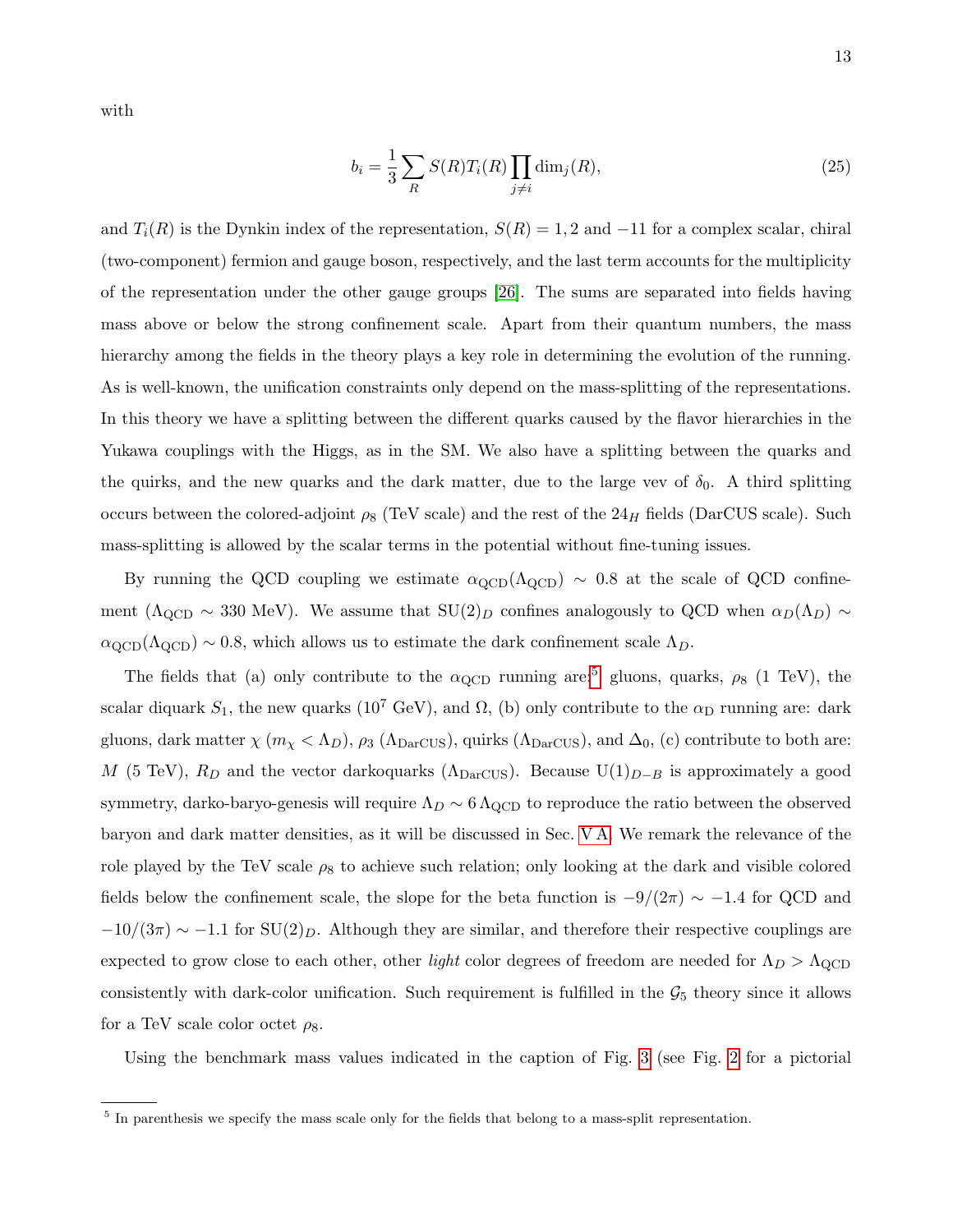

<span id="page-13-1"></span>FIG. 3. Running of the strong couplings  $\alpha_{\text{QCD}}(\mu)$  and  $\alpha_D(\mu)$ , assuming the SM field masses,  $m_\chi < \Lambda_D$ ,  $M_{\rho_8} = 1 \text{ TeV}, M_M = 5 \text{ TeV}, M_{\text{new quarks}} = 10^7 \text{ GeV}, \text{ and the rest of the fields at } \Lambda_{\text{DarCUS}} \sim 1 \times 10^9 \text{ GeV}.$  The following relation between the confinement scales  $\Lambda_D \sim 6 \Lambda_{\rm QCD}$  holds.

reference of the mass spectrum adopted) and the aforementioned relation, we find that  $6$ 

$$
\Lambda_{\text{DarCUS}} \sim 1 \times 10^9 \text{ GeV}.\tag{26}
$$

We stress that the above result depends on the mass spectrum of the theory, and that a lighter mass of the new quarks or a smaller gap between the two confinement scales would lead to a somewhat lower DarCUS scale.

## <span id="page-13-0"></span>B. Low Energy Spectrum

In this theory,  $\chi$  is charged under  $SU(2)_D$  and is a singlet under the SM gauge group, and its mass could be below the confinement scale in consistency with the experiment. We focus on this case,  $m_{\chi} < \Lambda_D$ . After confinement,  $\chi$  will form dark  $SU(2)_D$  composite states. The lightest  $SU(2)_D$  singlet state is composed of two fermions  $\chi$ , which form a spin-1 dark baryon iso-triplet

$$
\rho = \begin{pmatrix} \rho^+ \\ \rho^0 \\ \rho^- \end{pmatrix} \sim \begin{pmatrix} \chi_D \chi_D \\ \chi_D^c \chi_D^c \\ \chi_D^c \chi_D^c \end{pmatrix} . \tag{27}
$$

<span id="page-13-2"></span><sup>&</sup>lt;sup>6</sup> The DarCUS scale could be modified up the amount of lepton asymmetry reprocessed by sphalerons, although in most of the cases will be suppressed due to the low reheat temperatures and the sub-leading branching fraction in the decay channel leading to the lepton asymmetry.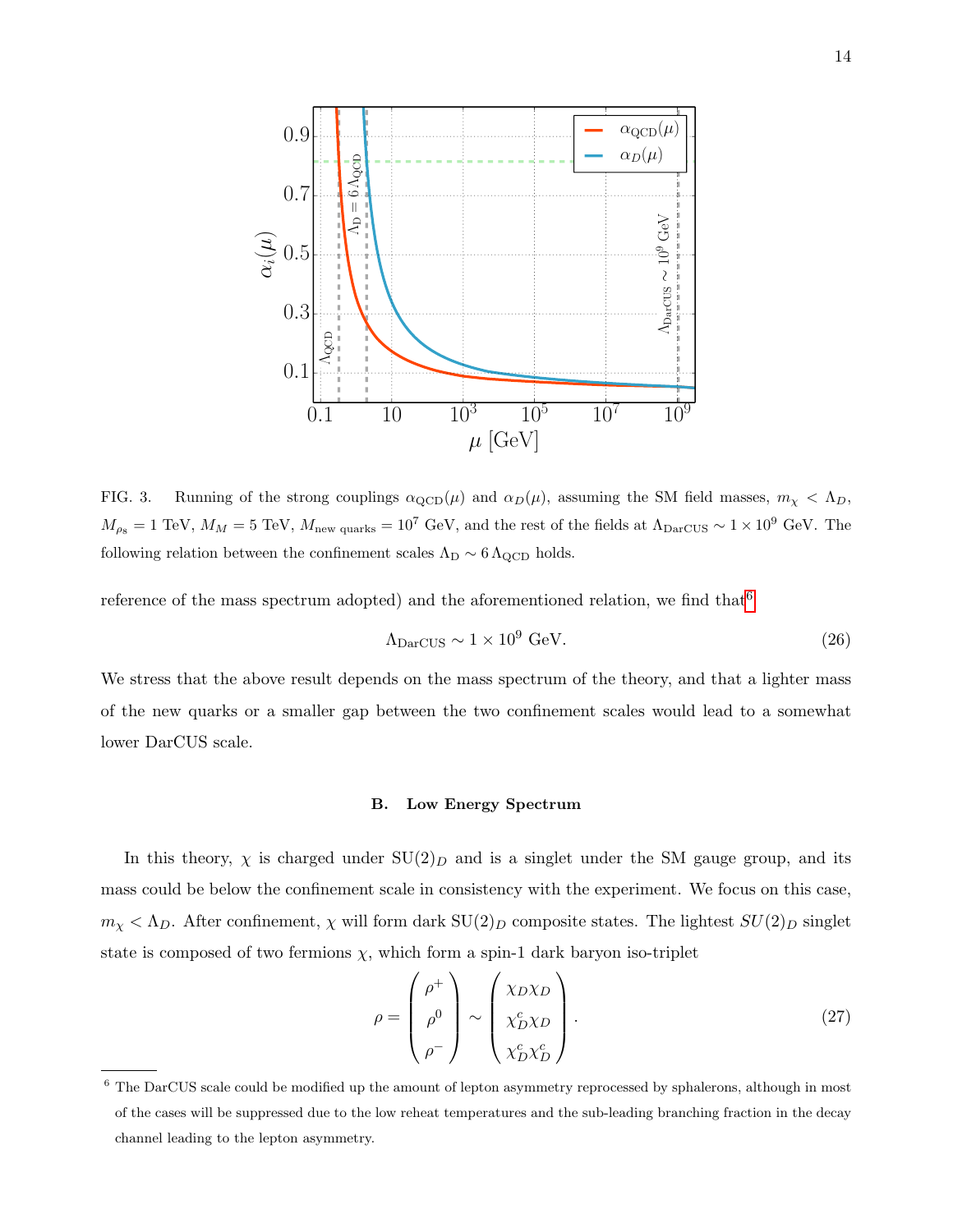15

where  $\chi_D$  is the four-component Dirac field

<span id="page-14-3"></span>
$$
\chi_D = \chi_L + \chi_R,\tag{28}
$$

where its left-handed projection corresponds to the two-component  $\chi$ , and the conjugate of its rightprojection corresponds to the two-component  $\chi^{c}$ ,<sup>[7](#page-14-0)</sup> and the dots represent non-renormalizable interactions. Below we will explain precisely what we mean by the fields to the right of the ∼ sign. The  $\rho^+$ ,  $\rho^-$  both carry dark baryon number, <sup>[8](#page-14-1)</sup> and therefore are a good dark matter candidate. The condensate  $\langle \chi^c \chi \rangle$  breaks SU(2) down to Sp(2) so that there are no broken generators, and hence no dark pions in the theory. We now sketch in more detail the hadronic spectrum, but see Refs. [\[24,](#page-30-17) [27\]](#page-30-20) for a detailed study.

In four-components, the relevant Lagrangian for  $SU(2)_D$  at low energies is given by

<span id="page-14-2"></span>
$$
\mathcal{L}_{\text{SU}(2)_D}^{\text{eff}} = -\frac{1}{2} \text{Tr} \{ G_{D\mu\nu} G_D^{\mu\nu} \} + \overline{\chi_D} (i \not{D} - m_\chi) \chi_D + \cdots. \tag{29}
$$

By grouping the fields in a doublet of dark baryonic isospin  $SU(2)_{DB}$ ,

$$
X = \begin{pmatrix} \chi_L \\ -i\sigma_2 C \bar{\chi}_R^T \end{pmatrix},\tag{30}
$$

we can rewrite the low energy Lagrangian in Eq. [\(29\)](#page-14-2) as

$$
\mathcal{L}_{\text{SU}(2)_D}^{\text{eff}} = \bar{X}i\rlap{\,/}DX - \frac{m_\chi}{2} \left( X^T i\sigma_2 CEX + \bar{X}i\sigma_2 CE\bar{X}^T \right) + \cdots, \tag{31}
$$

where E is the two-index antisymmetric tensor acting on  $SU(2)_{DB}$ ,  $i\sigma_2$  corresponds to the two-index antisymmetric tensor acting on  $SU(2)_D$  and the charge conjugate operator C acts on the Lorentz space. In the above equation the invariance under  $SU(2)_{DB}$  is explicit. It can also be seen that in the massless case  $m_X \to 0$ , the Lagrangian is invariant under a global phase redefinition, *i.e.*  $X \to e^{i\theta} X$ . Therefore it displays explicitly the enlarged global symmetry coming from the special structure of  $SU(2)$ ,  $U(2) = SU(2)_{DB} \times U(1)_A$  where  $U(1)_A$  is broken by the presence of the mass term (and the EBJ anomaly even if the  $SU(2)_D$  theory has all fermions massless).

Therefore, the lightest state carrying baryon number, which will be part of the following isotriplet  $(J^P = 1^-)$ ,

$$
\rho^a_\mu = \bar{X} \gamma_\mu \tau^a X,\tag{32}
$$

<span id="page-14-1"></span><span id="page-14-0"></span><sup>&</sup>lt;sup>7</sup> In Eq. [\(28\)](#page-14-3) we have explicitly written the chirality, which was assumed to be left for all two-component fields.

<sup>&</sup>lt;sup>8</sup> The charge  $\pm$ , 0 here refers to dark baryon charge.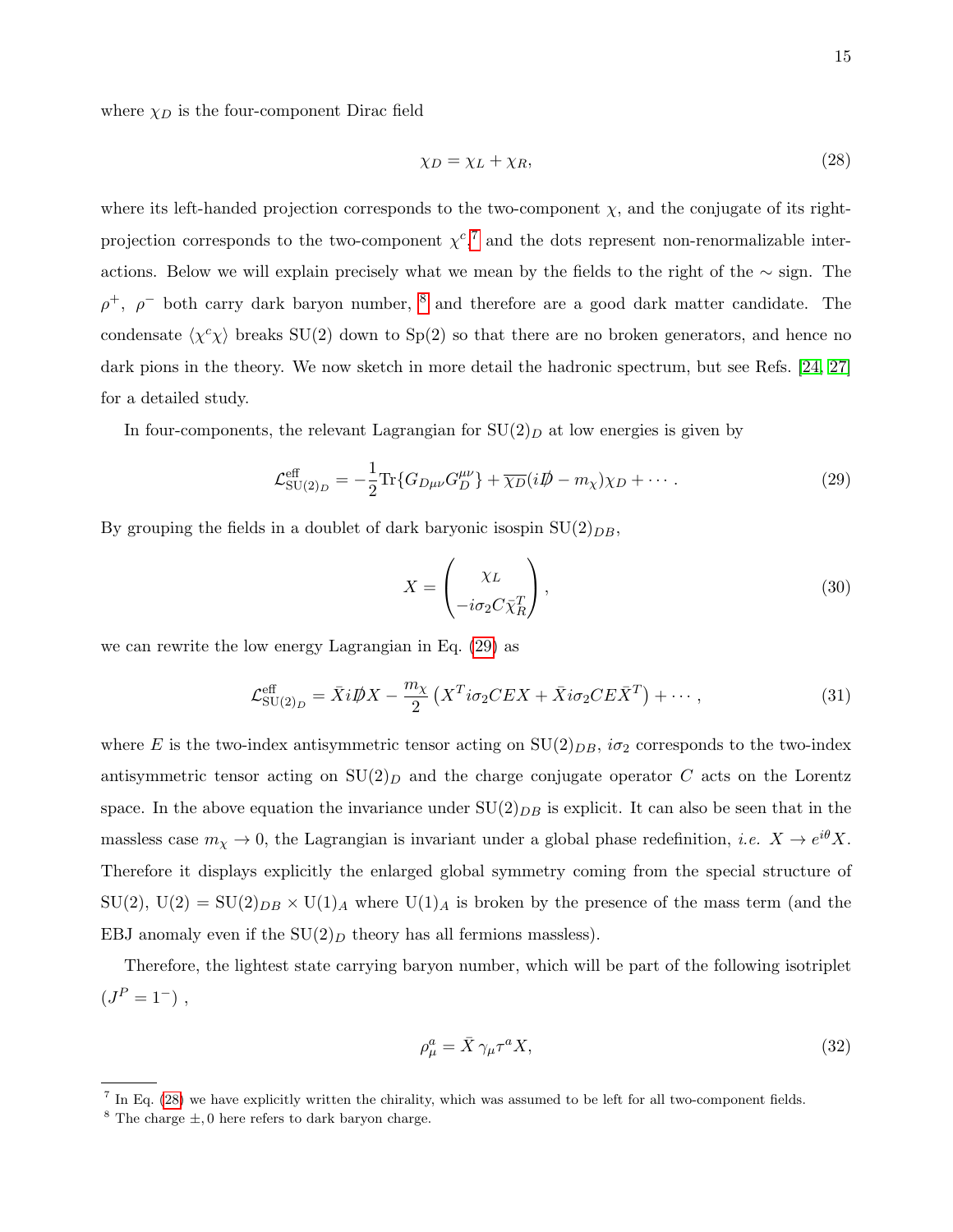where  $\tau^a$  are the  $a = 1 \cdots 3$  Pauli matrices acting on isospin indices. Explicitly,

<span id="page-15-2"></span>
$$
\rho^0_\mu = \bar{X}\gamma_\mu \tau^3 X \qquad \qquad = \overline{\chi_D} \gamma_\mu \chi_D,\tag{33}
$$

$$
\sqrt{2}\rho_{\mu}^{+} = \bar{X}\gamma_{\mu}(\tau^{1} - i\tau^{2})X = \overline{\chi_{D}^{c}}\gamma_{\mu}i\sigma_{2}\chi_{D},\tag{34}
$$

$$
\sqrt{2}\rho_{\mu}^{-} = \bar{X}\gamma_{\mu}(\tau^{1} + i\tau^{2})X = \overline{\chi_{D}}\gamma_{\mu}i\sigma_{2}^{T}\chi_{D}^{c}.
$$
\n(35)

The  $\rho^+$  baryon (and its antiparticle  $\rho^-$ ) are the dark matter candidates of the theory. According to the lattice study in Refs. [\[27,](#page-30-20) [28\]](#page-30-21), the mass for the lightest baryon  $\rho$ ,  $m_{\rho} \gtrsim 2 \Lambda_D$  for any value of the dark quark mass. One of their key results is that the meson  $\eta \sim \overline{\chi_D} \gamma_5 \chi_D$  ( $J^P = 0^-$ ), i.e. the would-be Goldstone boson from  $U(1)_A$ , is lighter than the dark matter  $\rho$  for any value of  $m_\chi$ , which allows the DM to annihilate through the channel  $\rho \rho \to \eta \eta$ . In the following we will adopt  $m_\rho \sim 2.5 \Lambda_D$ and  $m_{\eta} \sim 2 \Lambda_D$  based on their results.

The light hadronic spectrum also features glueballs,  $G_{\text{ball}}$ , isospin and spin singlets with even parity  $J^P = 0^+, i.e.$  scalars, which we expect to have mass around  $m_{G_{\text{ball}}} \sim n \Lambda_D$ , being  $n \sim \mathcal{O}(1)$  parameter.

## <span id="page-15-0"></span>V. COSMOLOGY

We now discuss the components for a successful cosmological evolution, starting with darko-baryogenesis. Then we demonstrate that all states, including the dark baryon and glueballs, as well as any charged relics, have an abundance consistent with observation. This involves ensuring that  $(i)$  darkobaryogenesis occurs naturally with the matter content of the DarCUS;  $(ii)$  the symmetric abundance of dark baryons annihilates sufficiently such that only the asymmetric component sets its abundance; (iii) the lightest dark hadrons decay early in the Universe; and (iv) any stable charged relics are consistent with bounds. We will see that the combination of these requirements places constraints on the mass spectrum of the theory which will in turn generate novel observational signatures, as discussed in the next section.

# <span id="page-15-1"></span>A. Darko-baryo-genesis

To generate matter and dark matter asymmetries, the three Sakharov conditions [\[29\]](#page-30-22) must be fulfilled: the process (i) must violate baryon  $U(1)_B$  and dark-baryon  $U(1)_D$  numbers, (ii) must also violate charge conjugation  $(C)$  and charge conjugation parity  $(CP)$  symmetries, and *(iii)* must occur out of thermal equilibrium. In this theory the sterile neutrinos  $N$  are responsible for sourcing the asymmetries, since their late decay can satisfy the aforementioned requirements. We name the process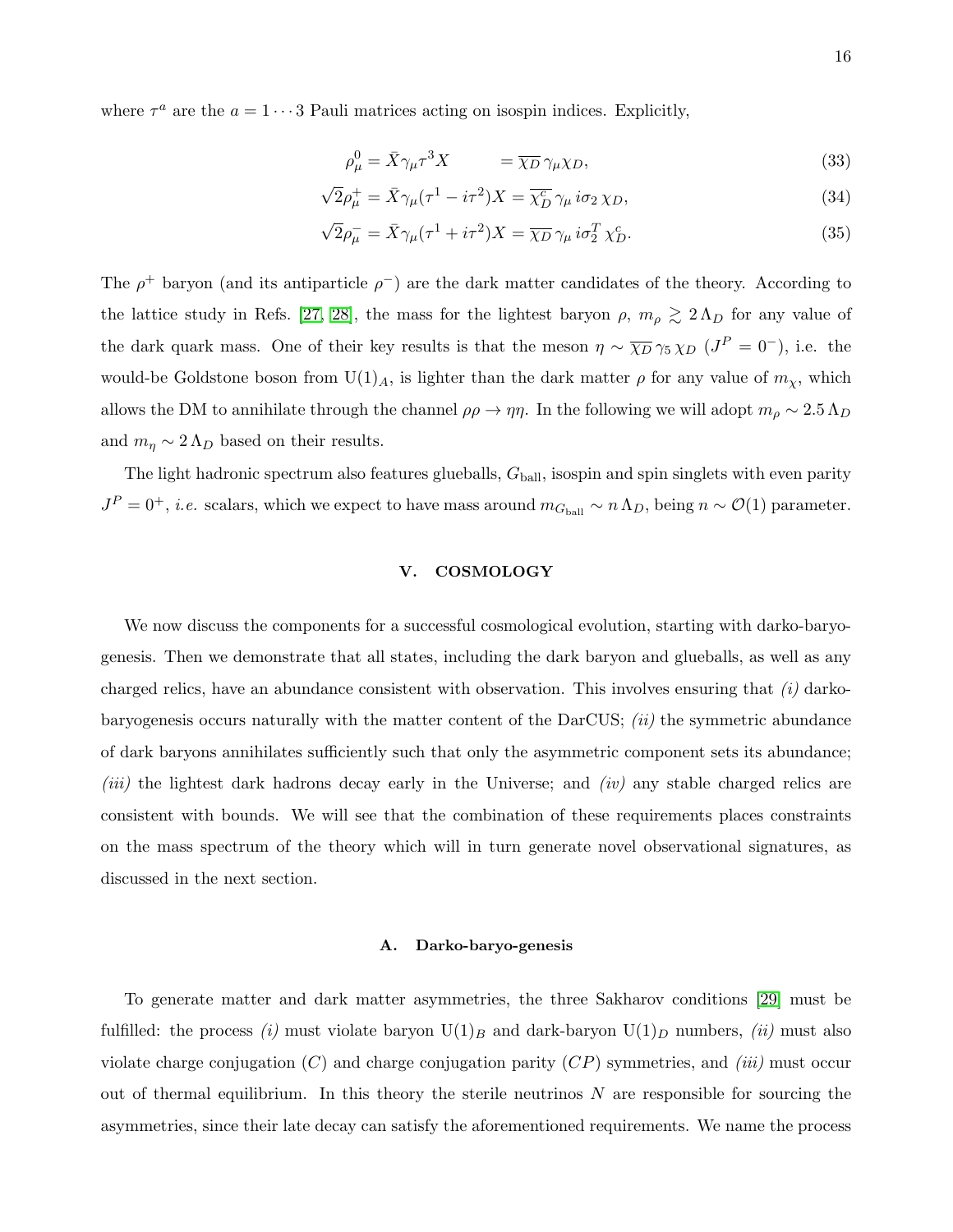

<span id="page-16-1"></span>FIG. 4. Tree and loop-level diagrams contributing to darko-baryo-genesis.

darko-baryo-genesis because both asymmetries are generated by the same process.<sup>[9](#page-16-0)</sup> The diagrams that generate the needed CP asymmetry are shown in Fig. [4.](#page-16-1) The late decay of the neutrino preserves  $U(1)_{B-D}$ , so that  $Y_{\Delta B} = Y_{\Delta D}$  up to the effect of the sphalerons. If the  $\Delta_0$  decays to SM quarks before the electroweak phase transition, some of this baryon number will be reprocessed into leptons via the electroweak sphalerons, which we discuss further below.

The relevant Lagrangian for darko-baryo-genesis in four-component field notation, drawn from the interactions in Eq. [\(17\)](#page-9-1), [\(20\)](#page-10-1) (in two-components), is given by

$$
\mathcal{L} \supset \bar{u} \left( Y_{\eta} P_L + Y_{\Psi}^* P_R \right) d^c S_1 + Y_{\Delta_0} \bar{d} P_L M \Delta_0^* + \bar{N} \left( Y_{\chi}^T P_L + Y_{\bar{\chi}}^{\dagger} P_R \right) \chi \Delta_0^*
$$
  
+ 
$$
\overline{\chi^c} \left( Y_q P_L + Y_{\bar{q}} P_R \right) M S_1 + Y_{\nu}^* \bar{\ell} i \sigma_2 H^* P_R N + M_N \bar{N} N + \text{h.c.}
$$
\n(36)

Remarkably, the above interactions appear in the Yukawa term arising from the minimal representations needed to embed the SM fields in SU(7), see Sec. [VII.](#page-27-0) In the following we will refer to the above Yukawa couplings as  $Y_{\text{quirks}} \sim \mathcal{O}(Y_{\eta}) \sim \mathcal{O}(Y_{\Psi})$ ,  $Y_{\text{DN}} \sim \mathcal{O}(Y_{\chi}) \sim \mathcal{O}(Y_{\overline{\chi}})$ , and  $Y_{\text{NewQ}} \sim \mathcal{O}(Y_{\overline{q}}) \sim \mathcal{O}(Y_{\overline{q}})$ to simplify the discussion.

Given that one key condition for baryo-darko-genesis is the violation of dark baryon number,  $U(1)_D$ , we should make sure that  $\rho$  is still stable enough to be a good dark matter candidate. Indirect detection bounds on MeV-GeV dark mater constrain the lifetime to  $\tau > 10^{24} - 10^{28}$  s [\[31](#page-30-23)[–33\]](#page-30-24) (many orders of magnitude larger than the lifetime of the universe). The decay channel that will dominate the lifetime of  $\rho(\tau_{\rho})$  is given by a dimension-twelve operator,

$$
\mathcal{O}_{B-D} \sim \frac{Y_f Y_{\text{quirks}} Y_{\nu} Y_{\Delta_0} Y_{\text{DN}} Y_{\text{NewQ}}}{m_H^2 M_M M_{S_1}^2 M_N M_{\Delta_0}^2} (\bar{d}^c \chi)(\bar{\nu} \chi)(\bar{d}^c u)(\bar{f}f) \tag{37}
$$

which, as discussed in Sec. [III D,](#page-9-0) comes from the off-shell decay of  $N \to H_0^{(*)}$  $v_0^{(*)}\nu \to \nu \bar{f}f$ , where  $f(\bar{f})$  are light SM fermions and  $Y_f = m_f/v_{\text{EW}}$  the corresponding Yukawa coupling with the SM Higgs boson.

<span id="page-16-0"></span><sup>&</sup>lt;sup>9</sup> The source of darko-baryo-genesis in this theory resembles the mechanism proposed in Ref. [\[30\]](#page-30-25). However, in their scenario the generation of the baryon asymmetry is disconnected from the dark matter asymmetry by different decay channels, whereas in our case both asymmetries are co-generated by the same decay branch of N.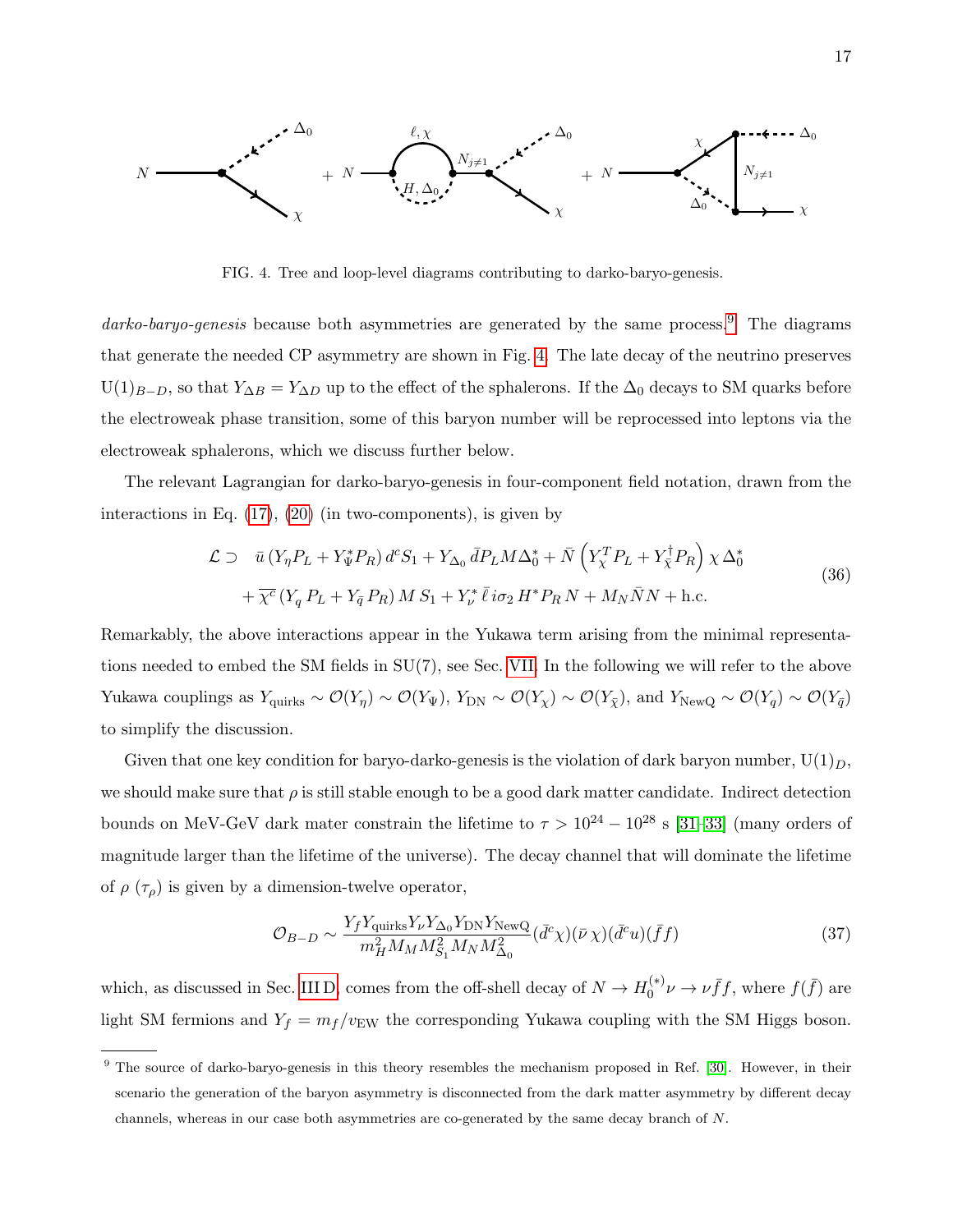Such an operator leads to the decay of  $\rho$  with a lifetime,

$$
\rho \left( \begin{array}{ccc} \lambda & \lambda & \lambda & \lambda^{c} \\ \lambda & \lambda^{c} & \lambda^{c} \\ \lambda & \lambda^{c} & \lambda^{c} \\ \lambda & \lambda & \lambda^{c} \\ \lambda & \lambda & \lambda^{c} \\ \lambda & \lambda & \lambda^{c} \\ \lambda & \lambda & \lambda^{c} \\ \lambda & \lambda & \lambda^{c} \\ \lambda & \lambda & \lambda^{c} \\ \lambda & \lambda & \lambda^{c} \\ \lambda & \lambda & \lambda^{c} \\ \lambda & \lambda & \lambda^{c} \\ \lambda & \lambda & \lambda^{c} \\ \lambda & \lambda & \lambda^{c} \\ \lambda & \lambda & \lambda^{c} \\ \lambda & \lambda & \lambda^{c} \\ \lambda & \lambda & \lambda^{c} \\ \lambda & \lambda & \lambda^{c} \\ \lambda & \lambda & \lambda^{c} \\ \lambda & \lambda & \lambda^{c} \\ \lambda & \lambda & \lambda^{c} \\ \lambda & \lambda & \lambda^{c} \\ \lambda & \lambda & \lambda^{c} \\ \lambda & \lambda & \lambda^{c} \\ \lambda & \lambda & \lambda^{c} \\ \lambda & \lambda & \lambda^{c} \\ \lambda & \lambda & \lambda^{c} \\ \lambda & \lambda & \lambda^{c} \\ \lambda & \lambda & \lambda^{c} \\ \lambda & \lambda & \lambda^{c} \\ \lambda & \lambda & \lambda^{c} \\ \lambda & \lambda & \lambda^{c} \\ \lambda & \lambda & \lambda^{c} \\ \lambda & \lambda & \lambda^{c} \\ \lambda & \lambda & \lambda^{c} \\ \lambda & \lambda & \lambda^{c} \\ \lambda & \lambda & \lambda^{c} \\ \lambda & \lambda & \lambda^{c} \\ \lambda & \lambda & \lambda^{c} \\ \lambda & \lambda & \lambda^{c} \\ \lambda & \lambda & \lambda^{c} \\ \lambda & \lambda & \lambda^{c} \\ \lambda & \lambda & \lambda^{c} \\ \lambda & \lambda & \lambda^{c} \\ \lambda & \lambda & \lambda & \lambda^{c} \\ \lambda & \lambda & \lambda & \lambda^{c} \\ \lambda & \lambda & \lambda & \lambda^{c} \\ \lambda & \lambda & \lambda & \lambda^{c} \\ \lambda & \lambda & \lambda & \lambda^{c} \\ \lambda & \lambda & \lambda & \lambda^{c} \\ \lambda & \lambda & \lambda & \lambda^{c} \\ \lambda & \lambda & \lambda & \lambda^{c} \\ \lambda & \lambda & \lambda & \lambda^{c} \\ \lambda & \lambda & \lambda & \lambda^{c} \\ \lambda & \lambda & \lambda & \lambda^{c} \\ \lambda & \lambda & \lambda & \lambda^{c} \\ \lambda & \lambda & \lambda & \lambda & \lambda^{c} \\ \lambda & \lambda & \lambda & \lambda & \
$$

where we have approximated the hadronic matrix elements as  $\sim \mathcal{O}(\Lambda_D) \sim m_\rho$ . Even if all Yukawa couplings were order one and the new fields had masses around 5 TeV,  $\tau_{\rho}$  would be consistent with the indirect detection constraints.

We now discuss the three Sakharov criteria determining the dark baryon asymmetry.

• The N lifetime, or equivalently the reheat temperature  $T_{\rm RH}^N$  associated to its decay, given by

<span id="page-17-0"></span>
$$
T_{\rm RH}^N \sim \left(\frac{45}{16\pi^3 g_*}\right)^{1/4} \sqrt{\Gamma_N M_{\rm Pl}},\tag{39}
$$

where  $M_{\text{Pl}} \sim 1.2 \times 10^{19}$  GeV. In the following we assume that the leading contribution to the decay rate of N comes from the channel  $N \to \chi \Delta_0^*$ , so that the N lifetime is given by

<span id="page-17-1"></span>
$$
\Gamma_N \simeq \frac{|Y_{\rm DN}|^2}{8\pi} M_N \simeq 6 \times 10^7 \text{ s}^{-1} \left(\frac{|Y_{\rm DN}|}{10^{-9}}\right)^2 \left(\frac{M_N}{1 \text{ TeV}}\right). \tag{40}
$$

As Fig. [5](#page-18-0) shows,  $Y_{\text{DN}} \lesssim 10^{-6} - 10^{-4}$  is required for the decay to be out of equilibrium and  $Y_{\text{DN}}$   $\gtrsim 10^{-14} - 10^{-12}$  for N to decay before Big Bang Nucleosynthesis (BBN).

- The N mass, which is a bare parameter in the Lagrangian and, in principle, totally arbitrary. However, in case inflation takes place at relative low temperatures, we will require that at least the lightest sterile neutrino mass lies below the reheat temperature of inflation (we refer the reader to Sec. [V C](#page-21-0) for more details).
- A non-zero CP asymmetry,  $\epsilon_{\text{CP}}^{N}$ , in the N decay requires an imaginary contribution from the interference between the tree-level decay process and its 1-loop correction, shown in Fig. [4.](#page-16-1) Apart from having complex Yukawa vertices, the optical theorem tells us that in order to obtain an imaginary contribution from the loop function, the propagators must pick up an on-shell contribution within the range of available momenta inside the loop. The presence of more than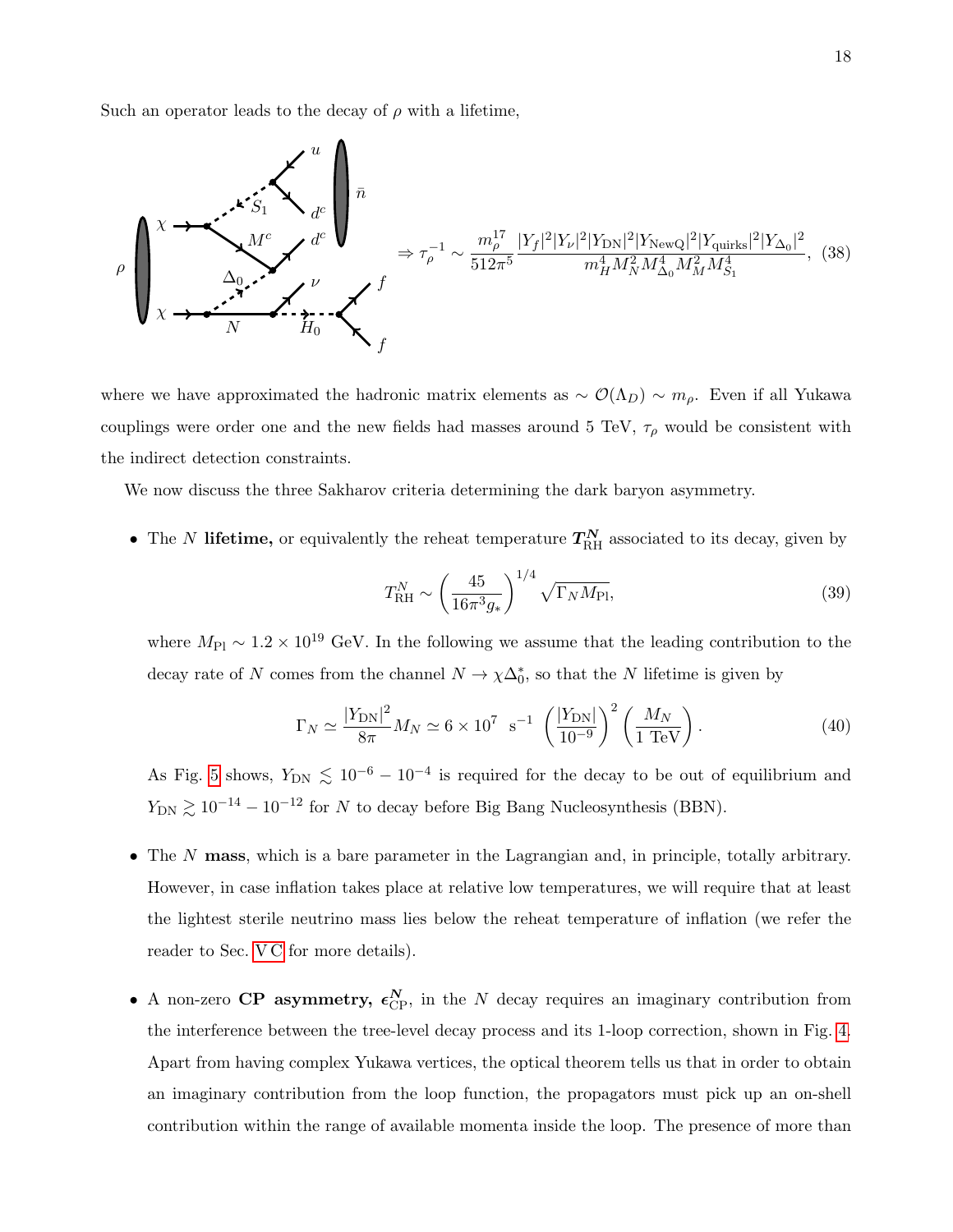

<span id="page-18-0"></span>FIG. 5. Darko-baryo-genesis through the late decay of  $N$  ( $M_N > M_{\Delta_0}$ ). The green, black and purple lines show the parameter space leading to  $T_{\rm RH}$  equal to the electroweak phase transition ( $T_{\rm EW} \sim 159$  GeV [\[34\]](#page-31-0)), dark phase-transition ( $T_D \sim \Lambda_D \sim 2$  GeV) and QCD phase transition ( $T_{\rm QCD} \sim 132$  MeV [\[35\]](#page-31-1)), respectively. The red area is ruled out because the Early Matter Domination epoch ends after BBN, while the yellow area is ruled out because the neutrino decays in thermal equilibrium. In grey dashed lines show the amount of CP asymmetry needed to reproduce the observed baryon asymmetry today [\[36\]](#page-31-2), assuming that other process that may alter it (reprocess from sphalerons, dilution from early matter domination) are absent.

one sterile neutrino, which is needed to address the observed neutrino oscillations, is crucial to achieve a non-zero  $\epsilon_{\text{CP}}^{N}$ , otherwise the interference term would be proportional to the modulus of the c-number mediating the interaction between N and the SM or the  $SU(2)_D$  fields.

The three key elements listed above,  $M_N$ ,  $T_{\rm RH}^N$  and  $\epsilon_{\rm CP}^N$  will determine the amount of asymmetry generated in the dark and visible baryon sectors through the relation [\[37\]](#page-31-3)

$$
(Y_{\Delta B} =) Y_{\Delta D} \simeq \text{Br}(N \to \Delta_0^* \chi) \epsilon_{\text{CP}}^N \frac{T_{\text{RH}}^N}{M_N},\tag{41}
$$

neglecting dilution effects due to possible early matter domination and wash-out effects due to scattering, suppressed by two Yukawa couplings squared. The relation between the dark asymmetry and baryon asymmetry, written between brackets, holds up to the effect of the sphalerons, as we discuss below. The decay of N generates an equal asymmetry for baryons and dark baryons, which is preserved when there is no violation of baryon number by the electroweak sphalerons. Taking  $m_p \sim 3 \Lambda_{\rm QCD}$  and  $m_{\rho} \sim 2.5 \,\Lambda_D$  [\[27\]](#page-30-20), we find

$$
\Lambda_D \sim 6 \,\Lambda_{\rm QCD},\tag{42}
$$

from the observed ratio of dark matter to baryon asymmetries,  $\Omega_D/\Omega_B = (m_\rho Y_{\Delta D}) / (m_p Y_{\Delta B}) \sim 5$ .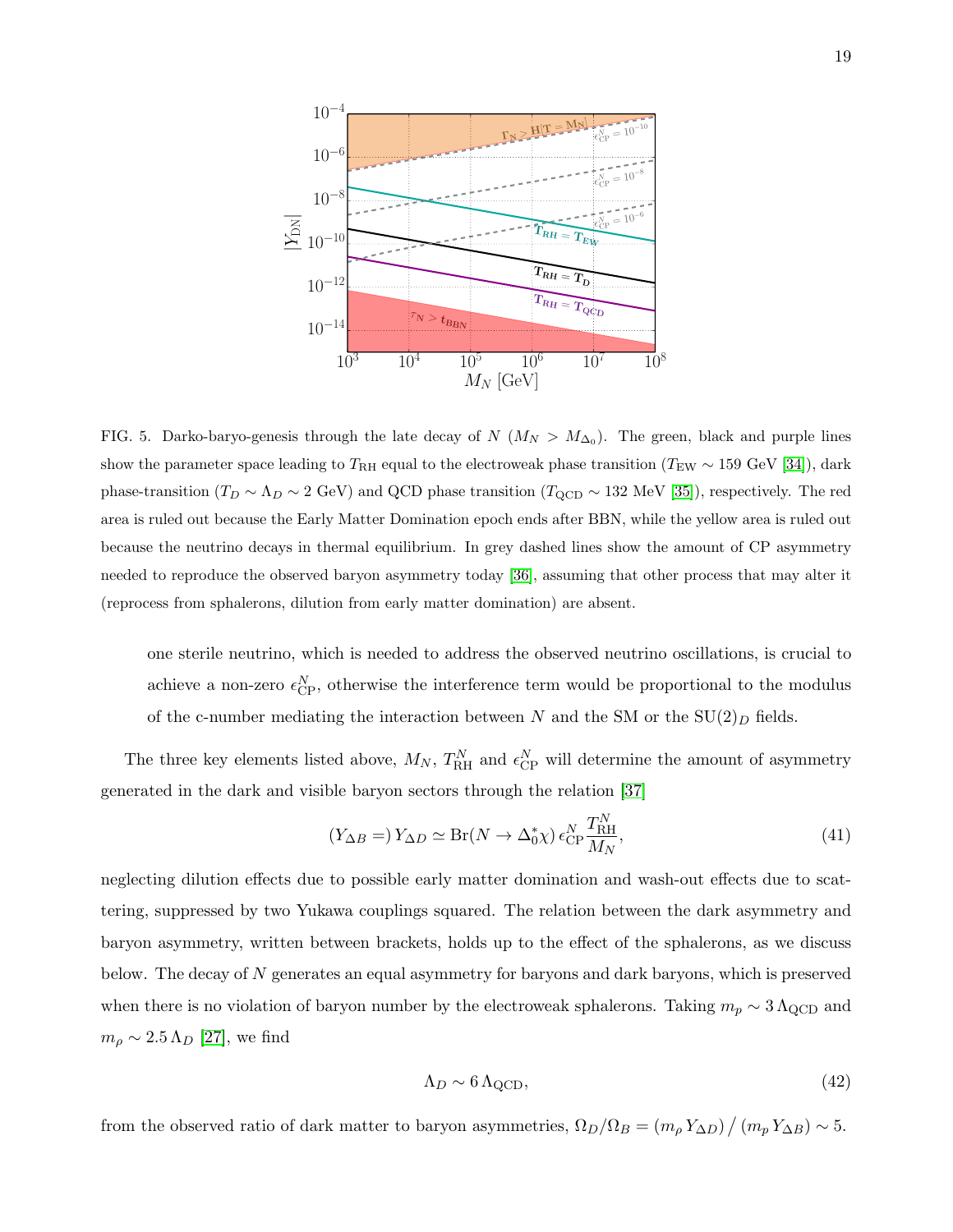The asymmetry generated in  $\Delta_0$  can be directly transferred to the baryon sector through the decay

<span id="page-19-1"></span>

if  $M_{\Delta_0}$  <  $M_M$ ,  $M_{S_1}$ . The rate (and lifetime, since the branching fraction ~ 1) of the process above is given by

<span id="page-19-2"></span>
$$
\tau_{\Delta_0}^{-1} \simeq \frac{|Y_{\text{NewQ}}|^2 |Y_{\Delta_0}|^2 |Y_{\text{quirks}}|^2}{1024\pi^5} \frac{M_{\Delta_0}^7}{M_5^4 M_M^2} \simeq 2.5 \times 10^{14} \text{ s}^{-1} \left(\frac{|Y_{\text{NewQ}}|}{1}\right)^2 \left(\frac{|Y_{\Delta_0}|}{0.01}\right)^2 \left(\frac{|Y_{\text{quirks}}|}{1}\right)^2 \left(\frac{M_{\Delta_0}}{1}\right)^7 \left(\frac{10 \text{ TeV}}{M_{S_1}}\right)^4 \left(\frac{5 \text{ TeV}}{M_M}\right)^2, \tag{44}
$$

which fixes the reheat temperature as given in Eq. [\(39\)](#page-17-0) (substituting  $\Gamma_{\Delta_0}$  instead). If instead  $\Delta_0$  decays to an on-shell  $M$  or  $S_1$ , the asymmetry will be step-by-step transferred to the SM baryons. If the lowest reheat temperature of the decays transferring the asymmetry to the baryon sector is above the electroweak scale, the effect of the sphalerons distributing the asymmetry in the SM fermions reduces the baryon asymmetry to  $Y_{\Delta B} \sim 0.36 Y_{\Delta D}$  [\[38\]](#page-31-4), implying a modified DarCUS scale of  $\Lambda_{\text{DarCUS}} \sim 6 \times 10^7$ GeV.

We note that the entropy injected in the plasma from the (potential) early matter domination period induced by the long-lived dark hadrons could dilute both dark and visible baryon asymmetries, depending on the reheat temperature of the latest decay transferring the asymmetry to the baryon sector. In this case, a larger CP asymmetry than that shown in Fig. [5](#page-18-0) would be needed to reproduce the observed baryon asymmetry.

#### <span id="page-19-0"></span>B. Annihilation of the symmetric abundances in the dark sector

Below the confinement scale, the dark composite hadrons will interact amongst themselves with geometric cross-sections  $\sigma \sim 4\pi/\Lambda_D^2$ . From the mass spectrum computed in Ref. [\[27\]](#page-30-20), unlike in QCD, the pseudoscalar meson  $\eta$  is lighter than the DM candidate  $\rho$  for any mass of the dark quark  $\chi$ . Therefore, the symmetric component of the dark matter (*i.e.* stable states  $\rho^+$  and  $\rho^-$ , see Eqs. [\(34\)](#page-15-2) and [\(35\)](#page-15-2)) will annihilate to a pair of glueballs (if  $m_{G_{ball}} \lesssim m_{\rho}$ ), or to a pair of  $\eta$  fields with cross-section (using  $m_\rho \sim 2.5 \,\Lambda_D$ ),

$$
\langle \sigma_{\rm ann} v \rangle \sim \left(\frac{4\pi}{\Lambda_D^2}\right) \left(\frac{3}{2} \frac{\Lambda_D}{m_\rho}\right)^{1/2} \sim 4 \times 10^{-17} \text{cm}^3 \text{ s}^{-1} \left(\frac{2 \text{ GeV}}{\Lambda_D}\right)^2,\tag{45}
$$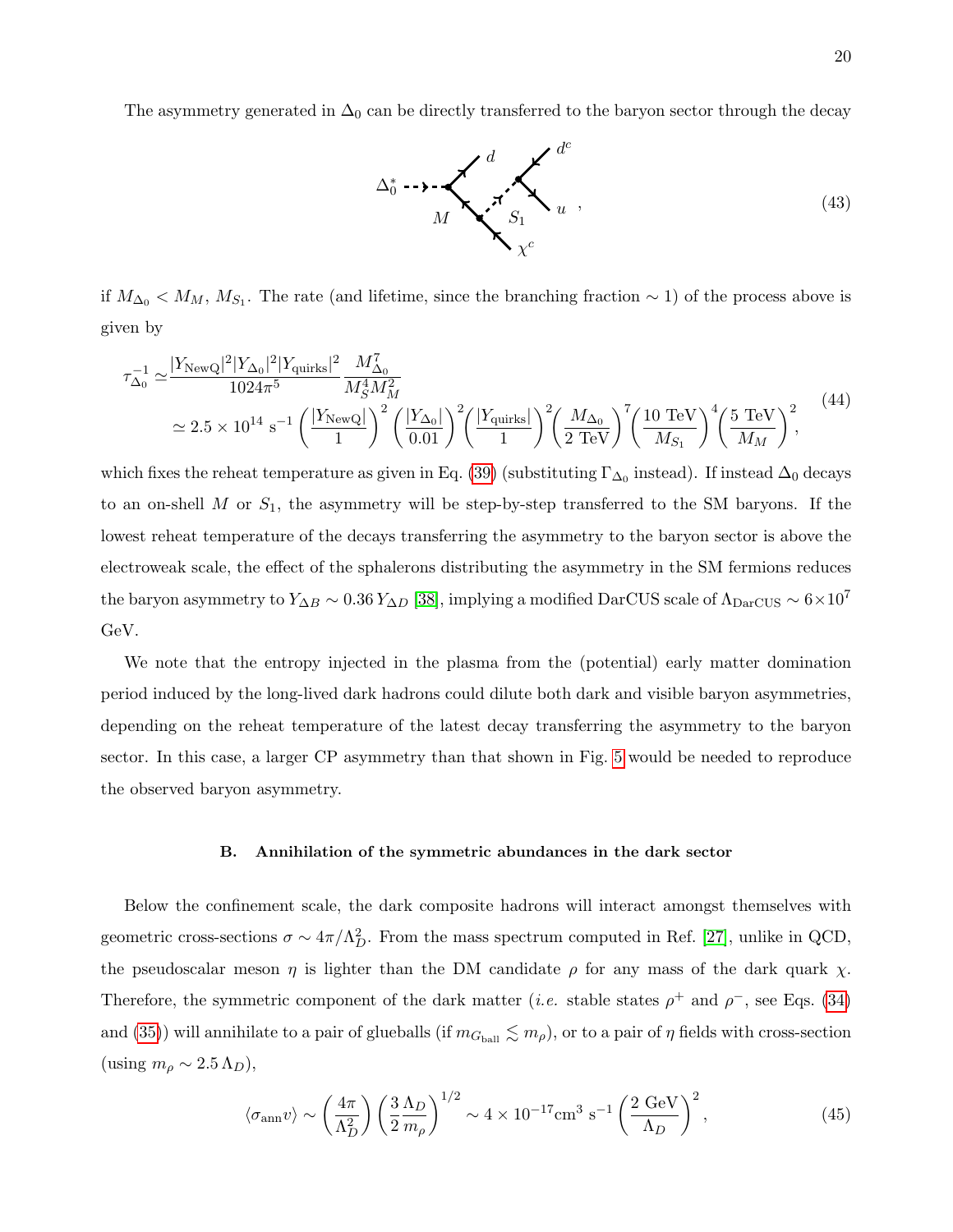which is adequate to remove the symmetric abundance, as found Ref. [\[39\]](#page-31-5).

Furthermore, we should ensure that the lightest non-stable field in the dark spectrum decays to the SM with a lifetime shorter than one second in order to be consistent with BBN constraints; this state could be either the  $\eta$  or the glueballs, so we will check that both states can decay sufficiently fast. The dark gluons  $(g_D)$  confine to form glueballs  $(G_{ball})$  below the dark confinement scale, acquiring a mass  $m_{G<sub>ball</sub>} \sim n \Lambda_D$ , where  $n > 1$ . In QCD, glueballs have masses about  $3 - 5 \Lambda_{\rm QCD}$  [\[40\]](#page-31-6), suggesting that the  $\eta$  is more likely to be the lightest unstable state. However, since a lattice study of the glueballs in  $SU(2)_D$  with one flavor would be needed to estimate the parameter n, we check that its lifetime to decay to a pair of gluons is sufficiently short via the process:

$$
G_{\text{ball}}\left(\begin{array}{ccc}\ng_D\bigwedge\bigwedge_{j\in D}\bigwedge_{j\in D} \mathbf{M} & g \\
\downarrow M & R_D\n\end{array}\right),\tag{46}
$$

corresponding to a dimension-eight effective operator,

$$
\sim \left(\frac{1}{4}\delta_{ab}\delta_{cd}\right) \frac{\alpha_D \alpha_{\text{QCD}}}{M_M^4} G_{D\mu\nu}^a G_{D}^{\mu\nu,b} G_{\alpha\beta}^c G^{\alpha\beta,d},\tag{47}
$$

where  $a, b = 1...3$  and  $c, d = 1...8$ . The decay rate is

<span id="page-20-0"></span>
$$
\Gamma_{G_{\text{ball}} \to gg} \simeq \frac{1}{8\pi} \frac{1}{6} \frac{\alpha_D^2 \alpha_{\text{QCD}}^2}{M_M^8} (n \Lambda_D)^9,\tag{48}
$$

corresponding to a lifetime, for  $n = 1$ ,

$$
\tau_{Gball} \simeq 0.5 \text{ s} \left(\frac{0.8}{\alpha_{\text{QCD}}}\right)^2 \left(\frac{0.8}{\alpha_D}\right)^2 \left(\frac{M_M}{1 \text{ TeV}}\right)^8 \left(\frac{2 \text{ GeV}}{\Lambda_D}\right)^9. \tag{49}
$$

An equivalent contribution comes from  $R_D$ . Requiring the glueballs to decay before BBN, in the event that the glueballs are the lightest unstable confined dark state, sets a constraint on the mass of either of M or  $R_D$  to be  $\leq n$  TeV. In the more likely case that  $\eta$  is the lightest hadron from the dark spectrum, whose mass is  $m_{\eta} \sim 2 \Lambda_D$  [\[27\]](#page-30-20), its decay is given by

$$
\eta \left(\sum_{X}^{X} \frac{1}{M}\sum_{i=1}^{N} \sum_{j=1}^{N} S_{ij} \right)_{\mathcal{S}_1} = \eta \left(\sum_{X}^{X} \frac{1}{M}\sum_{i=1}^{N} \sum_{i=1}^{N} \frac{1}{M} \sum_{j=1}^{N} \frac{1}{N} \sum_{j=1}^{N} \frac{1}{M} \sum_{j=1}^{N} \frac{1}{M} \sum_{j=1}^{N} S_{ij} \sum_{j=1}^{N} \frac{1}{M} \sum_{j=1}^{N} S_{ij} \sum_{j=1}^{N} \frac{1}{M} \sum_{j=1}^{N} \frac{1}{M} \sum_{j=1}^{N} \frac{1}{M} \sum_{j=1}^{N} \frac{1}{M} \sum_{j=1}^{N} \frac{1}{M} \sum_{j=1}^{N} \frac{1}{M} \sum_{j=1}^{N} \frac{1}{M} \sum_{j=1}^{N} \frac{1}{M} \sum_{j=1}^{N} \frac{1}{M} \sum_{j=1}^{N} \frac{1}{M} \sum_{j=1}^{N} \frac{1}{M} \sum_{j=1}^{N} \frac{1}{M} \sum_{j=1}^{N} \frac{1}{M} \sum_{j=1}^{N} \frac{1}{M} \sum_{j=1}^{N} \frac{1}{M} \sum_{j=1}^{N} \frac{1}{M} \sum_{j=1}^{N} \frac{1}{M} \sum_{j=1}^{N} \frac{1}{M} \sum_{j=1}^{N} \frac{1}{M} \sum_{j=1}^{N} \frac{1}{M} \sum_{j=1}^{N} \frac{1}{M} \sum_{j=1}^{N} \frac{1}{M} \sum_{j=1}^{N} \frac{1}{M} \sum_{j=1}^{N} \frac{1}{M} \sum_{j=1}^{N} \frac{1}{M} \sum_{j=1}^{N} \frac{1}{M} \sum_{j=1}^{N} \frac{1}{M} \sum_{j=1}^{N} \frac{1}{M} \sum_{j=1}^{N} \frac{1}{M} \sum_{j=1}^{N} \frac{1}{M} \sum_{j=1}^{N} \frac{1}{M} \sum_{j=1}^{N} \frac{1}{M} \sum_{j=1}^{N} \frac{1}{M} \sum_{
$$

corresponding to dimension-seven effective operators, for example

$$
\sim \delta_{ij}\delta_{ab}\frac{\alpha_{\rm QCD}}{4\pi} \frac{Y_{\rm NewQ}^2}{M_{S_1/M}^3} \bar{\chi}_i \gamma_5 \chi_j G_{\mu\nu}^a \tilde{G}^{\mu\nu,b},\tag{51}
$$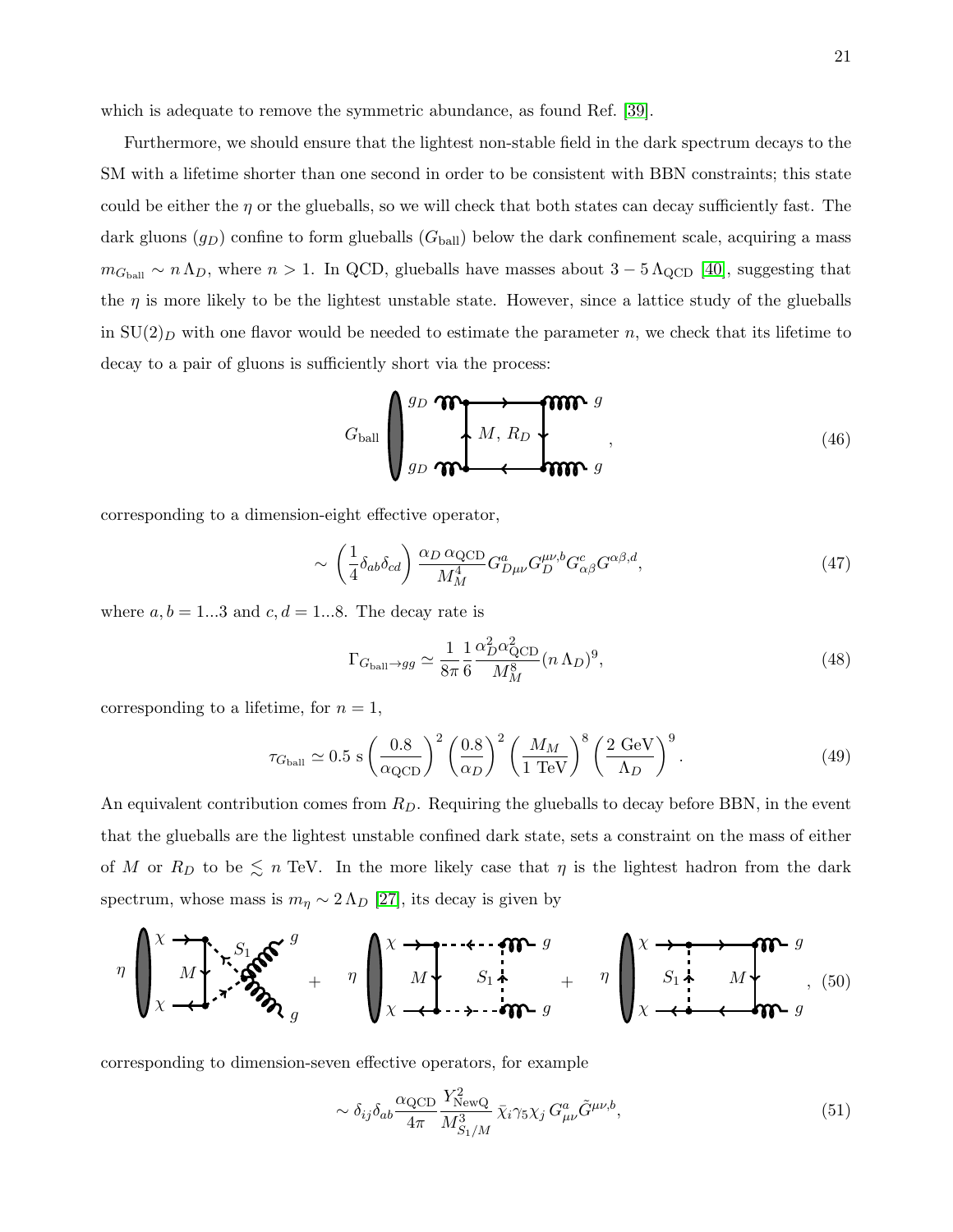where  $i, j = 1, 2$  are  $SU(2)_D$  indices, whereas  $a, b = 1...8$  are the number of gluons. Thus, the lifetime is given by

<span id="page-21-1"></span>
$$
\tau_{\eta}^{-1} \sim \frac{1}{4\pi} \frac{\alpha_{\text{QCD}}^2}{(4\pi)^2} \frac{|Y_{\text{NewQ}}|^4}{M_{S_1/M}^6} m_{\eta}^7 = 8 \text{ s}^{-1} \left(\frac{\alpha_{\text{QCD}}}{0.8}\right)^2 \left(\frac{|Y_{\text{NewQ}}|}{1}\right)^4 \left(\frac{10 \text{ TeV}}{M_{S_1/M}}\right)^6 \left(\frac{m_{\eta}}{4 \text{ GeV}}\right)^7. \tag{52}
$$

The dominant contribution to the  $\eta$  lifetime will come from the heavier of the two connectors, M or  $S_1$ . Hence, we expect both  $M_M$  and  $M_{S_1}$  below the 10 TeV scale. If the baryon asymmetry is reprocessed by the sphalerons, *i.e.* the lowest reheat temperature involved in the transfer or generation of the  $\Delta_0$ asymmetry to the baryon sector  $\geq T_{\text{EW}}$ , then  $\Lambda_D \sim 0.7 \text{ GeV}$ , and the masses for M and  $S_1$  must be lighter than  $\sim 3$  TeV.

To summarize, the rest of dark hadrons remain in thermal equilibrium with the lightest dark hadron at  $T \simeq \Lambda_D$ , and the lightest dark hadron decays before BBN. Thus, their abundance is removed through the decay of  $\eta$  or the glueballs, similar to the models of Asymmetric Dark Matter described in Ref. [\[13,](#page-30-7) [41\]](#page-31-7). Note that the decay of the lightest dark hadron requires  $M$ ,  $S_1$  or  $R_D$  to have a mass in the 1-10 TeV range, implying possible production at colliders. We discuss this below in Sec. [VI.](#page-22-0)

# <span id="page-21-0"></span>C. Charged relics

The remnant  $\mathcal{Z}_2$  symmetry from the spontaneous symmetry breaking of  $U(1)_Q$  leaves a fractionally charged relic amongst the states carrying the  $\mathcal{Z}_2$ . Before proceeding further, we should emphasize that the presence of these charged relics depends on how the SU(5) is UV-completed; for example, if SU(5) is unified together with  $SU(2)<sub>L</sub>$  into  $SU(7)$ , the accidental  $\mathcal{Z}_2$  symmetry no longer exists and charged relics are no longer a consideration. However, to emphasize that the theory can still be consistent with observation, we briefly discuss how the charged relics can be suppressed.

Explicitly, the fields, their quantum numbers, and the multiplet from which they originate, are

$$
\underbrace{\eta_d \sim (1,1,1/2,2), \eta_u \sim (1,1,-1/2,2), \Psi \sim (1,2,0,2)}_{\bar{5}_d, \bar{5}_u, \bar{5}_u, \bar{5}_q \text{ (quarks)}}
$$
\n
$$
\underbrace{Q_N^c \sim (\bar{3},1,-1/6,1),}_{\bar{10}} \xi \sim (1,1,-1/2,1), Q_N \sim (3,1,1/6,1), \xi^c \sim (1,1,1/2,1), \underbrace{R_D \sim (3,1,1/6,2)}_{\bar{10}}}
$$
\n
$$
\underbrace{Q_N^c \sim (\bar{3},1,-1/6,1), \xi \sim (1,1,-1/2,1)}_{\bar{10}_H}, \underbrace{Q_N \sim (3,1,1/6,1), \xi^c \sim (1,1,1/2,1)}_{\bar{10}_H}, \underbrace{R_D \sim (3,1,1/6,2)}_{\bar{10}_H}
$$
\n
$$
\underbrace{Q_N \sim (3,1,1/6,1), \underbrace{V_{\rm DQ} \sim (3,1,1/6,2), V_{\rm DQ}^c \sim (\bar{3},1,-1/6,2)}_{\text{vector darko-quarks}}.
$$

There are multiple mechanisms to dramatically reduce the relic abundance:

• Inflation. If the stable field carrying a fractional charge is heavier than the inflationary scale, its abundance is erased by inflation. In this scenario either  $(i)$  inflation occurs at low scales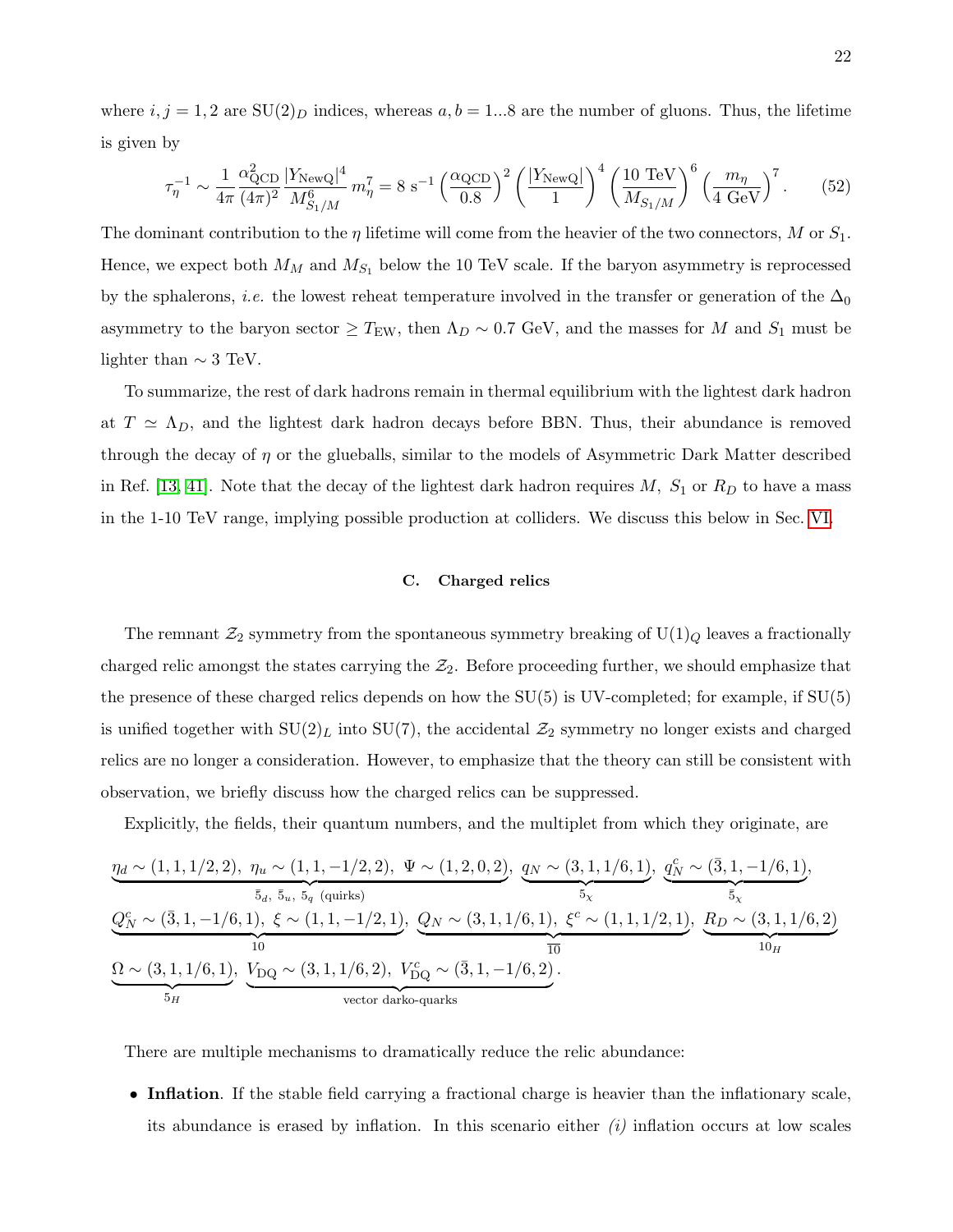(below ~ 10 TeV), or (ii) we split the mass of the connectors M and  $S_1$  from their  $\mathcal{Z}_2$ -charged partner belonging to the same SU(5) representation.

• Annihilation. At temperatures around the dark and color confinement scales, the relic  $\mathcal{Z}_2$ charged fields hadronize with the SM fields and DM to form hybrid stable hadrons. Since the lightest state  $\mathcal{Z}_2$  group is generally in the fundamental of  $SU(3)_C$  or/and  $SU(2)_D$ , the hybrids have large geometric cross-sections, which leads to a recoupling effect that further suppresses their abundance via an interaction cross-section consistent with the QCD scale:

$$
\Omega_{R_D}^{\text{hybrid}} h^2 \sim 2 \times 10^{-11} \frac{M_{R_D} \sqrt{g_*}}{\Lambda_{\text{QCD}}} \left( \frac{\text{GeV}^{-2}}{\langle \sigma v \rangle} \right) \simeq 3 \times 10^{-7} \left( \frac{M_{R_D}}{3 \text{ TeV}} \right)^{3/2} \left( \frac{g_*}{10} \right)^{1/2} . \tag{53}
$$

The above abundance is likely to be further diluted due to early matter domination triggered by the late decay of the neutrino, the connectors, or the lightest dark hadron, as discussed in the previous section. This is a very small residual relic abundance of the hybrids, but nevertheless they are potentially subject to strong bounds because of their strong and/or electromagnetic interactions with matter. If the hybrids are captured by SM nucleons via the Coulomb or/and strong force, they behave like heavy baryons. An abundance  $\Omega_{R_D}^{\text{hybrids}} h^2 < 0.0044$  is consistent with CMB constraints [\[42,](#page-31-8) [43\]](#page-31-9). Since they are expected to be stopped at the crust of the Earth or in meteorites, experiments which search for fractionally charged states in the rock, based on atomic mass spectroscopy [\[44\]](#page-31-10), Rutherford backscattering of heavy ions [\[45\]](#page-31-11), as well as levitometer and Millikan liquid drop methods (see Ref. [\[46\]](#page-31-12) for a review on fractional charged particles), may apply. However, these bounds depend strongly on the capture rate by a nucleon, which is very uncertain, and whether the analyzed material stores a cosmologically representative amount of these hybrids.

To summarize, there are multiple avenues by which the charged relic can be consistent with cosmological and terrestrial bounds. In addition, the  $\mathcal{Z}_2$  group is absent when the DarCUS is embedded within the SM  $SU(2)_L$  in a GUT (see Sec. [VII\)](#page-27-0), such that charged relics may be absent when the theory is fully UV completed.

## <span id="page-22-0"></span>VI. SIGNATURES

Our model generically features a wide range of astrophysical and phenomenological signatures that we briefly summarize here, leaving detailed study for future work.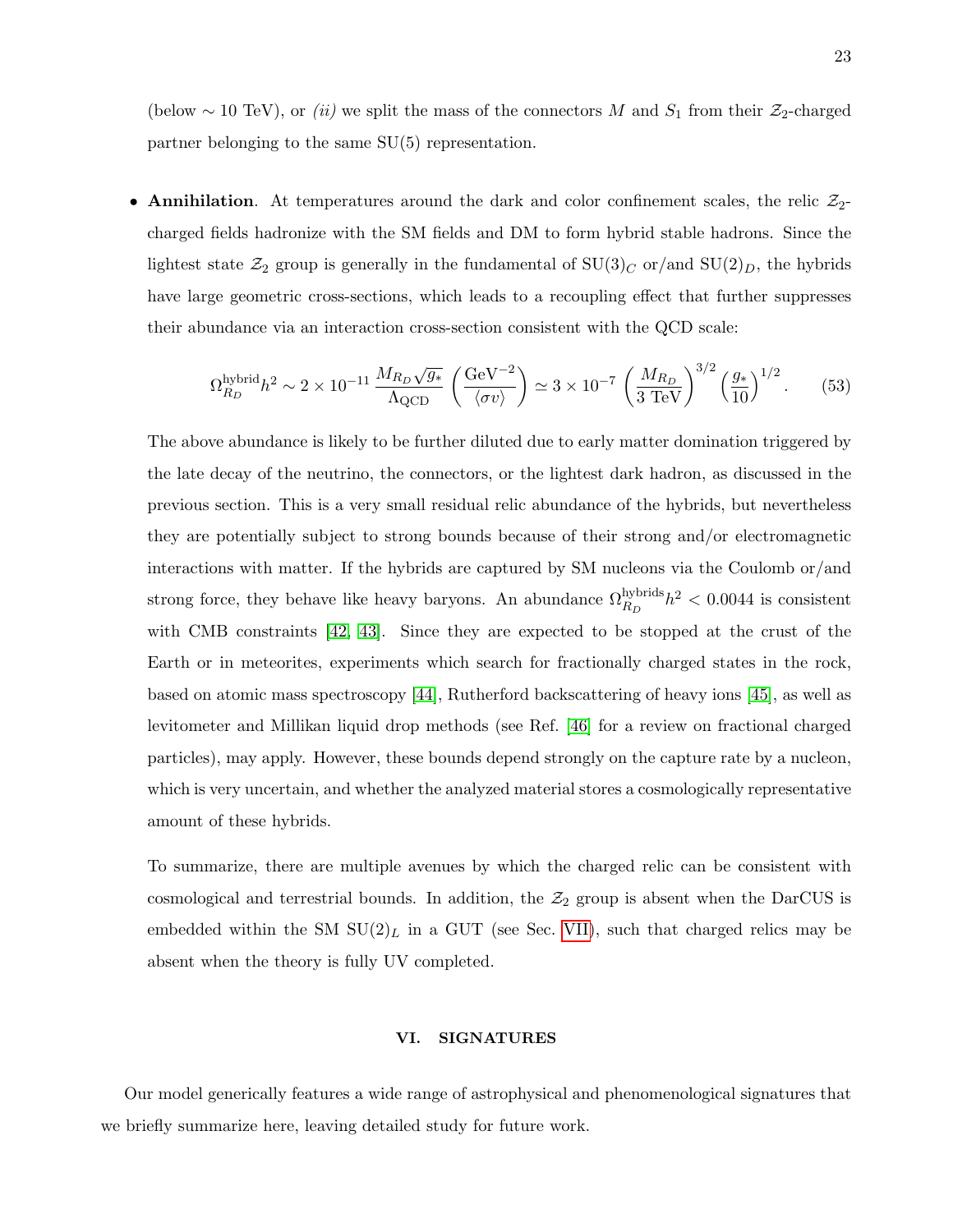## <span id="page-23-0"></span>A. Phenomenological

• Collider Signatures. The top-down structure of the theory with a hidden sector unified with the Standard Model at a high scale echoes the Hidden Valley. The connectors  $M$  and  $S_1$  (or  $M$  or  $R_D$  if the lightest dark states are the dark glueballs), all of which are colored, can be pair-produced at a collider, see Fig. [6.](#page-24-0) Their decay channels can be inferred from Eq. [\(43\)](#page-19-1). Both  $M$  and  $S_1$  may decay promptly with lifetimes

$$
\tau_M^{-1} \simeq \frac{1}{128\pi^3} |Y_{\text{NewQ}}|^2 |Y_{\text{quirks}}|^2 \frac{M_M^5}{M_{S_1}^4} \simeq 9.3 \times 10^{21} \text{ s}^{-1} \left| \frac{Y_{\text{NewQ}}}{1} \right|^2 \left| \frac{Y_{\text{quirks}}}{1} \right|^2 \left( \frac{M_M}{3 \text{ TeV}} \right)^5 \left( \frac{10 \text{ TeV}}{M_{S_1}} \right)^4,
$$
\n
$$
(54)
$$

and

$$
\tau_{S_1}^{-1} \simeq \frac{M_{S_1}}{4\pi} |Y_{\text{quirks}}|^2 \simeq 1.2 \times 10^{27} \text{ s}^{-1} \left(\frac{M_{S_1}}{10 \text{ TeV}}\right) \left(\frac{|Y_{\text{quirks}}|}{1}\right)^2. \tag{55}
$$

M decays to quarks and the dark field  $\chi$ , which could hadronize into stable dark baryons plus unstable dark hadrons like the  $\eta$  that later decay back to the SM. Since the unstable dark hadron lifetimes range between  $\sim \mathcal{O}(10^{-6}) - \mathcal{O}(1)$  s, we expect them to decay outside the detector, although in some cases one might have displaced vertices. The decay  $M \to 2 \text{ JETs} +$ MET resembles some gluino searches, allowing one to translate the existing SUSY bounds to constraints on M. Using Run-II data, the ATLAS  $[47-50]$  $[47-50]$  and CMS  $[51-53]$  $[51-53]$  collaborations rule out gluino masses below  $2 - 2.4$  TeV, depending on the gluino lifetime. Assuming that the tchannel dominates the pair-production cross-section, then  $\sigma(gg \to \tilde{g}\tilde{g}) = (27/4) \sigma(gg \to MM)$ , such that we expect the aforementioned bounds on the gluinos to be slightly weaker for M. Scalar diquark constraints at the LHC place a strong lower bound on the  $S_1$  mass,  $M_{S_1} > 7.5$ TeV, for degenerate electromagnetic strength couplings [\[54\]](#page-31-17), via off-shell pair-production of the diquark, with each decaying to a pair of jets. The bound could be relaxed assuming a non-trivial flavor structure of the  $Y_{\eta}$  and  $Y_{\Psi}$  Yukawa matrices. On the other hand, the production crosssection for masses of  $S_1$  below  $\sim 1 \text{ TeV}$  is dominated by the gluon fusion and quark anti-quark annihilation [\[55\]](#page-31-18), which is independent on the diquark coupling. Thus, we expect  $M_{S_1} \gtrsim 1$  TeV.  $R_D$ , if it is the lightest fractionally charged state, is stable, as discussed in Sec. VC; it will hadronize in the equivalent of a SUSY R-hadron, for which bounds require  $m_R \gtrsim 1$  TeV [\[52\]](#page-31-19). The field  $\Delta_0$ , if light enough, can also be pair-produced at colliders from two down-type quarks or single-produced with an M from a gluon and a down-type quark, as the diagrams in the second row of Fig. [6](#page-24-0) show. The  $\Delta_0$  lifetime is given in Eq. [\(44\)](#page-19-2), implying a prompt decay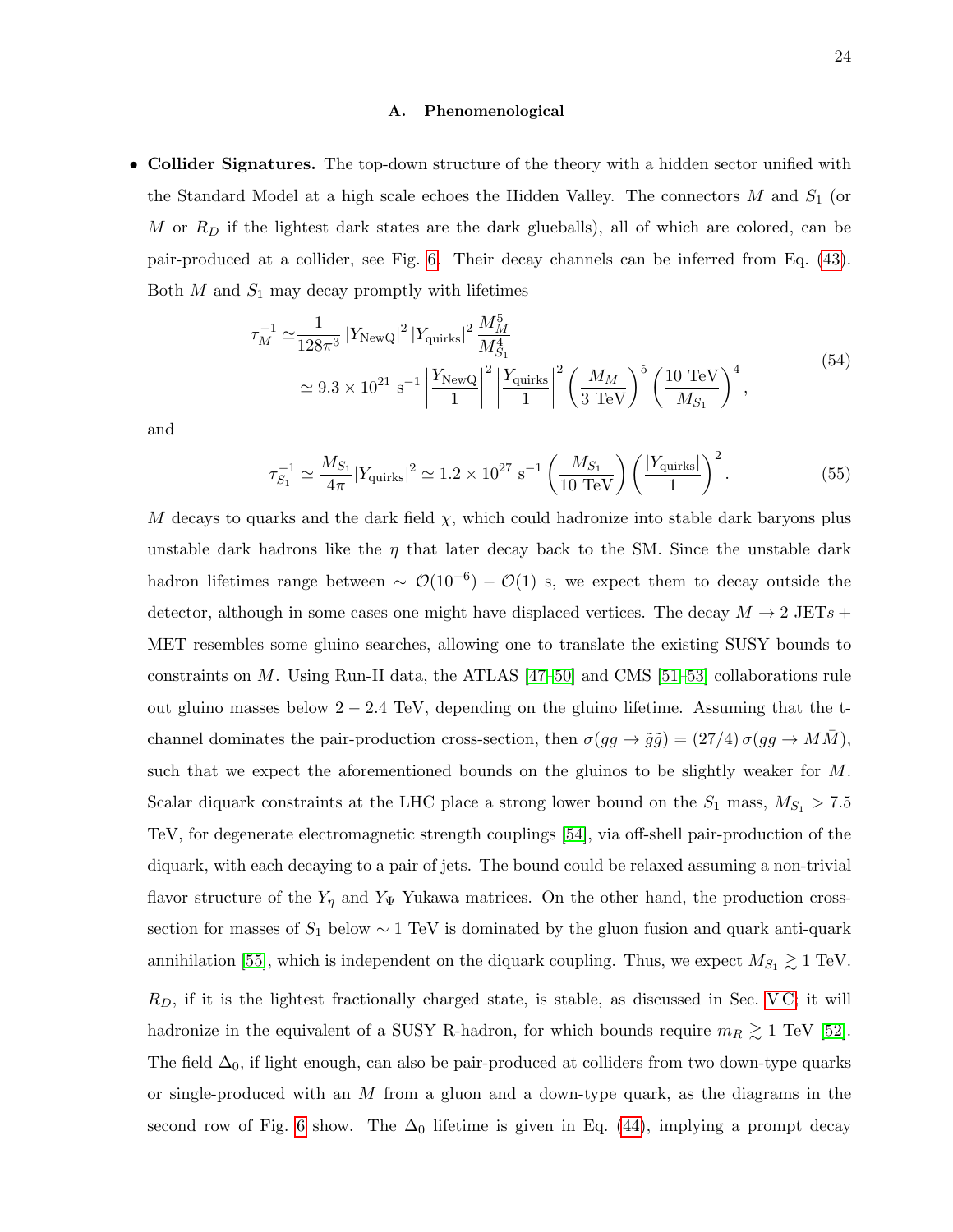

<span id="page-24-0"></span>FIG. 6. Feynman diagrams for the pair-production of potentially light connector fields. The pair-production of the diquark  $S_1$  involves the same diagrams as  $R_D$  except the last one, which should be substituted by the t-channel process  $\bar{d}d$  (or  $\bar{u}u$ )  $\rightarrow S_1^*S_1$ .

 $\Delta_0 \rightarrow 3$  JETs + MET at colliders. Squark searches constrain the mass of the stop to  $m_{\tilde{q}} > 1.3$ TeV [\[50\]](#page-31-14) for such a channel. However, because the production cross-section for  $\Delta_0$  occurs through down-quarks and the t-channel M mediation, we expect it to be highly suppressed relative to pair-production of squarks via gluon fusion, weakening the constraint on  $M_{\Delta_0}$ . If the  $\Delta_0$  lifetime is long enough to hadronize, their hybrids, which are singlets under the SM gauge group, could be traced by searching for monojet signals [\[56,](#page-31-20) [57\]](#page-31-21).

The theory also predicts a light colored octet  $\rho_8$  at the TeV scale. It can be pair-produced from gluons, and each of them decays as  $\rho_8 \to 4$  JETs through a pair of  $S_1$  off-shell. The  $\rho_8$  lifetime depends on the parameters in the scalar potential,

$$
\tau_{\rho_8}^{-1} \lesssim \frac{1}{1024\pi^5} \left(\frac{|Y_{\text{quirks}}|}{1}\right)^4 \frac{M_{\rho_8}^9}{M_{S_1}^8} \simeq 5 \times 10^{13} \text{ s}^{-1} \left(\frac{|Y_{\text{quirks}}|}{1}\right)^4 \left(\frac{10 \text{ TeV}}{M_{S_1}}\right)^8 \left(\frac{M_{\rho_8}}{1 \text{ TeV}}\right)^9, \quad (56)
$$

where the symbol  $\lesssim$  reflects that the coupling of  $S_1^* \rho_8 S_1$  weighted by  $v_{24}$  contributes to the  $\rho_8$ mass. The decay of  $\rho_8$  could lead to displaced vertices of four jets for smaller couplings than  $M_{\rho_8}.$ 

• Flavor. With only one flavor, the dark matter itself does not have a flavor structure. But theories of Asymmetric Dark Matter are inherently flavorful (as discussed in Ref. [\[58\]](#page-31-22)), and the mediator states appearing in the UV completion of the ADM operators themselves mediate flavor signatures.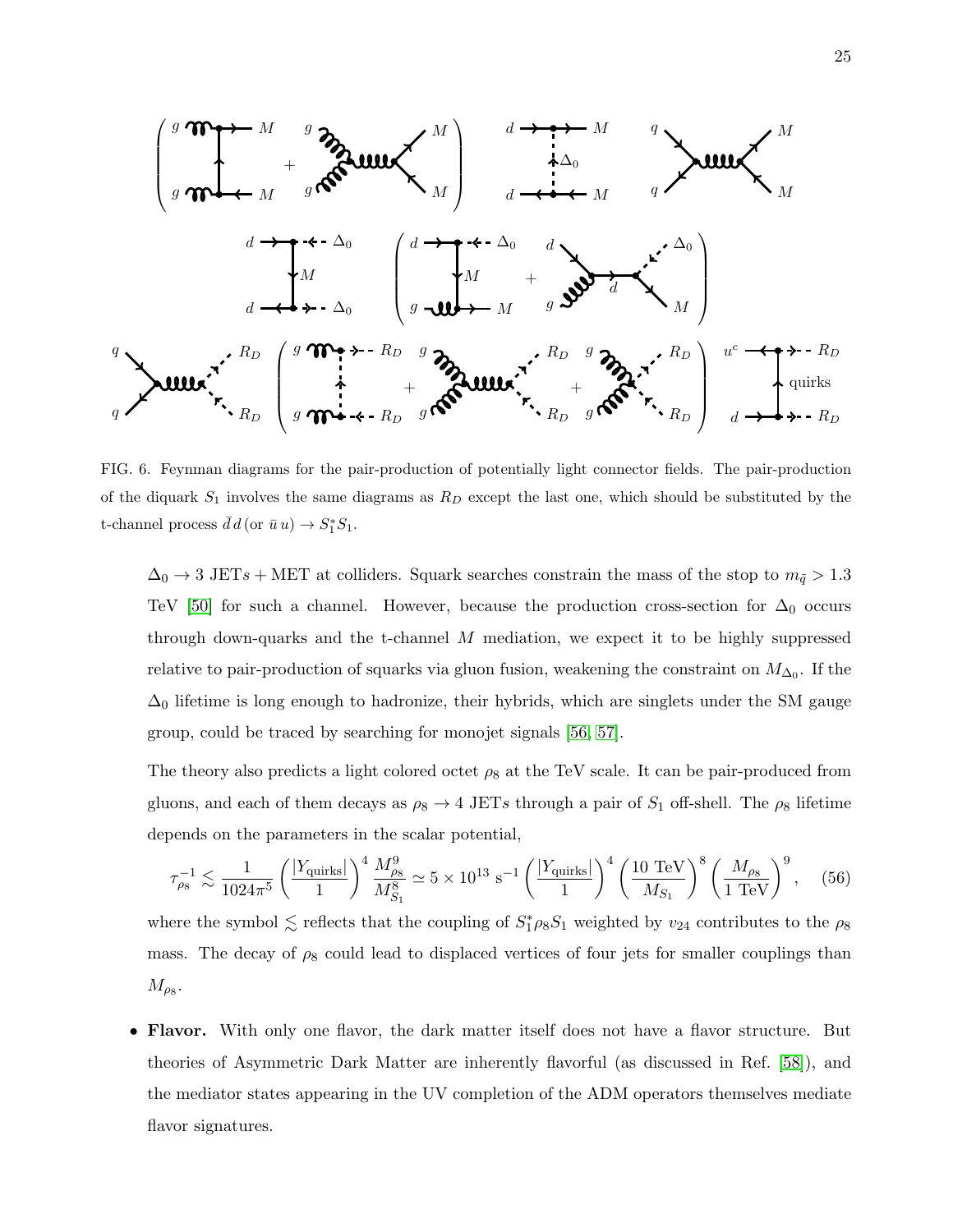The connectors M,  $S_1$  and  $\Delta_0$  participating in the darko-baryo-genesis could be at the TeV scale, motivated by cosmology. They interact with the SM quarks through the (vector) Yukawa coupling  $Y_{\Delta_0}$  (only one chirality available) or the Yukawa matrix  $Y_{\text{quirks}}$  (both chiralities present). We expect the strongest bounds on these interactions coming from the constraints on neutral meson mixing, generated by the following box diagrams:

$$
d_i \rightarrow \bullet \rightarrow d_j
$$
\n
$$
S_1 \rightarrow \bullet S_1
$$
\n
$$
d_j \rightarrow \bullet S_1
$$
\n
$$
d_i \rightarrow \bullet S_1
$$
\n
$$
d_j \rightarrow \bullet S_2
$$
\n
$$
d_j \rightarrow \bullet S_3
$$
\n
$$
d_j \rightarrow \bullet S_2
$$
\n
$$
d_j \rightarrow \bullet S_3
$$
\n
$$
d_j \rightarrow \bullet S_4
$$
\n
$$
(57)
$$

The left-hand diagram is a standard diquark process, and the bounds are computed in Ref. [\[59\]](#page-31-23) The right-hand diagram is similar, but has dark color running in the loop and a different chiral structure. We find a bound

$$
\sqrt{\left| \text{Re}\{ (Y_{\Delta_0}^1 (Y_{\Delta_0}^2)^*)^2 \} \right|} \left( \frac{\text{TeV}}{M_{M/\Delta_0}} \right) \lesssim 0.01, \quad \sqrt{\left| \text{Im}\{ (Y_{\Delta_0}^1 (Y_{\Delta_0}^2)^*)^2 \} \right|} \left( \frac{\text{TeV}}{M_{M/\Delta_0}} \right) \lesssim 8 \times 10^{-4},\tag{58}
$$

derived from saturating the experimental measurement on the kaon mass difference  $\Delta m_K =$  $(3.484 \pm 0.006) \times 10^{-15}$  GeV and  $|\epsilon_K| = (2.228 \pm 0.011) \times 10^{-3}$  [\[60\]](#page-31-24).

The M and  $\Delta_0$  do not contribute to the electric dipole moment (EDM) of the quarks at leading order, but the diquark  $S_1$  does

$$
|d_d| \simeq \sum_j \frac{e}{6\pi^2} \frac{m_{q_j}}{M_{S_1}^2} \text{Im}\{Y_{\eta}^{1j}(Y_{\Psi}^{1j})^*\} \ln\left(\frac{M_{S_1}}{m_{q_j}}\right),\tag{59}
$$

where  $m_{q_j}$  is the mass of the quark running inside the loop. If the quark is a top, the neutron EDM  $d_n^{\text{exp}} \leq 2.9 \times 10^{-26} e$  cm [\[61\]](#page-31-25) imposes

$$
\frac{\text{Im}\{Y_{\text{quirks}}\}}{M_{S_1}/\text{TeV}} \lesssim 4 \times 10^{-4}.\tag{60}
$$

The above constraints from neutral meson mixing and quark EDMs can be relaxed by assuming a certain flavor structure for the Yukawa vector.

If the  $R_D$  scalar is the lightest mixed field, the leading contributions to flavor observables are suppressed by the *quirk* masses  $\sim v_{10}$ , and are therefore consistent with the existing flavor constraints even for order one Yukawa couplings.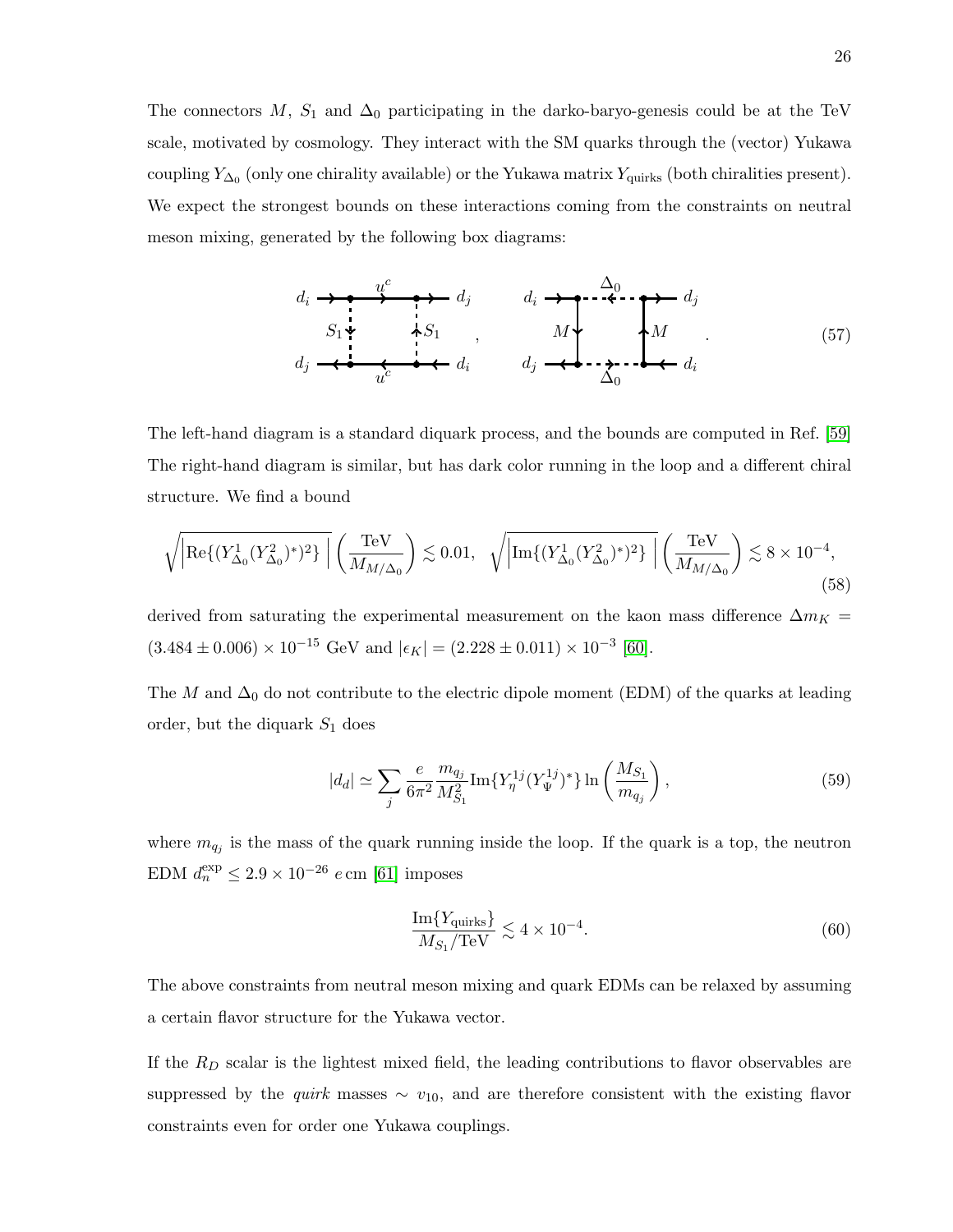## <span id="page-26-0"></span>B. Astrophysical

• Dark matter self-interactions. Because of the relatively low confinement scale of the dark baryons, we expect there to be a quite large dark matter self-interaction rate, set by the confinement scale:

$$
\sigma/m_{\rho} \sim 16\pi/m_{\rho}^3 \lesssim 1 \text{ cm}^2/\text{g},\tag{61}
$$

where the bound is heuristically quoted from self-interaction constraints [\[62\]](#page-31-26). This corresponds to a limit  $m_{\rho} \gtrsim 500$  MeV, which is easily met in this model. On the other hand, we know that, where strong couplings are involved, the scattering cross-section can be resonantly enhanced by the presence of di-baryon bound states (the dark analogue of the deuteron). Whether such a state exists would require lattice simulations, but would be the first step in the synthesis of larger bound states, called nuggets.

- Nugget formation. Similar to standard model nuclei, larger N bound states could, in principle, be formed from the  $\chi$  baryons. Because the  $\chi$  baryons are spin-1 states, they have no degeneracy pressure, and we expect the  $\chi$  baryons to melt into their fundamental constituents as they form into larger nuggets. As shown in previous studies [\[63\]](#page-31-27), because of the absence of dark electromagnetism, there is no Coulomb barrier to the formation of larger states, and extremely large dark nuclei naturally form. The barrier to synthesizing such larger states is whether there are lower dark-number bound states (the dark analogue of the deuteron) that form as a gateway to larger states, as studied for fermionic asymmetric dark matter in Ref. [\[64\]](#page-31-28). Determining the existence of such states, is beyond the scope of this work, but could impact in important qualitative ways the astrophysics and detection of the dark matter.
- Gravitational Waves. The dark phase transition, from a Hidden Valley, at temperatures around 10 GeV could generate gravitational waves at a frequency of  $10^{-9} - 10^{-8}$  Hz, if the transition is strongly first order. This is in the range of future pulsar timing arrays such as SKA [\[65\]](#page-32-0), and can be constrained or observed (to a lesser degree) with current arrays [\[66\]](#page-32-1). However, it is not known whether an  $SU(2)$  gauge group with 1 light flavor would generate a strong first order phase transition; this would be an interesting future study. In addition, we have the spontaneous breaking of two U(1)'s to hypercharge and the accidental U(1)<sub>Q</sub> to a  $\mathcal{Z}_2$ , which generates cosmic strings that in turn radiate energy through gravitational waves. The latter are washed out if inflation occurs at the low scale.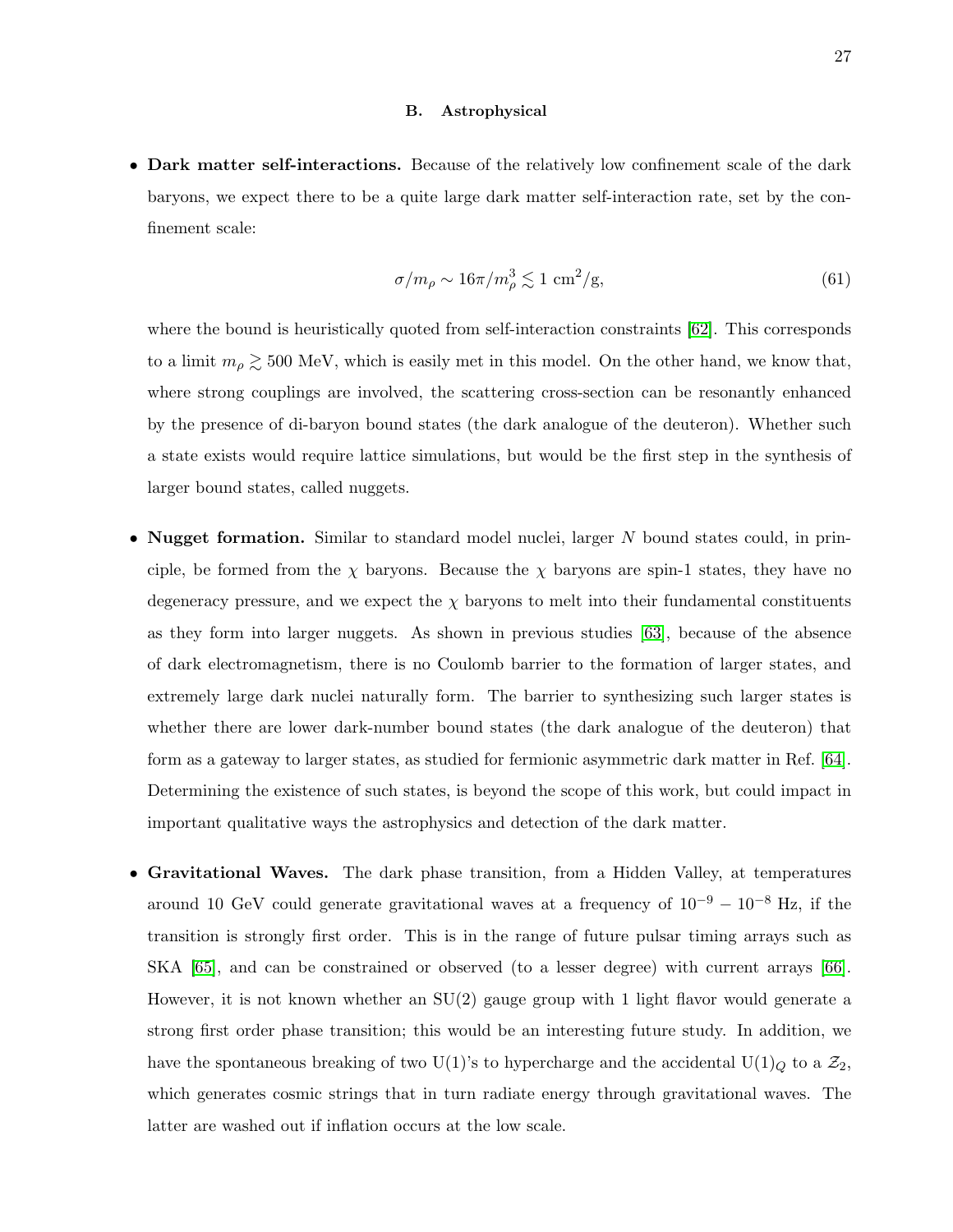• Early Matter Domination. As Eq. [\(44\)](#page-19-2) and [\(40\)](#page-17-1) show, the connector  $\Delta_0$  and the sterile neutrinos N, which enter in the baryo-darko-genesis in this model, as well as the dark hadrons (glueballs,  $\eta$ , see Eqs. [\(52\)](#page-21-1), [\(48\)](#page-20-0)) can be quite long lived, decaying at temperatures well below its mass. This implies a period of Early Matter Domination, where metric perturbations on small scales can enter the horizon and grow. Scales that were inside the horizon during this period of EMD, can give rise to enhanced matter power spectrum on small scales, corresponding to subhalos of mass  $10^{-15} - 10^{-11} M_{\odot}$  for  $T_{\rm RH} = 1$  GeV and  $10^{-9} - 10^{-4} M_{\odot}$  for  $T_{\rm RH} = 1$  MeV [\[67\]](#page-32-2). Such subhalos may eventually be measured through,  $e.g.,$  pulsar timing arrays or photometric measurements, another evidence for low scale baryo-darko-genesis.

#### <span id="page-27-0"></span>VII. POTENTIAL EMBEDDING IN SU(7)

It is very attractive to think of embedding the simplest non-abelian extension of the SM connecting the QCD and dark confinement scales within a Grand Unified Theory (GUT) framework. In this case, the minimal GUT where  $SU(5) \otimes SU(2)_L \otimes U(1)_X$  can be embedded is  $SU(7)$ . The first sign for motivation towards Grand Unification appears when realizing that one generation of SM fermions and a potential dark matter candidate are embedded in the lowest dimensional representations of SU(7): the anti-fundamental  $\overline{7}$  and the anti-symmetric 21,

$$
\bar{7} = \begin{pmatrix} d^c \\ \chi \\ - \\ - \\ \ell \end{pmatrix}, \quad \text{and} \quad 21 = \begin{pmatrix} u^c & M & | & q \\ -M^T & N & | & \Psi_2 \\ - & - - - - - - | & - - \\ - & - - - | & - - \\ - & - - - | & - \ell^T \end{pmatrix}.
$$
 (62)

Along with the SM fields and the DM  $\chi \sim (1, 1, 0, 2)$ , a sterile neutrino  $N \sim (1, 1, 0, 1)$ , plus messengers  $M \sim (3, 1, -1/3, 2)$  and  $\Psi_2 \sim (1, 2, 1/2, 2)$  are predicted. We expect the existence of other fermion representations to render the theory anomaly free.

The symmetry breaking pattern of SU(5) can be quite naturally achieved within the confines of the larger SU(7) structure. The theory requires the presence of the adjoint  $48<sub>H</sub>$  in order to break SU(7) without lowering the rank:

$$
SU(7) \stackrel{\langle 48_H \rangle}{\rightarrow} SU(5) \otimes SU(2)_L \otimes U(1)_7
$$
 (63)

where  $U(1)_7$  can be identified with the previous  $U(1)_X$ . Note that, up to two a global normalization, all U(1)<sub>7</sub> hypercharges are fixed by the breaking of SU(7). Inside the  $48<sub>H</sub>$ , we have already the  $24<sub>H</sub>$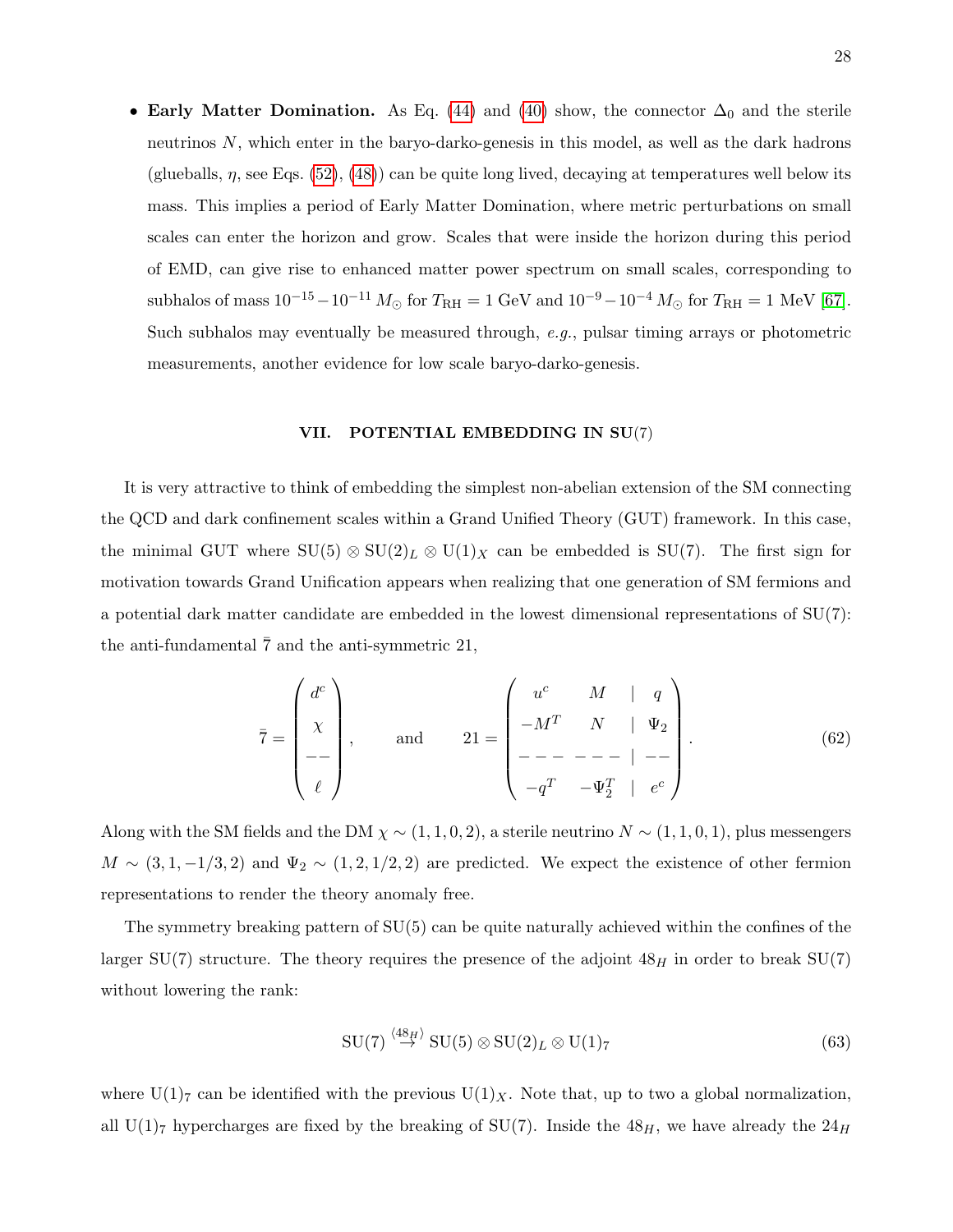representation that will trigger the breaking of SU(5) in the desired way,

$$
SU(5) \otimes SU(2)_L \otimes U(1)_7 \stackrel{\langle 24_H \rangle}{\rightarrow} SU(3)_C \otimes SU(2)_L \otimes U(1)_7 \otimes U(1)_5 \otimes SU(2)_D. \tag{64}
$$

Finally, as argued before, we need a singlet under the non-abelian groups, charged under  $U(1)<sub>7</sub>$  and  $U(1)_5$  with zero hypercharge, such that its vev breaks the two  $U(1)$  to the diagonal  $U(1)_Y$ . For such breaking we already know that the antisymmetric of SU(5) is required, which lives in the antisymmetric of SU(7), *i.e.* the  $\delta_0$  ∼ (1, 1, 0, 1) ⊂ 21<sub>*H*</sub>,

$$
U(1)_7 \otimes U(1)_5 \stackrel{\langle 21_H \rangle}{\rightarrow} U(1)_Y. \tag{65}
$$

The generation of the fermion masses gives a larger structure that contains in it many of the interactions highlighted before. In order to recover the SM structure, we consider embedding the SM Higgs in the fundamental of  $SU(7)$ :

$$
7_H \sim \begin{pmatrix} S_1^* \\ \Delta_0 \\ -- \\ H \end{pmatrix}, \tag{66}
$$

where we use the same notation as in previous sections, *i.e.*  $S_1 \sim (\bar{3}, 1, 1/3, 1)$  and  $\Delta_0 \sim (1, 1, 0, 2)$ . We generate the Yukawa term

$$
Y_e\,\overline{7}\,21\,T_H^*.\tag{67}
$$

If we expand it over the SM components, it gives rise to the following interactions:

$$
Y_e \left( d^c u^c S_1 + d^c M \Delta_0^* + \chi M S_1 + \chi N \Delta_0^* + d^c q H^\dagger + \chi \Psi_2 H^\dagger + \ell q S_1 + \ell \Psi_2 \Delta_0^* + \ell e^c H^\dagger \right),\tag{68}
$$

which contain those needed for darko-baryo-genesis in the  $\mathcal{G}_5$  theory. As expected, there are now additional interactions simultaneously with quarks and leptons that imply the mass of  $S_1$  to be at the GUT scale. The interaction  $\chi \Psi_2 H^{\dagger}$  mixes the dark matter  $\chi$  with the SU(2) neutral component of  $\Psi_2$  through an EW mass term. In order to make this effective mixing small,  $\Psi_2$  must have a Dirac mass term that is significantly heavier (TeV scale or higher) than the  $\chi$  mass.

We have highlighted here the main features of the  $SU(7)$  completion that naturally generate the SU(5) structure of Dark Unification and the dynamics of darko-baryo-genesis. This includes notably the main characters of the cast: the singlet fermion  $N$ , and its interactions with the scalar and fermion states of SU(5), particularly the connectors  $M$ ,  $\Delta_0$  and  $S_1$ , and the dark matter  $\chi$ . It also includes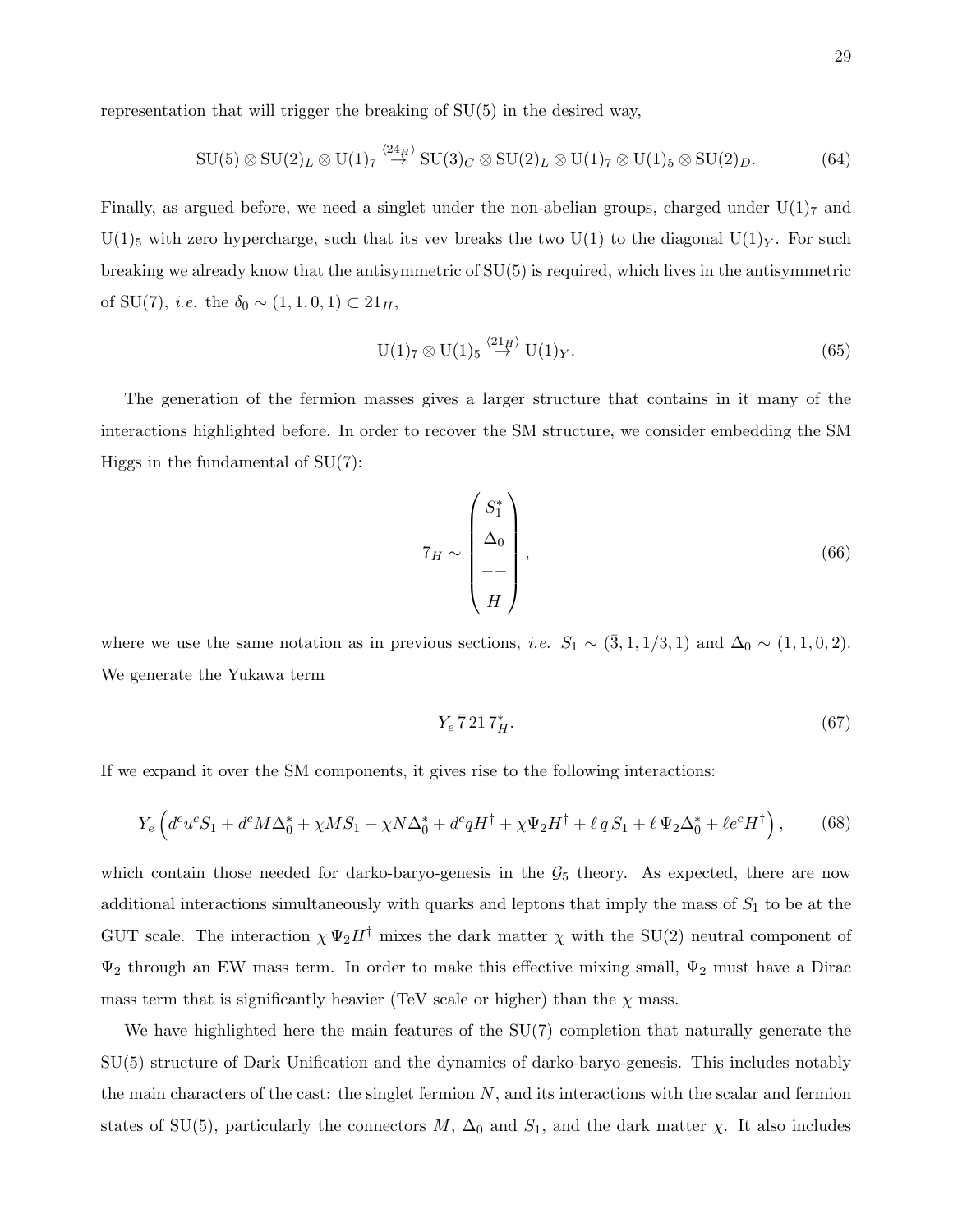the needed scalars for consistent breaking of  $SU(7)$  to  $SU(5)$  and finally the SM plus the dark  $SU(2)$ , i.e. the supporting characters. Additional interactions will be required to fill out the entire fermionic mass structure of the Unified  $SU(7)$ , but we leave this to future work, having focused here on Dark Unification.

#### <span id="page-29-0"></span>VIII. CONCLUSIONS

We have proposed a Dark-Color Unification theory, where the dark matter to baryon mass ratios are fixed by the ratio of the dark and visible color confinement scales. The unification of the two sectors at a high scale guarantees that these confinement scales are nearby. By simultaneously fixing the dark matter and baryon number densities through darko-baryo-genesis, the observed ratio dark matter to baryon mass density ratio,  $\rho_D/\rho_B$ , is easily derived.

The rich structure of the Unification sector provides many features that both provide for a cosmology consistent with observation, as well as the states that mediate darko-baryo-genesis. Most notably, these consist of messenger states that mediate the lightest dark hadron decay, as well as scalars that transfer the dark matter and baryon asymmetries to the respective sectors.

There is a plethora of possible signatures from such a model, that demand further study. Because of the low confinement scale in the hidden sector, we expect large dark matter self-interactions that could be observed. There is typically early matter domination from the late decay of the unstable dark hadrons, as well as gravitational waves should the dark sector have a strong first order dark color phase transition. There are also possible flavor signals, generated by connector states that can also potentially be pair produced at colliders, decaying to standard model jets plus dark sector states, with or without displaced vertices. We look forward to exploring some of these signatures in future work.

## <span id="page-29-1"></span>Acknowledgments

We thank Andrea Mitridate, Michele Papucci and Mario Reig for discussions, as well as Pavel Fileviez-Perez and Mark B. Wise for comments on the draft. The work of KZ is supported by the DoE under contract DE-SC0011632, and by a Simons Investigator award. This work is also supported by the Walter Burke Institute for Theoretical Physics.

<span id="page-29-2"></span>[1] S. Nussinov, [Phys. Lett. B](http://dx.doi.org/10.1016/0370-2693(85)90689-6) 165, 55 (1985).

<sup>[2]</sup> S. M. Barr, R. S. Chivukula, and E. Farhi, [Phys. Lett. B](http://dx.doi.org/10.1016/0370-2693(90)91661-T) 241, 387 (1990).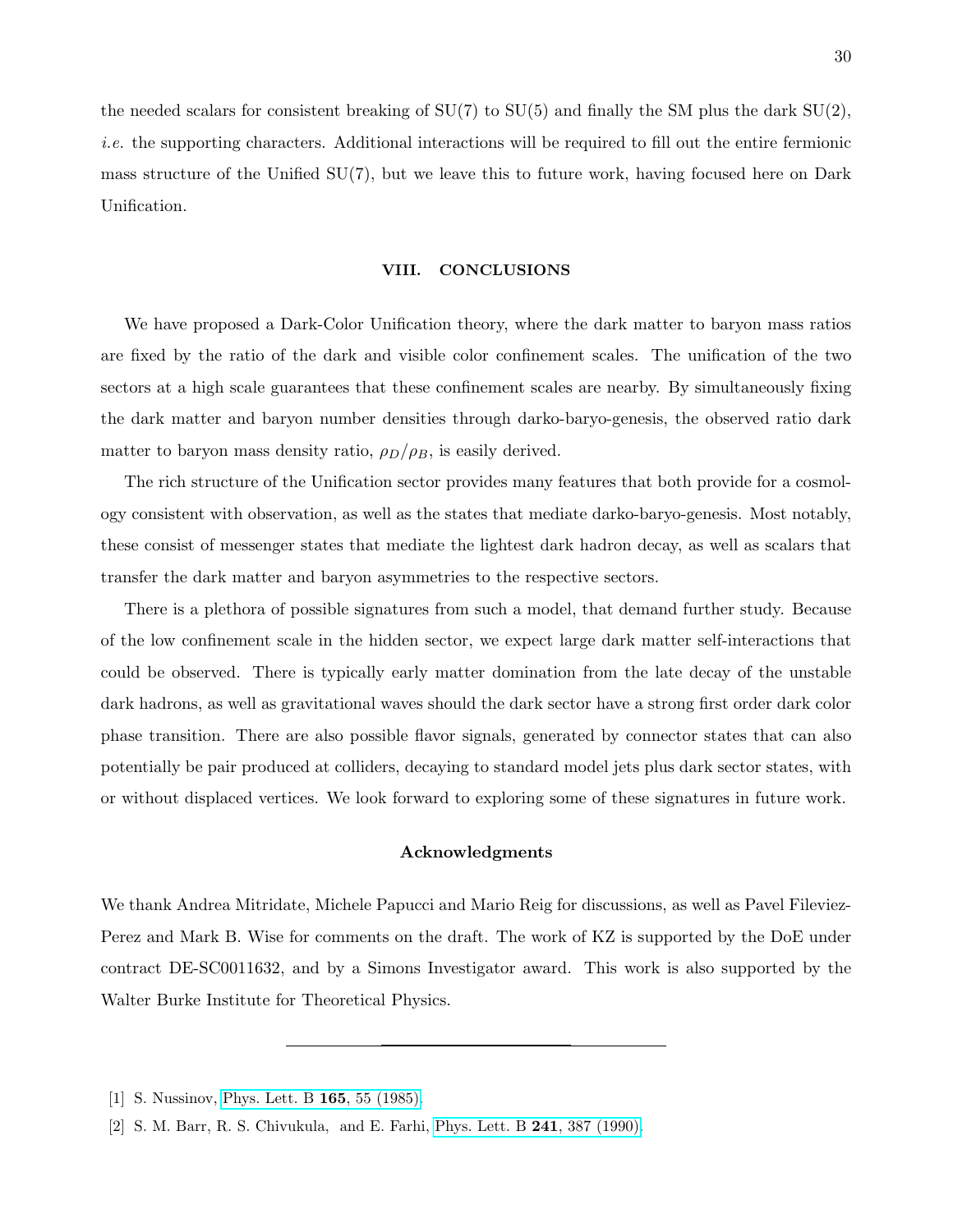- [3] D. B. Kaplan, [Phys. Rev. Lett.](http://dx.doi.org/10.1103/PhysRevLett.68.741) 68, 741 (1992).
- <span id="page-30-0"></span>[4] S. B. Gudnason, C. Kouvaris, and F. Sannino, Phys. Rev. D 74[, 095008 \(2006\),](http://dx.doi.org/10.1103/PhysRevD.74.095008) [arXiv:hep-ph/0608055.](http://arxiv.org/abs/hep-ph/0608055)
- <span id="page-30-1"></span>[5] M. Y. Khlopov and C. Kouvaris, Phys. Rev. D 77[, 065002 \(2008\),](http://dx.doi.org/10.1103/PhysRevD.77.065002) [arXiv:0710.2189 \[astro-ph\].](http://arxiv.org/abs/0710.2189)
- <span id="page-30-2"></span>[6] R. Foot and R. R. Volkas, Phys. Rev. D 68[, 021304 \(2003\),](http://dx.doi.org/10.1103/PhysRevD.68.021304) [arXiv:hep-ph/0304261.](http://arxiv.org/abs/hep-ph/0304261)
- <span id="page-30-3"></span>[7] R. Foot and R. R. Volkas, Phys. Rev. D 69[, 123510 \(2004\),](http://dx.doi.org/10.1103/PhysRevD.69.123510) [arXiv:hep-ph/0402267.](http://arxiv.org/abs/hep-ph/0402267)
- [8] S. J. Lonsdale and R. R. Volkas, Phys. Rev. D 90[, 083501 \(2014\),](http://dx.doi.org/10.1103/PhysRevD.90.083501) [Erratum: Phys.Rev.D 91, 129906 (2015)], [arXiv:1407.4192 \[hep-ph\].](http://arxiv.org/abs/1407.4192)
- <span id="page-30-4"></span>[9] S. J. Lonsdale, Phys. Rev. D 91[, 125019 \(2015\),](http://dx.doi.org/10.1103/PhysRevD.91.125019) [arXiv:1412.1894 \[hep-ph\].](http://arxiv.org/abs/1412.1894)
- <span id="page-30-5"></span>[10] S. J. Lonsdale and R. R. Volkas, Phys. Rev. D 97[, 103510 \(2018\),](http://dx.doi.org/10.1103/PhysRevD.97.103510) [arXiv:1801.05561 \[hep-ph\].](http://arxiv.org/abs/1801.05561)
- <span id="page-30-6"></span>[11] M. J. Strassler and K. M. Zurek, [Phys. Lett. B](http://dx.doi.org/10.1016/j.physletb.2007.06.055) 651, 374 (2007), [arXiv:hep-ph/0604261.](http://arxiv.org/abs/hep-ph/0604261)
- <span id="page-30-7"></span>[12] D. E. Kaplan, M. A. Luty, and K. M. Zurek, Phys. Rev. D 79[, 115016 \(2009\),](http://dx.doi.org/10.1103/PhysRevD.79.115016) [arXiv:0901.4117 \[hep-ph\].](http://arxiv.org/abs/0901.4117)
- [13] T. Cohen, D. J. Phalen, A. Pierce, and K. M. Zurek, Phys. Rev. D 82[, 056001 \(2010\),](http://dx.doi.org/ 10.1103/PhysRevD.82.056001) [arXiv:1005.1655](http://arxiv.org/abs/1005.1655) [\[hep-ph\].](http://arxiv.org/abs/1005.1655)
- <span id="page-30-8"></span>[14] T. Gherghetta, N. Nagata, and M. Shifman, Phys. Rev. D 93[, 115010 \(2016\),](http://dx.doi.org/10.1103/PhysRevD.93.115010) [arXiv:1604.01127 \[hep-ph\].](http://arxiv.org/abs/1604.01127)
- [15] M. K. Gaillard, M. B. Gavela, R. Houtz, P. Quilez, and R. Del Rey, [Eur. Phys. J. C](http://dx.doi.org/ 10.1140/epjc/s10052-018-6396-6) 78, 972 (2018), [arXiv:1805.06465 \[hep-ph\].](http://arxiv.org/abs/1805.06465)
- <span id="page-30-10"></span><span id="page-30-9"></span>[16] T. Gherghetta and M. D. Nguyen, JHEP 12[, 094 \(2020\),](http://dx.doi.org/10.1007/JHEP12(2020)094) [arXiv:2007.10875 \[hep-ph\].](http://arxiv.org/abs/2007.10875)
- <span id="page-30-11"></span>[17] B. Fornal and T. M. P. Tait, Phys. Rev. D 93[, 075010 \(2016\),](http://dx.doi.org/10.1103/PhysRevD.93.075010) [arXiv:1511.07380 \[hep-ph\].](http://arxiv.org/abs/1511.07380)
- <span id="page-30-12"></span>[18] P. Fileviez Perez and S. Ohmer, [Phys. Lett. B](http://dx.doi.org/10.1016/j.physletb.2017.02.049) 768, 86 (2017), [arXiv:1612.07165 \[hep-ph\].](http://arxiv.org/abs/1612.07165)
- <span id="page-30-13"></span>[19] S. M. Barr, Phys. Rev. D 85[, 013001 \(2012\),](http://dx.doi.org/10.1103/PhysRevD.85.013001) [arXiv:1109.2562 \[hep-ph\].](http://arxiv.org/abs/1109.2562)
- <span id="page-30-14"></span>[20] M. Fukugita and T. Yanagida, [Phys. Lett. B](http://dx.doi.org/10.1016/0370-2693(86)91126-3) 174, 45 (1986).
- <span id="page-30-15"></span>[21] T. W. B. Kibble, J. Phys. A 9[, 1387 \(1976\).](http://dx.doi.org/10.1088/0305-4470/9/8/029)
- <span id="page-30-16"></span>[22] E. N. Parker, [Astrophys. J.](http://dx.doi.org/10.1086/150442) 160, 383 (1970).
- <span id="page-30-17"></span>[23] M. Ambrosio et al. (MACRO), [Eur. Phys. J. C](http://dx.doi.org/10.1140/epjc/s2002-01046-9) 25, 511 (2002), [arXiv:hep-ex/0207020.](http://arxiv.org/abs/hep-ex/0207020)
- [24] G. D. Kribs, T. S. Roy, J. Terning, and K. M. Zurek, Phys. Rev. D 81[, 095001 \(2010\),](http://dx.doi.org/10.1103/PhysRevD.81.095001) [arXiv:0909.2034](http://arxiv.org/abs/0909.2034) [\[hep-ph\].](http://arxiv.org/abs/0909.2034)
- <span id="page-30-19"></span><span id="page-30-18"></span>[25] H. Georgi and S. L. Glashow, [Phys. Rev. Lett.](http://dx.doi.org/10.1103/PhysRevLett.32.438) **32**, 438 (1974).
- <span id="page-30-20"></span>[26] P. Nath and P. Fileviez Perez, Phys. Rept. 441[, 191 \(2007\),](http://dx.doi.org/10.1016/j.physrep.2007.02.010) [arXiv:hep-ph/0601023.](http://arxiv.org/abs/hep-ph/0601023)
- <span id="page-30-21"></span>[27] A. Francis, R. J. Hudspith, R. Lewis, and S. Tulin, JHEP 12[, 118 \(2018\),](http://dx.doi.org/10.1007/JHEP12(2018)118) [arXiv:1809.09117 \[hep-ph\].](http://arxiv.org/abs/1809.09117)
- [28] A. Francis, R. J. Hudspith, R. Lewis, and S. Tulin, PoS [LATTICE2016](http://dx.doi.org/10.22323/1.256.0227), 227 (2016), [arXiv:1610.10068](http://arxiv.org/abs/1610.10068) [\[hep-lat\].](http://arxiv.org/abs/1610.10068)
- <span id="page-30-25"></span><span id="page-30-22"></span>[29] A. D. Sakharov, [Pisma Zh. Eksp. Teor. Fiz.](http://dx.doi.org/10.1070/PU1991v034n05ABEH002497) 5, 32 (1967).
- <span id="page-30-23"></span>[30] A. Falkowski, J. T. Ruderman, and T. Volansky, JHEP 05[, 106 \(2011\),](http://dx.doi.org/10.1007/JHEP05(2011)106) [arXiv:1101.4936 \[hep-ph\].](http://arxiv.org/abs/1101.4936)
- [31] M. Papucci and A. Strumia, JCAP 03[, 014 \(2010\),](http://dx.doi.org/10.1088/1475-7516/2010/03/014) [arXiv:0912.0742 \[hep-ph\].](http://arxiv.org/abs/0912.0742)
- <span id="page-30-24"></span>[32] M. Cirelli, P. Panci, and P. D. Serpico, [Nucl. Phys. B](http://dx.doi.org/10.1016/j.nuclphysb.2010.07.010) 840, 284 (2010), [arXiv:0912.0663 \[astro-ph.CO\].](http://arxiv.org/abs/0912.0663)
- [33] R. Essig, E. Kuflik, S. D. McDermott, T. Volansky, and K. M. Zurek, JHEP 11[, 193 \(2013\),](http://dx.doi.org/ 10.1007/JHEP11(2013)193) [arXiv:1309.4091](http://arxiv.org/abs/1309.4091) [\[hep-ph\].](http://arxiv.org/abs/1309.4091)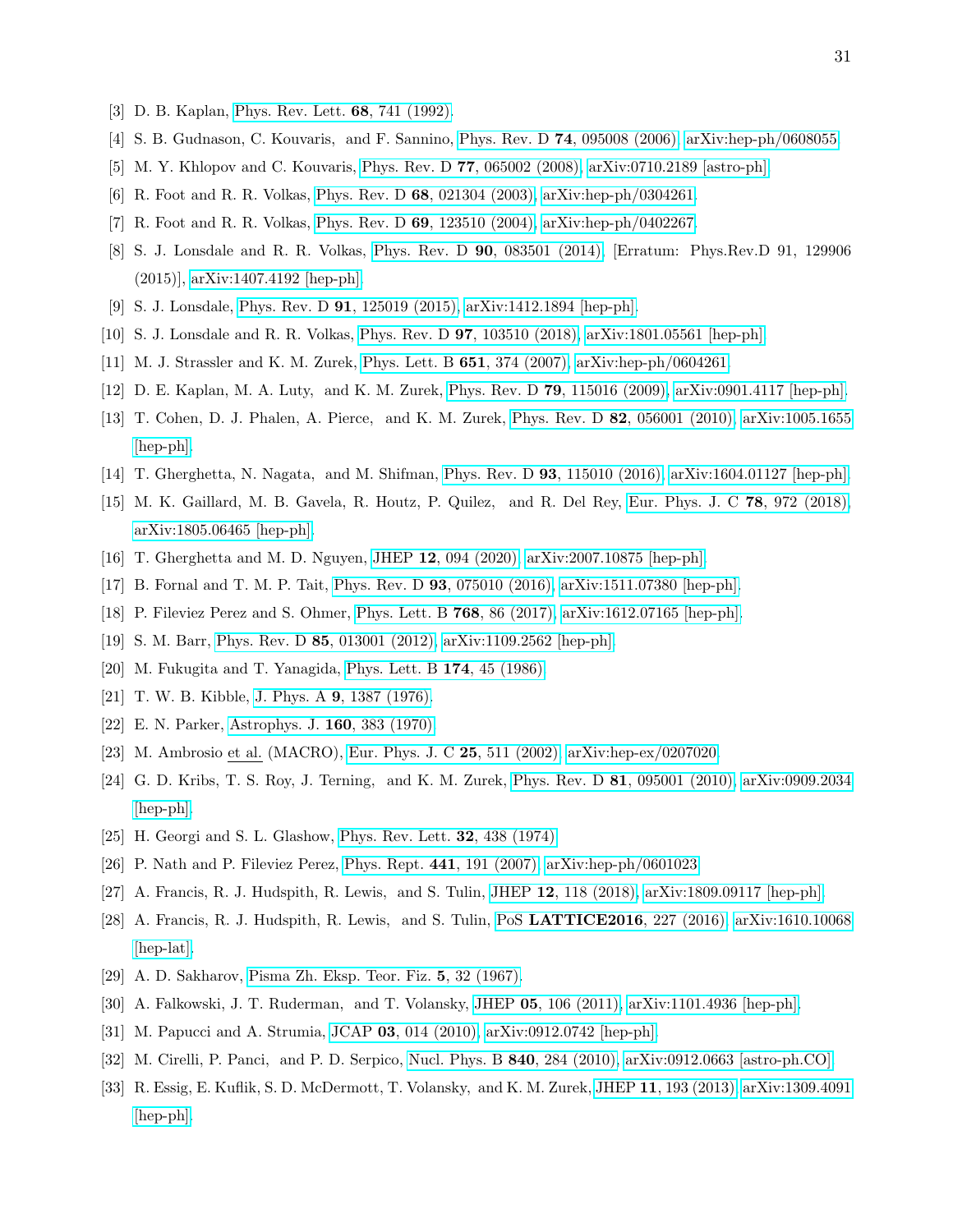- <span id="page-31-0"></span>[34] M. D'Onofrio, K. Rummukainen, and A. Tranberg, [Phys. Rev. Lett.](http://dx.doi.org/10.1103/PhysRevLett.113.141602) 113, 141602 (2014), [arXiv:1404.3565](http://arxiv.org/abs/1404.3565) [\[hep-ph\].](http://arxiv.org/abs/1404.3565)
- <span id="page-31-2"></span><span id="page-31-1"></span>[35] H. T. Ding et al. (HotQCD), [Phys. Rev. Lett.](http://dx.doi.org/ 10.1103/PhysRevLett.123.062002) 123, 062002 (2019), [arXiv:1903.04801 \[hep-lat\].](http://arxiv.org/abs/1903.04801)
- [36] N. Aghanim et al. (Planck), [Astron. Astrophys.](http://dx.doi.org/10.1051/0004-6361/201833910) 641, A6 (2020), [Erratum: Astron.Astrophys. 652, C4 (2021)], [arXiv:1807.06209 \[astro-ph.CO\].](http://arxiv.org/abs/1807.06209)
- <span id="page-31-4"></span><span id="page-31-3"></span>[37] E. W. Kolb and M. S. Turner, eds., THE EARLY UNIVERSE. REPRINTS (1988).
- <span id="page-31-5"></span>[38] J. A. Harvey and M. S. Turner, [Phys. Rev. D](http://dx.doi.org/10.1103/PhysRevD.42.3344) 42, 3344 (1990).
- <span id="page-31-6"></span>[39] T. Lin, H.-B. Yu, and K. M. Zurek, Phys. Rev. D 85[, 063503 \(2012\),](http://dx.doi.org/10.1103/PhysRevD.85.063503) [arXiv:1111.0293 \[hep-ph\].](http://arxiv.org/abs/1111.0293)
- <span id="page-31-7"></span>[40] W. Ochs, J. Phys. G 40[, 043001 \(2013\),](http://dx.doi.org/10.1088/0954-3899/40/4/043001) [arXiv:1301.5183 \[hep-ph\].](http://arxiv.org/abs/1301.5183)
- <span id="page-31-8"></span>[41] D. E. Morrissey, D. Poland, and K. M. Zurek, JHEP 07[, 050 \(2009\),](http://dx.doi.org/10.1088/1126-6708/2009/07/050) [arXiv:0904.2567 \[hep-ph\].](http://arxiv.org/abs/0904.2567)
- <span id="page-31-9"></span>[42] S. D. McDermott, H.-B. Yu, and K. M. Zurek, Phys. Rev. D 83[, 063509 \(2011\),](http://dx.doi.org/10.1103/PhysRevD.83.063509) [arXiv:1011.2907 \[hep-ph\].](http://arxiv.org/abs/1011.2907)
- <span id="page-31-10"></span>[43] P. Langacker and G. Steigman, Phys. Rev. D 84[, 065040 \(2011\),](http://dx.doi.org/10.1103/PhysRevD.84.065040) [arXiv:1107.3131 \[hep-ph\].](http://arxiv.org/abs/1107.3131)
- [44] D. Nitz, D. Ciampa, T. Hemmick, D. Elmore, P. W. Kubik, S. L. Olsen, T. Gentile, H. Kagan, P. Haas, and P. F. Smith, [AIP Conf. Proc.](http://dx.doi.org/10.1063/1.36084) 150, 1143 (1986).
- <span id="page-31-11"></span>[45] S. Polikanov, C. S. Sastri, G. Herrmann, K. Lutzenkirchen, M. Overbeck, N. Trautmann, A. Breskin, R. Chechik, and Z. Frankel, Z. Phys. A 338[, 357 \(1990\).](http://dx.doi.org/10.1007/BF01288200)
- <span id="page-31-12"></span>[46] M. L. Perl, E. R. Lee, and D. Loomba, [Annual Review of Nuclear and Particle Science](http://dx.doi.org/10.1146/annurev-nucl-121908-122035) 59, 47 (2009), [https://doi.org/10.1146/annurev-nucl-121908-122035.](http://arxiv.org/abs/https://doi.org/10.1146/annurev-nucl-121908-122035)
- <span id="page-31-13"></span>[47] M. Aaboud et al. (ATLAS), Phys. Rev. D 97[, 052012 \(2018\),](http://dx.doi.org/10.1103/PhysRevD.97.052012) [arXiv:1710.04901 \[hep-ex\].](http://arxiv.org/abs/1710.04901)
- [48] M. Aaboud et al. (ATLAS), [Phys. Lett. B](http://dx.doi.org/10.1016/j.physletb.2018.10.055) 788, 96 (2019), [arXiv:1808.04095 \[hep-ex\].](http://arxiv.org/abs/1808.04095)
- <span id="page-31-14"></span>[49] (2018).
- <span id="page-31-15"></span>[50] G. Aad et al. (ATLAS), JHEP 02[, 143 \(2021\),](http://dx.doi.org/ 10.1007/JHEP02(2021)143) [arXiv:2010.14293 \[hep-ex\].](http://arxiv.org/abs/2010.14293)
- <span id="page-31-19"></span>[51] A. M. Sirunyan et al. (CMS), JHEP 05[, 127 \(2018\),](http://dx.doi.org/10.1007/JHEP05(2018)127) [arXiv:1801.00359 \[hep-ex\].](http://arxiv.org/abs/1801.00359)
- <span id="page-31-16"></span>[52] V. Khachatryan et al. (CMS), Phys. Rev. D 94[, 112004 \(2016\),](http://dx.doi.org/10.1103/PhysRevD.94.112004) [arXiv:1609.08382 \[hep-ex\].](http://arxiv.org/abs/1609.08382)
- <span id="page-31-17"></span>[53] A. M. Sirunyan et al. (CMS), Phys. Rev. D 99[, 032011 \(2019\),](http://dx.doi.org/10.1103/PhysRevD.99.032011) [arXiv:1811.07991 \[hep-ex\].](http://arxiv.org/abs/1811.07991)
- <span id="page-31-18"></span>[54] A. M. Sirunyan et al. (CMS), JHEP 05[, 033 \(2020\),](http://dx.doi.org/10.1007/JHEP05(2020)033) [arXiv:1911.03947 \[hep-ex\].](http://arxiv.org/abs/1911.03947)
- <span id="page-31-20"></span>[55] G. Aad et al. (ATLAS), [Eur. Phys. J. C](http://dx.doi.org/ 10.1140/epjc/s10052-015-3823-9) 76, 5 (2016), [arXiv:1508.04735 \[hep-ex\].](http://arxiv.org/abs/1508.04735)
- <span id="page-31-21"></span>[56] M. Aaboud et al. (ATLAS), JHEP 01[, 126 \(2018\),](http://dx.doi.org/10.1007/JHEP01(2018)126) [arXiv:1711.03301 \[hep-ex\].](http://arxiv.org/abs/1711.03301)
- <span id="page-31-22"></span>[57] G. Aad et al. (ATLAS), Phys. Rev. D 103[, 112006 \(2021\),](http://dx.doi.org/ 10.1103/PhysRevD.103.112006) [arXiv:2102.10874 \[hep-ex\].](http://arxiv.org/abs/2102.10874)
- <span id="page-31-23"></span>[58] I.-W. Kim and K. M. Zurek, Phys. Rev. D 89[, 035008 \(2014\),](http://dx.doi.org/10.1103/PhysRevD.89.035008) [arXiv:1310.2617 \[hep-ph\].](http://arxiv.org/abs/1310.2617)
- <span id="page-31-24"></span>[59] G. F. Giudice, B. Gripaios, and R. Sundrum, JHEP 08[, 055 \(2011\),](http://dx.doi.org/10.1007/JHEP08(2011)055) [arXiv:1105.3161 \[hep-ph\].](http://arxiv.org/abs/1105.3161)
- <span id="page-31-25"></span>[60] P. Zyla et al. (Particle Data Group), PTEP 2020[, 083C01 \(2020\).](http://dx.doi.org/10.1093/ptep/ptaa104)
- <span id="page-31-26"></span>[61] C. A. Baker et al., [Phys. Rev. Lett.](http://dx.doi.org/10.1103/PhysRevLett.97.131801) 97, 131801 (2006), [arXiv:hep-ex/0602020.](http://arxiv.org/abs/hep-ex/0602020)
- <span id="page-31-27"></span>[62] S. Tulin, H.-B. Yu, and K. M. Zurek, Phys. Rev. D 87[, 115007 \(2013\),](http://dx.doi.org/10.1103/PhysRevD.87.115007) [arXiv:1302.3898 \[hep-ph\].](http://arxiv.org/abs/1302.3898)
- <span id="page-31-28"></span>[63] M. I. Gresham, H. K. Lou, and K. M. Zurek, Phys. Rev. D 97[, 036003 \(2018\),](http://dx.doi.org/10.1103/PhysRevD.97.036003) [arXiv:1707.02316 \[hep-ph\].](http://arxiv.org/abs/1707.02316)
- [64] M. B. Wise and Y. Zhang, Phys. Rev. D 90[, 055030 \(2014\),](http://dx.doi.org/10.1103/PhysRevD.90.055030) [Erratum: Phys.Rev.D 91, 039907 (2015)], [arXiv:1407.4121 \[hep-ph\].](http://arxiv.org/abs/1407.4121)